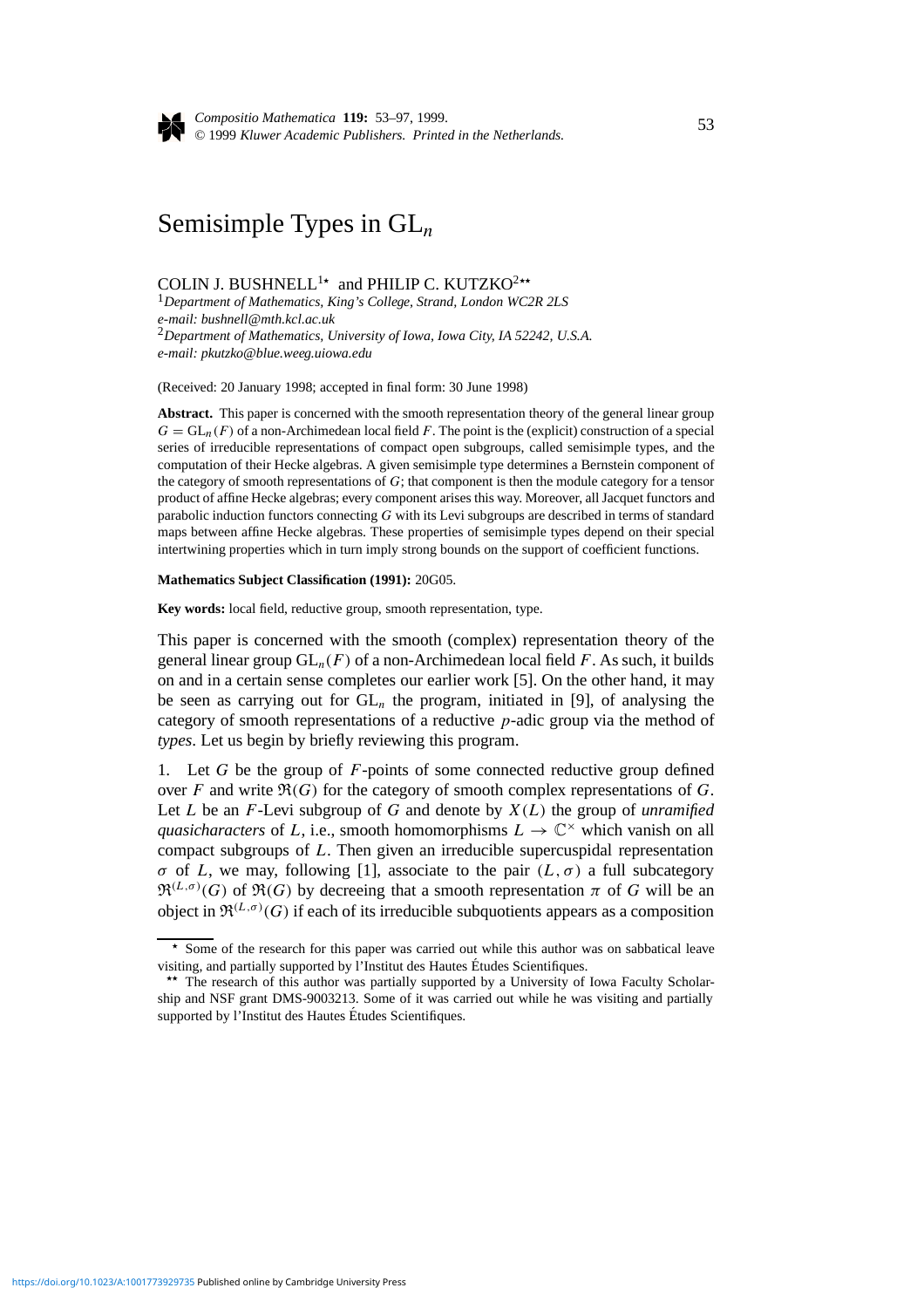factor of  $\iota_P^G$  ( $\sigma \otimes \chi$ ), for some  $\chi \in X(L)$  and some parabolic subgroup *P* of *G* with Levi factor *L*; here,  $\iota_p^G$  is the functor of (normalized) parabolic induction. We recall two basic results from [1]:

(1) Let  $(L_i, \sigma_i)$ ,  $i = 1, 2$  *be as above. Then* 

 $\mathfrak{R}^{(L_1,\sigma_1)}(G) = \mathfrak{R}^{(L_2,\sigma_2)}(G)$ 

*(as subcategories of*  $\Re(G)$ *) if and only if the pairs*  $(L_i, \sigma_i)$  *are G*-inertially *equivalent: that is, there is a quasicharacter*  $\chi \in X(L_2)$  *so that the pairs*  $(L_1, \sigma_1)$  *and*  $(L_2, \sigma_2 \otimes \chi)$  *are G-conjugate.* 

We denote the *G*-inertial equivalence class of  $(L, \sigma)$  by  $[L, \sigma]_G$  and write  $\mathfrak{R}^{[L, \sigma]_G}$ (G) in place of  $\mathfrak{R}^{(L,\sigma)}(G)$ . We denote the set of G-inertial equivalence classes of pairs  $(L, \sigma)$  by  $\mathcal{B}(G)$ .

(2) *We have*  $\mathfrak{R}(G) = \prod_{\mathfrak{s} \in \mathcal{B}(G)} \mathfrak{R}^{\mathfrak{s}}(G)$ .

Suppose now that *K* is a compact, open subgroup of *G* and that  $(\rho, W)$  is an irreducible smooth representation of *K*. Let  $(\check{\rho}, \check{W})$  be the representation contragredient to  $(\rho, W)$  and let  $\mathcal{H}(G, \rho)$  be the space of compactly supported, End<sub>C</sub>(W)valued functions *f* on *G* which satisfy  $f(hxk) = \check{\rho}(h) f(x)\check{\rho}(k), x \in G, h, k \in$ *K*. Then we may view  $\mathcal{H}(G, \rho)$  as an algebra under convolution once we have fixed a Haar measure on *G*. Let  $(\pi, V)$  be a smooth representation of *G*, set  $V_{\rho}$  = Hom<sub>*K*</sub>(*W*, *V*) and let  $V^{\rho} = \sum_{\phi \in V_{\rho}} \phi(W)$ ; denote by  $\Re_{\rho}(G)$  the full subcategory of  $\Re(G)$  whose objects  $(\pi, V)$  have the property that *V* is generated as *G*representation by  $V^{\rho}$ . Then  $V_{\rho}$  is naturally a left  $\mathcal{H}(G, \rho)$ -module (see Section 2 of [9]), and the map  $(\pi, V) \mapsto V_\rho$  induces a functor  $M_\rho: \mathfrak{R}_\rho(G) \to \mathcal{H}(G, \rho)$ -Mod.

The significance of this construction resides in the following [9] Section 4:

- (3) Let  $(K, \rho)$ ,  $(L, \sigma)$  be as above, set  $\mathfrak{s} = [L, \sigma]_G$ , and suppose that  $\mathfrak{R}^{\mathfrak{s}}(G) =$  $\mathfrak{R}_{\rho}(G)$ *. Then*  $M_{\rho}$  *is an equivalence of categories.*
- If  $\mathfrak{R}^{\mathfrak{s}}(G) = \mathfrak{R}_{\rho}(G)$ , then we say that  $(K, \rho)$  is an  $\mathfrak{s}\text{-type}$ .
- (4) *Let*  $(K, \rho)$ ,  $(L, \sigma)$  *be as above and suppose that the categories*  $\mathfrak{R}^{\mathfrak{s}}(G)$ *,*  $\mathfrak{R}_{\rho}(G)$ *have the same*  $\Re(G)$ *-irreducible objects. Then*  $(K, \rho)$  *is an*  $\sharp$ *-type.*
- 2. The immediate aim of the present paper is the construction of an  $\epsilon$ -type  $(K_{\epsilon}, \rho_{\epsilon})$ for every  $\mathfrak{s} \in \mathcal{B}(GL_n(F))$ .

Such a construction will only be useful, however, if the algebras  $\mathcal{H}(G, \rho_{\mathfrak{s}})$  have well-understood module categories. In the case of the types constructed here, we show that the algebras  $\mathcal{H}(G, \rho_{\rm s})$  are naturally isomorphic to tensor products of affine Hecke algebras of type A.

It is also desirable to have a module-theoretic interpretation of the functors of normalized parabolic induction and Jacquet restriction. Consideration of this in a general context led us to introduce the notion of a *cover*, which we now briefly review ([9] Section 8).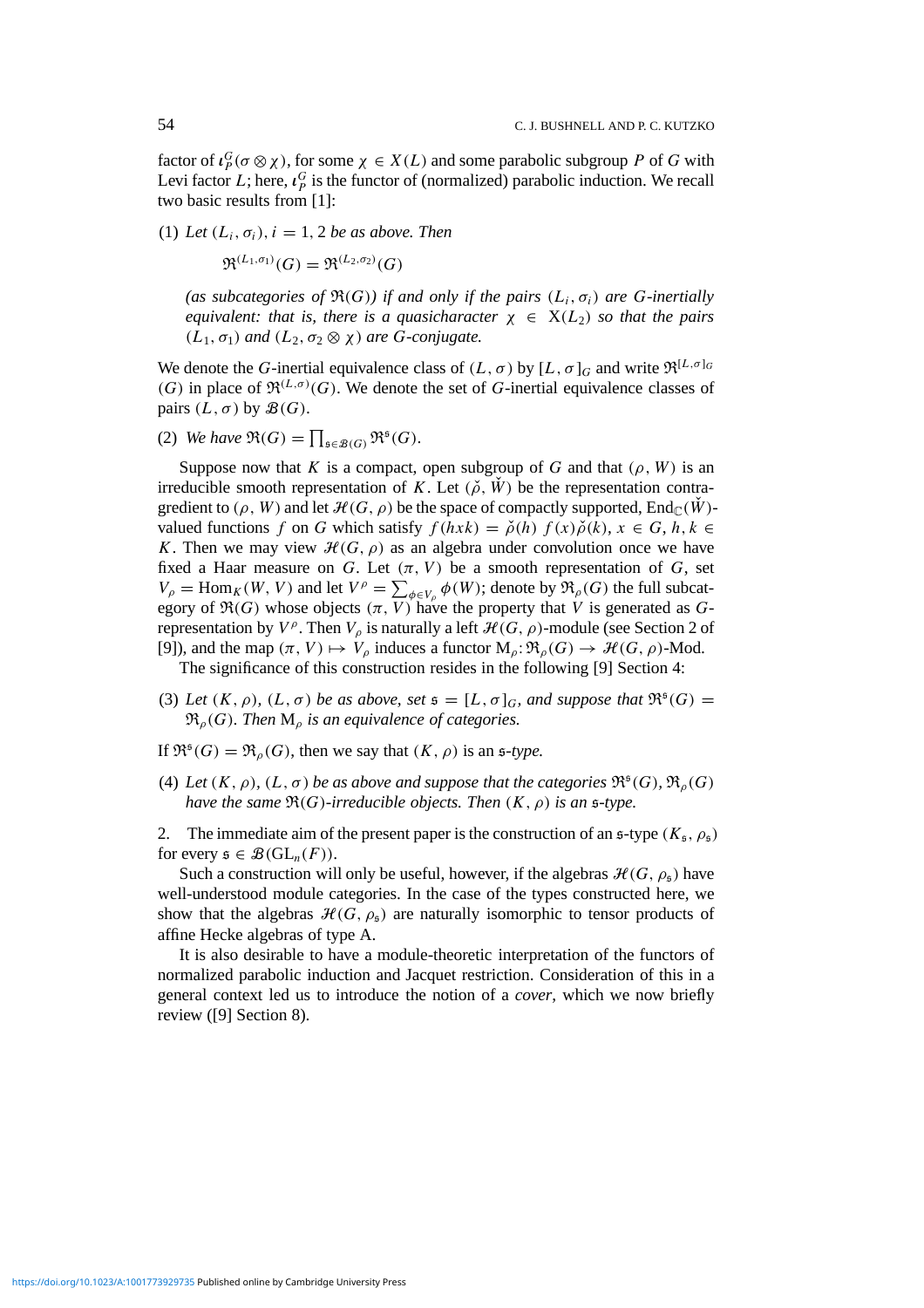Let *M* be a Levi subgroup of *G*, let  $K_M$  be a compact open subgroup of *M* and  $\rho_M$  an irreducible smooth representation of  $K_M$ . Then a *G-cover* of  $(K_M, \rho_M)$  is a compact open subgroup *K* of *G* together with a smooth irreducible representation  $\rho$  of K, the pair  $(K, \rho)$  satisfying the following properties for each parabolic subgroup *Q* of *G* with Levi factor *M*:

- (i)  $K \cap M = K_M$  and  $K = K \cap N_{\ell} \cdot K_M \cdot K \cap N_{\nu}$ , where  $N_{\nu} = N_{\nu}(\mathcal{Q})$  is the *unipotent radical of* Q *and*  $N_\ell = N_\ell(Q)$  *is that of the opposite to* Q *relative to M;*
- (ii)  $K \cap N_{\ell}$ ,  $K \cap N_{\nu}$  are contained in the kernel of  $\rho$  while  $\rho | K_M \cong \rho_M$ ;
- (iii) *there exists a*  $(K, 0)$ *-positive element z in the center,*  $\mathcal{Z}(M)$ *, of M and an invertible element*  $f_z \in \mathcal{H}(G, \rho)$  *with support*  $KzK$ *.*

(An element  $z \in \mathcal{Z}(M)$  is said to be  $(K, Q)$ *-positive* if the sequences  $z^k(K \cap$  $N_{\rm u}$ ) $z^{-k}$ ,  $z^{-k}(K \cap N_{\ell})z^{k}$  tend monotonically to 1 as  $k \to \infty$ .)

We may now state one of the principal results of [9]. Let  $\mathfrak{s} = [L, \sigma]_G \in$  $\mathcal{B}(G)$ , and let *M* be a Levi subgroup of *G* which contains *L*. The pair  $(L, \sigma)$ then determines an element  $\mathfrak{s}_M = [L, \sigma]_M \in \mathcal{B}(M)$ . We have ([9] 8.4):

*With notation as above, suppose that*  $(K_M, \rho_M)$  *is an*  $\mathfrak{s}_M$ -type *in M and that*  $(K, \rho)$  *is a G-cover of*  $(K_M, \rho_M)$ *. Then*  $(K, \rho)$  *is an s-type in G. Further, there is for each parabolic subgroup Q of G with Levi factor M a unique injective algebra homomorphism*

 $j_{\theta}: \mathcal{H}(M, \rho_M) \to \mathcal{H}(G, \rho)$ 

*such that the following diagram commutes:*

$$
\mathfrak{R}^{\mathfrak{s}_M}(M) \xrightarrow{\approx} \mathcal{H}(M, \rho_M)-\text{Mod}
$$
\n
$$
\downarrow^{G}_{Q}
$$
\n
$$
\downarrow^{G}_{Q}
$$
\n
$$
\mathfrak{R}^{\mathfrak{s}}(G) \xrightarrow{\approx} \mathcal{H}(G, \rho)-\text{Mod},
$$

*where*  $(j_0)_*$  *is the ring-theoretic induction functor given by*  $j_0$ *.* 

(In fact, the statement in [9] 8.4 refers to the *un-normalized* induction functor; however, only a trivial modification is required to treat the normalized one.)

3. We can now describe the results of this paper. We first rephrase those of [5] in the language of types and covers. So, from here on out,  $G = GL_n(F)$ . The book [5] is largely concerned with the case of those  $\mathfrak{s} = [L, \sigma]_G \in \mathcal{B}(G)$  for which  $L \cong GL_r(F)^s$ ,  $rs = n$ , and  $\sigma \cong \pi_0 \otimes \cdots \otimes \pi_0$ , for some irreducible supercuspidal representation  $\pi_0$  of  $GL_r(F)$ . One of the main accomplishments of [5] was the explicit construction of a compact open subgroup *J* of *G* and an irreducible smooth representation  $\lambda$  of *J* such that the categories  $\mathfrak{R}^{\mathfrak{s}}(G)$ ,  $\mathfrak{R}_{\lambda}(G)$ have the same irreducible objects. From (4) above, therefore,  $(J, \lambda)$  is an s-type. Moreover,  $\mathcal{H}(G, \lambda)$  is a Hecke algebra of affine type *ibid.* 5.6.6.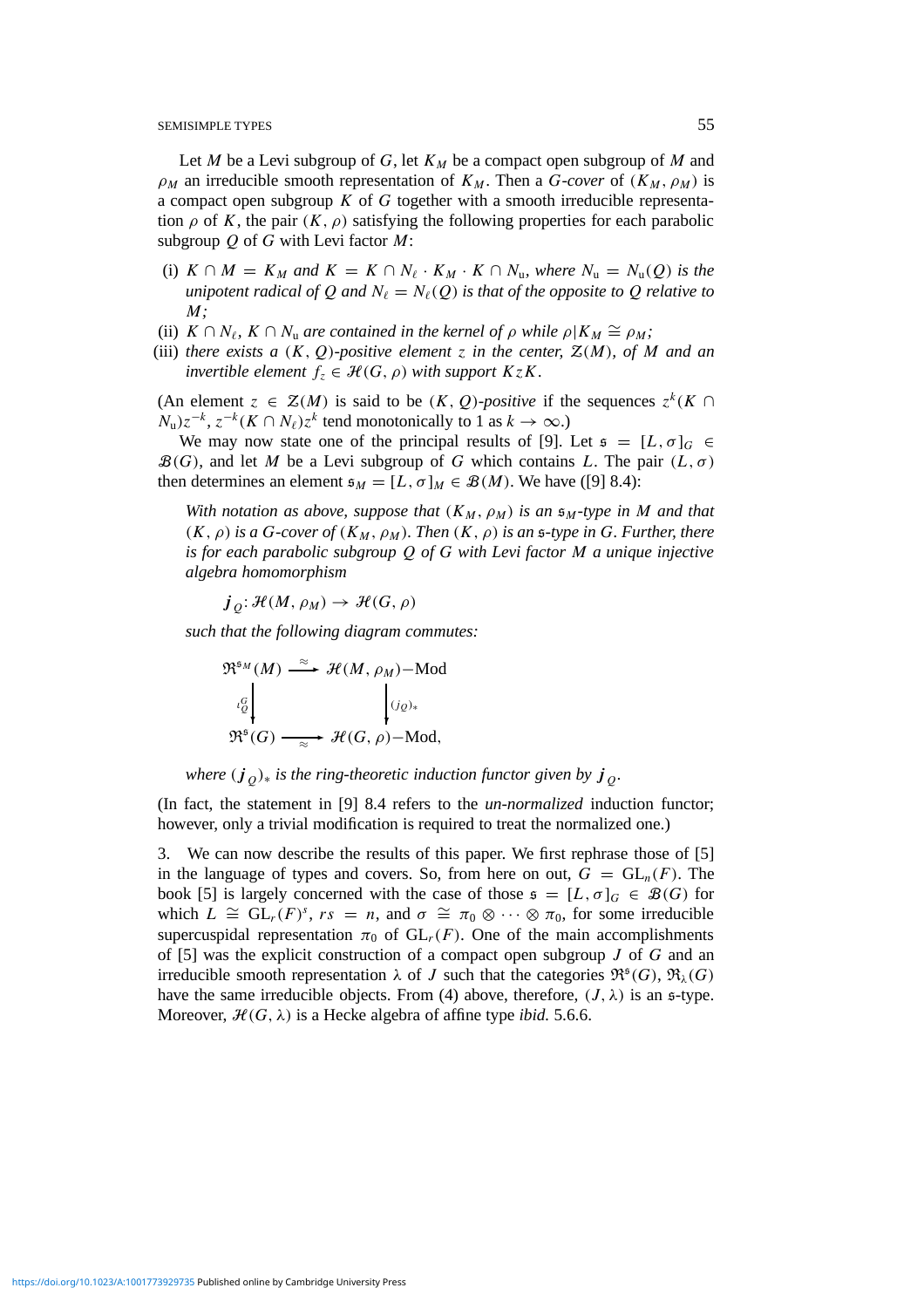In particular, there exists a type  $(J_0, \lambda_0)$  for the inertial equivalence class  $[GL_r]$  $(F)$ ,  $\pi_0|_{\mathrm{GL}_r(F)} \in \mathcal{B}(\mathrm{GL}_r(F))$ . If, in the original context, we set  $\mathfrak{s}_L = [L, \sigma]_L \in \mathcal{B}(\mathrm{GL}_r(F))$ .  $\mathcal{B}(L)$ , we obtain an  $\mathfrak{s}_L$ -type  $(K_L, \tau_L)$  in *L* by setting

 $K_L = J_0 \times J_0 \times \cdots \times J_0, \quad \tau_L = \lambda_0 \otimes \lambda_0 \otimes \cdots \otimes \lambda_0.$ 

The types  $(J, \lambda)$  are referred to (with some prescience) in [5] as *simple types*. However, they cannot be constructed in the appropriate way as covers, and are not the most convenient choice here. We therefore use [5] Ch. 7, where we constructed a modified version of the simple type  $(J, \lambda)$ ; this *is* a *G*-cover of  $(K_L, \tau_L)$  (and has the same Hecke algebra as  $(J, \lambda)$ ). We explain this more fully in Section 1 below.

Now we pass to the case of a general  $\mathfrak{s} \in \mathcal{B}(G)$ , which is the central concern of this paper. A choice of representative  $(L, \sigma)$  for s determines a Levi subgroup *M* which may be described as the smallest Levi subgroup which contains the *G*normalizer (in the obvious sense) of  $\mathfrak{s}_L$ . The classes  $\mathfrak{s}$  considered in [5] may then be characterized by the property that  $M = G$ . In the general case, the arguments outlined above yield an *M*-cover  $(K_M, \tau_M)$  of  $(K_L, \tau_L)$ . The main result of this paper asserts:

- (i) *There exists a G-cover*  $(K, \tau)$  *of*  $(K_M, \tau_M)$ *. In particular,*  $(K, \tau)$  *is an s-type in G and a G-cover of*  $(K_L, \tau_L)$ *.*
- (ii) *If Q is a parabolic subgroup of G with Levi factor M, the associated algebra homomorphism*  $j_{0}: \mathcal{H}(M, \tau_{M}) \to \mathcal{H}(G, \tau)$  *is an isomorphism and preserves support of functions. In particular,*  $H(G, \tau)$  *is a tensor product of affine Hecke algebras.*

4. Much of the significance of this result flows from the fact that we construct the types  $(K, \tau)$  *explicitly.* Their particular form is well-adapted to constructing types in the group  $SL_n$ ; indeed, it was our earlier work [6], [7] on that group which originally motivated our search for semisimple types in GL*n*. A totally different application connects semisimple types with results from [13] to give *explicit formulas* for Plancherel measure and conductors of Rankin-Selberg convolutions [10]. However, such matters must be treated elsewhere.

5. The proof of the above theorem is quite elaborate and involves several new ideas, along with most of the machinery of [5] and some of its elaborations in [4]. The simple types of [5] are built from parahoric subgroups of *G with their standard filtrations.* It is clear from the outset that this framework is inadequate for the construction of semisimple types: a reader familiar with the methods of [5] might consider the problem when, for example,  $G = GL_5$ , the Levi subgroup *L* is  $GL_2 \times GL_3$ , and the associated supercuspidal representations of  $GL_2$ ,  $GL_3$  are given by totally ramified field extensions of *F*. This necessitates the introduction of nonstandard filtrations attached to 'lattice sequences', as in Section 2 below. These generalize the standard filtrations attached to lattice *chains.*

Next, it is clear that the difficult part in the construction of a cover is achieving the condition (iii). This, however, can be made to follow (in the right cir-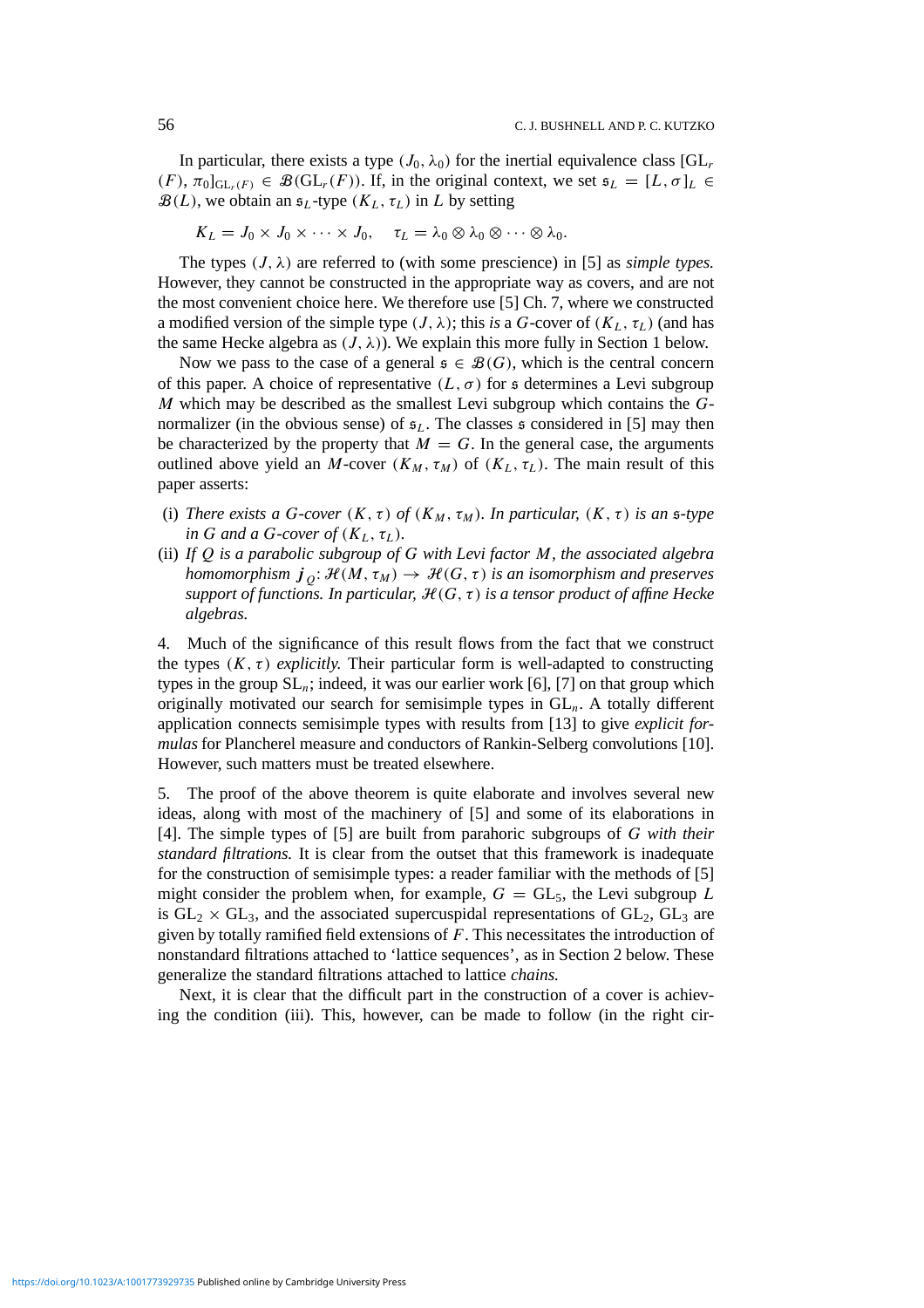cumstances) from intertwining properties of comparatively straightforward representations of certain subgroups of the required  $K$ . It is the construction of these subgroups which takes up most of the paper.

Lattice sequences are introduced in Section 2. The key point is that lattice sequences, unlike chains, admit a reasonable definition of direct sum. Using this property, we construct in Section 3 a first family of compact open subgroups with the essential intertwining property. The next step is to extend some of the machinery of [4], [5] concerning simple characters (terminology of [5] Ch. 3) to the context of lattice sequences. This takes up Section 4 and Section 5. The main family of subgroups (with the intertwining property) is then treated in Section 6. Finally, we give the explicit construction of the desired covers in Section 7 and Section 8.

We conclude this Introduction with words of thanks to our colleagues. During the writing of this paper, we have received substantial benefit and encouragement from their comments. In this context, we wish to mention Guy Henniart, Marie-France Vignéras, and, particularly, Corinne Blondel. Her detailed criticisms of an earlier draft were extremely helpful to us.

*Notation:* The following notation will be standard throughout, and is chosen to be consistent with [5], to which we shall often refer. First, *F* denotes a non-Archimedean local field with discrete valuation ring  $\rho_F$ . We write  $p_F$  for the maximal ideal of  $\mathfrak{o}_F$ , and  $\mathfrak{k}_F = \mathfrak{o}_F / \mathfrak{p}_F$  for the (finite) residue field of F.

We write  $[x]$  for the integer part of a real number x; thus  $[x]$  is the largest integer  $\leq x$ .

If *V* is a finite-dimensional *F*-vector space, we adhere to the convention that an  $\mathfrak{d}_F$ -*lattice in V* is a finitely generated  $\mathfrak{d}_F$ -submodule of *V* which *spans V* over *F*.

We fix a continuous character  $\psi_F$  of the additive group of *F*, with conductor  $\mathfrak{p}_F$ . If *V* is as above, and  $A = \text{End}_F(V)$ , we put  $\psi_A = \psi_F \circ \text{tr}_{A/F}$ . If  $a \in A$ , we write  $\psi_{A,a}$ , or just  $\psi_a$ , for the function  $x \mapsto \psi_A(a(x-1))$ ,  $x \in A$ .

Let  $[\mathfrak{A}, n, m, \beta]$  be a simple stratum in End<sub>*F*</sub>(*V*). (See [5] Section 1.5 for this term.) The symbols  $\mathfrak{H}(\beta, \mathfrak{A}), \mathfrak{J}(\beta, \mathfrak{A}), H^{m+1}(\beta, \mathfrak{A}), J(\beta, \mathfrak{A})$  and their variations have the same meanings as in [5] Section 3.1. The simple character set  $C(\mathfrak{A}, m, \beta)$ is as in [5] Section 3.2. In particular, the elements of  $C(\mathfrak{A}, m, \beta)$  are (rather special) abelian characters of the group  $H^{m+1}(\beta, \mathfrak{A})$ .

It will be convenient to have as standard the following 'block matrix' notation. Let *V* be a finite-dimensional *F*-vector space, and write  $A = \text{End}_F(V)$ . Suppose we have subspaces  $V^1$ ,  $V^2$  of *V* such that  $V = V^1 \oplus V^2$ . Let  $\mathbf{1}^i$  denote the projection *V* → *V<sup><i>i*</sup> with kernel *V<sup>j</sup>*,  $j \neq i$ , and put  $A^{ij} = \mathbf{1}^i \cdot A \cdot \mathbf{1}^j \subset A$ . We identify  $A^{ij}$  = Hom<sub>*F*</sub>( $V^j$ ,  $V^i$ ). We use the notation

$$
A = \begin{pmatrix} A^{11} & A^{12} \\ A^{21} & A^{22} \end{pmatrix}
$$

and sometimes abbreviate  $A^{ii} = A^i$ . If *L* is an  $\mathfrak{o}_F$ -lattice in *A*, we set  $L^{ij} = L \cap A^{ij}$ . We use analogous notations when there are more than two factors  $V^i$ .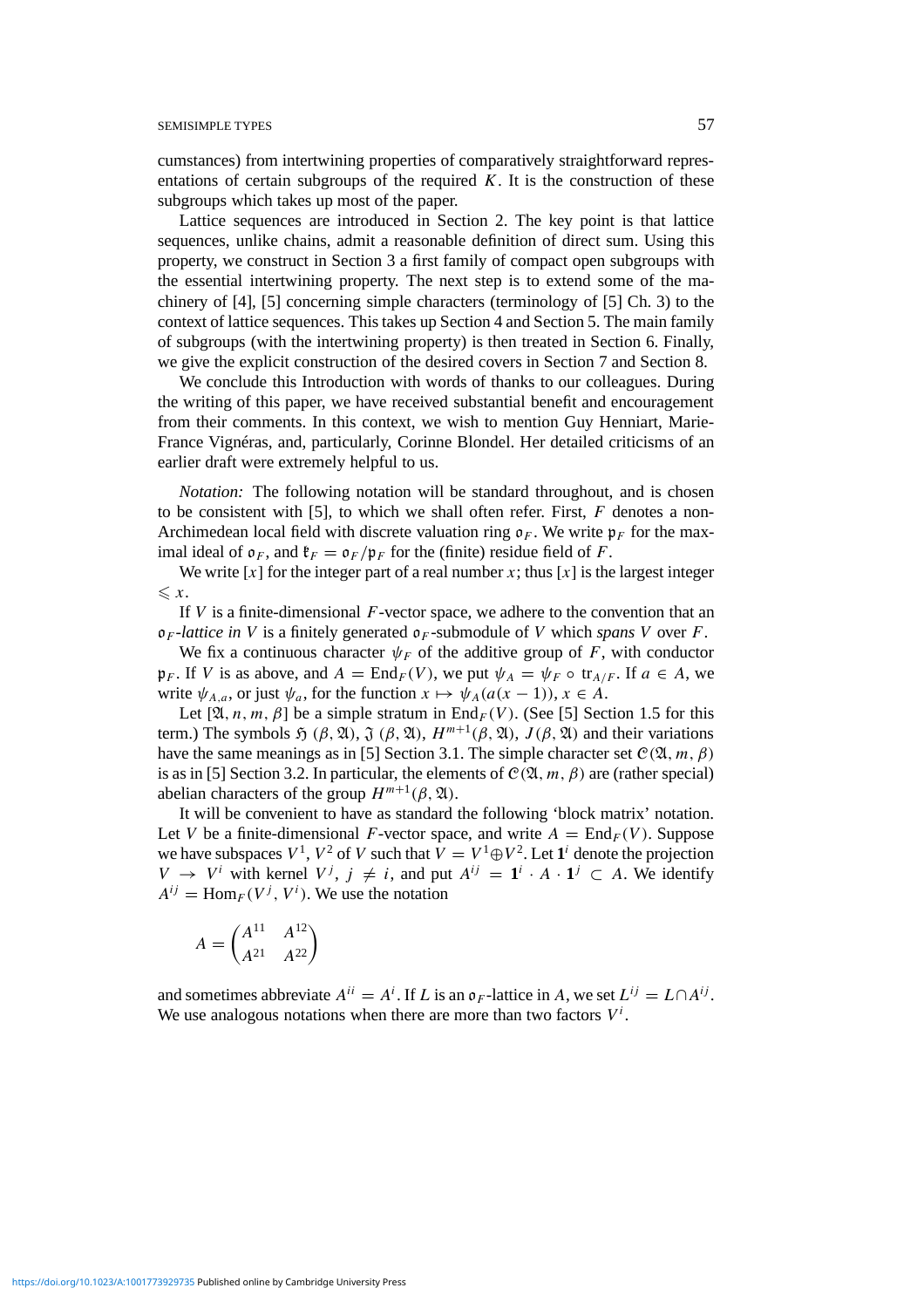## **1. Main Theorem**

Throughout this section, *V* denotes a finite-dimensional *F*-vector space and  $G =$ Aut<sub>*F*</sub>(*V*). We use the notation of [9], as outlined in the introduction.

1.1. We give a preliminary version of the main result:

MAIN THEOREM (first version). Let  $\mathfrak{s} \in \mathcal{B}(G)$ . There exists an  $\mathfrak{s}\text{-type}$  in G.

We shall give a more refined statement after we have examined a sequence of special cases. The final explicit form is Theorem 8.2 below.

1.2. We assume in this paragraph that the inertial equivalence class s is *supercuspidal,* i.e., of the form  $\mathfrak{s} = [G, \pi]_G$ , for an irreducible supercuspidal representation  $\pi$  of *G*. By [5] (8.4.1), there is a maximal simple type  $(J, \lambda)$  occurring in  $\pi$ , unique up to *G*-conjugation. By [5] (6.2.3), an irreducible representation  $\pi'$  of *G* contains  $\lambda$  if and only if  $\pi' \cong \pi \otimes \chi \circ \det$ , for some *unramified* quasicharacter  $\chi$ of  $F^{\times}$ . This says that  $(J, \lambda)$  is an s-type.

1.3. We return to the case of a general  $\mathfrak{s} \in \mathcal{B}(G)$ . Thus  $\mathfrak{s} = [L, \sigma]_G$ , for some Levi subgroup *L* of *G* and some irreducible supercuspidal representation  $\sigma$  of *L*. There is a decomposition of *V* as a direct sum of nonzero subspaces

$$
V = V^1 \oplus V^2 \oplus \ldots \oplus V^r
$$

of which *L* is the *G*-stabilizer. Thus

$$
L = \prod_{i=1}^r \mathrm{Aut}_F(V^i), \qquad \sigma = \bigotimes_{i=1}^r \pi_i,
$$

where  $\pi_i$  is an irreducible supercuspidal representation of the group  $Aut_F(V^i) \cong$  $GL_n(F)$ . The class  $\mathfrak s$  determines the integers  $n_i$  up to permutation and the corresponding factors  $\pi_i$  up to unramified twist.

By 1.2, there is a maximal simple type  $(J_i, \lambda_i)$  occurring in  $\pi_i$ , for each *i*. We set

$$
K_L = \prod_{i=1}^r J_i, \qquad \tau_L = \bigotimes_{i=1}^r \lambda_i.
$$

Immediately, we have

**PROPOSITION.** Define  $\mathfrak{s}_L = [L, \sigma]_L \in \mathcal{B}(L)$ *. The pair*  $(K_L, \tau_L)$  *is then an*  $5<sub>I</sub>$ -type in L.

The choice of representative  $(L, \sigma)$  of the inertial equivalence class s gives rise to another Levi subgroup of *G* as follows. Write  $\mathfrak{s}_L = [L, \sigma]_L \in \mathcal{B}(L)$ . The *G*-normalizer  $N_G(L)$  of *L* acts on the set  $\mathcal{B}(L)$  by conjugation.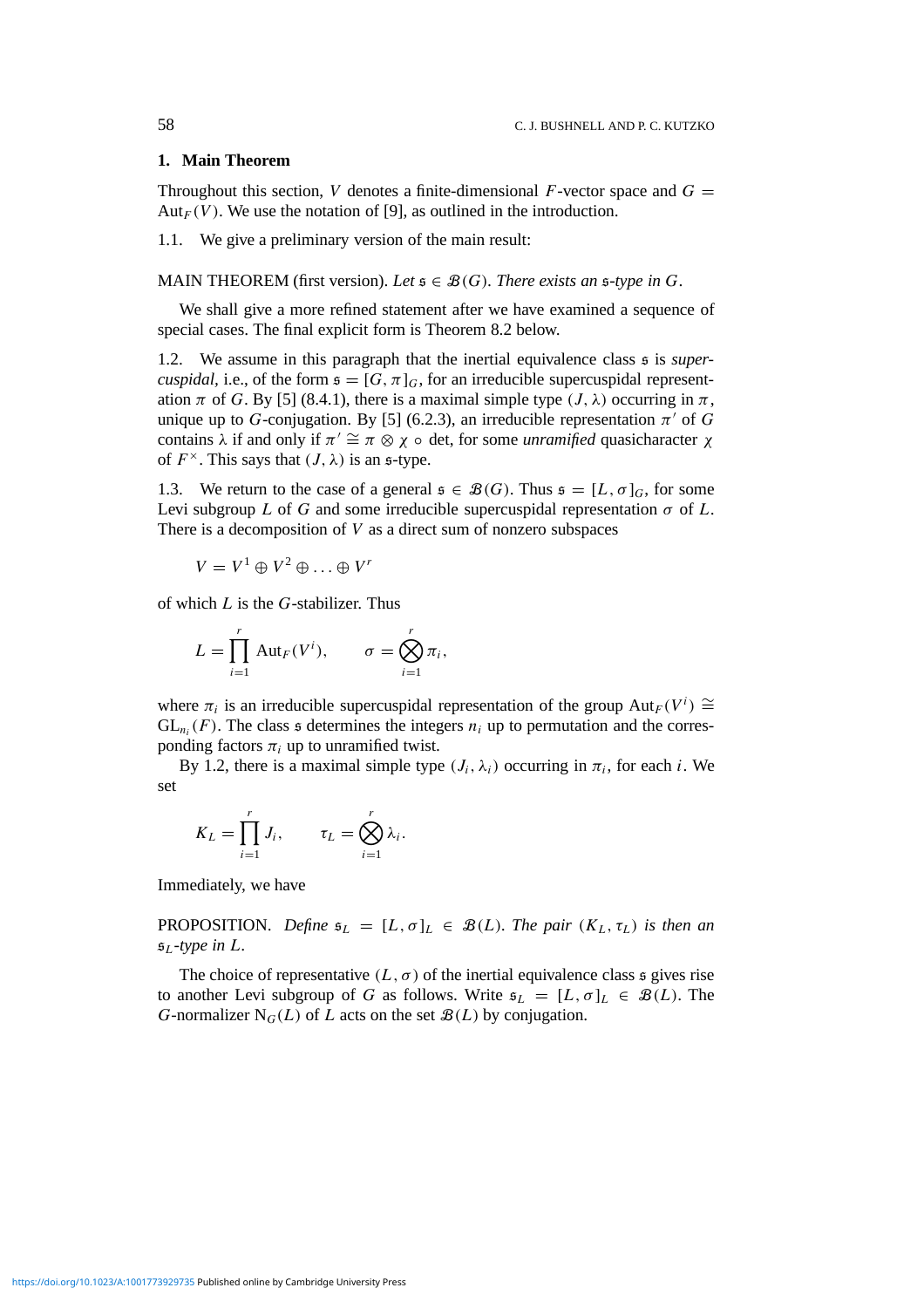**LEMMA.** *There is a unique Levi subgroup M of G which contains the*  $N_G(L)$ *stabilizer of* s*<sup>L</sup> and is minimal for this property.*

This is obvious.

1.4. In this paragraph, we consider the case where the Levi subgroup *M* defined in 1.3 is *G* itself.

**PROPOSITION.** Suppose, in the situation of 1.3, that  $M = G$ . The  $\mathfrak{s}_L$ -type  $(K_L, \tau_L)$  *of* 1.3 *then admits a G-cover*  $(K, \tau)$ *. In particular,*  $(K, \tau)$  *is an s-type in G.*

*Proof.* The hypothesis on *M* implies that *L* is isomorphic to  $GL_{n_0}(F)^r$ ,  $rn_0 = n$ , and that  $\sigma$  may be taken in the form  $\sigma = \pi_0 \otimes \cdots \pi_0$ . The  $\mathfrak{s}_L$ -type  $(K_L, \tau_L)$  is then necessarily *L*-conjugate to one of the form  $(J_0^r, \lambda_0^{\otimes r})$ , where  $(J_0, \lambda_0)$  is a maximal simple type in  $GL_{n_0}(F)$  occurring in  $\pi_0$ , [5] (6.2.4).

From this point, the argument is a re-interpretation of certain results in [5], which have to be further generalized in Section 7 below, so we shall be brief.

The existence of an s-type is given by [5] (8.4.3). Indeed, *ibid.* (7.3.12), (7.3.14) say that this type may be taken to be a simple type  $(J, \lambda)$ , associated to a simple stratum [ $\mathfrak{A}, n, 0, \beta$ ]. In particular,  $J = J(\beta, \mathfrak{A})$ . (There is also the possibility that  $(J, \lambda)$  is 'of level zero', i.e., of the form [5] (5.5.10)(b). In this case, the proof is easier, and we omit the details.)

However,  $(J, \lambda)$  is not a cover of  $(K_L, \tau_L)$ , as remarked above. We therefore use [5] Theorem 7.2.17. That result produces a representation  $\lambda_P$  of a subgroup  $J_P$ of *J* attached to a particular parabolic subgroup *P* of *G* with Levi component *L* (this Levi is  $M$  in the notation of [5]). The Iwahori decomposition properties (i) and (ii) in the definition of cover (see Introduction) are easy to check for  $(J_P, \lambda_P)$ . To verify the third condition, we note that  $\lambda_P$  induces the representation  $\lambda$  of *J loc. cit.* Thus we have an isomorphism  $\mathcal{H}(G, \lambda_P) \cong \mathcal{H}(G, \lambda)$  of Hecke algebras. By [5] (7.2.19), this isomorphism has the following property: if  $f_P \in \mathcal{H}(G, \lambda_P)$  has support  $J_P g J_P$ , for some  $g \in G$ , then its image  $f \in \mathcal{H}(G, \lambda)$  has support  $Jg J$ . By [5] (5.6.6), any such function *f* is invertible in  $H(G, \lambda)$ , so  $f_P$  is also invertible. Thus  $(K, \tau) = (J_P, \lambda_P)$  is the cover we seek. (Alternatively, property (iii) of a cover follows in this case from [5]  $(7.3.2)$  and [9]  $7.14$ .)

Continuing in the same situation, we recall ([5] 5.6.6) that the Hecke algebra  $\mathcal{H}(G, \lambda_P) = \mathcal{H}(G, \lambda)$  is isomorphic to an *affine Hecke algebra*  $\mathcal{H}(G, \lambda) \cong$  $\mathcal{H}(r, q_E^f)$ , in the notation of [5]. Here, *E* denotes the field  $F[\beta]$ , the integer *f* is determined by the relation  $[F[\beta]: F]rf = n$ , and  $q_E = |k_E|$ . For further comments on the associated algebra homomorphisms  $\mathcal{H}(L, \tau_L) \to \mathcal{H}(G, \tau)$ , see [5] 7.6.20: in a certain sense, they depend only on the parameters  $r$  and  $q_E^f$ .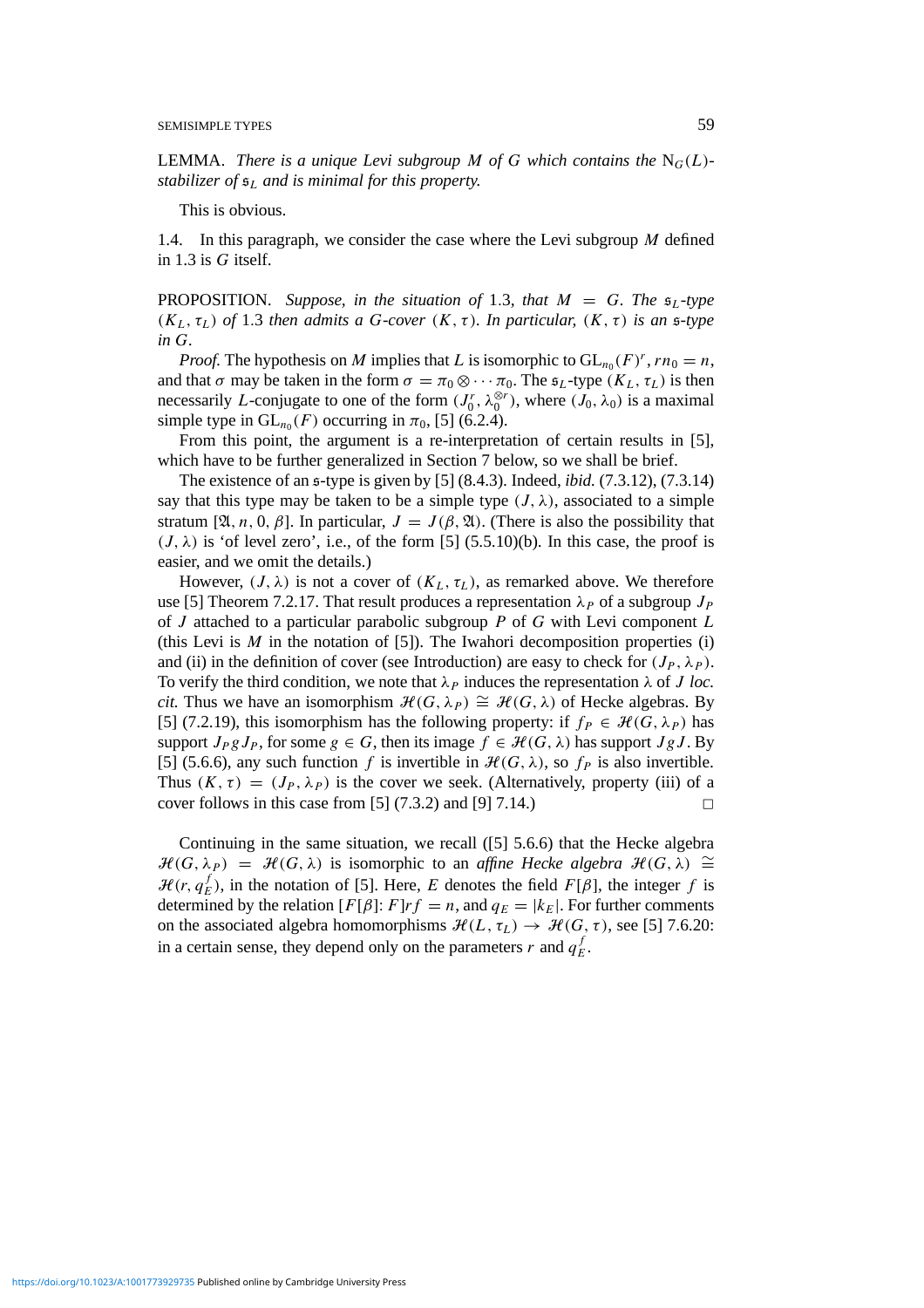1.5. We return to the general case, where the Levi subgroup *M* defined in Lemma 1.3 is possibly not equal to *G*. As an immediate consequence of Proposition 1.4, we have:

COROLLARY. Let  $\mathfrak{s}_M = [L, \sigma]_M \in \mathcal{B}(M)$ . There exists an  $\mathfrak{s}_M$ -type  $(K_M, \tau_M)$  in *M* which is an *M-cover of*  $(K_L, \tau_L)$ *.* 

Let us make this explicit (as we will need this notation later). The Levi subgroup *M* is the *G*-stabilizer of a decomposition  $V = W^1 \oplus W^2 \oplus \cdots \oplus W^t$  of *V* as a direct sum of nonzero subspaces  $W^j$ . Set  $G^j_M = \text{Aut}_F(W^j)$ . We then have  $L = \prod L_j$ , where  $L_j = L \cap G_M^j$  (with the obvious abuse of notation). The type  $(K_L, \tau_L)$ decomposes as the tensor product of types *(K<sub>L<sub>j</sub></sub>, τ<sub>L<sub>j</sub></sub>)*, each of which admits a *G*<sup>*j*</sup><sub>*M*</sub>cover  $(K_M^j, \tau_M^j)$  as in 1.4. We put

$$
K_M = \prod_{j=1}^t K_M^j, \qquad \tau_M = \bigotimes_{j=1}^t \tau_M^j.
$$

We then have

$$
\mathcal{H}(M, \tau_M) = \bigotimes_{j=1}^t \mathcal{H}(G_M^j, \tau_M^j),
$$

and each of the  $\mathcal{H}(G_M^j, \tau_M^j)$  is affine.

We now give a more precise statement of our main result.

MAIN THEOREM (second version). *There exists a G-cover*  $(K, \tau)$  of  $(K_M, \tau_M)$ *. In particular,*  $(K, \tau)$  *is an s-type in G and is a G-cover of*  $(K_L, \tau_L)$ *.* 

The proof will occupy the remainder of the paper. Notice, however, that the second and third assertions follow from the first, via [9] 8.3, 8.5 respectively.

If we choose a parabolic subgroup  $Q$  of  $G$  with Levi component  $M$ , we get a homomorphism  $j_{\theta} : \mathcal{H}(M, \tau_M) \to \mathcal{H}(G, \tau)$  which realizes the induction functor *ι G <sup>Q</sup>*, as mentioned in the Introduction. In this case, *j <sup>Q</sup>* is an *algebra isomorphism*, which moreover preserves support of functions [9]  $12.1$ :

 $\text{supp}(\boldsymbol{j}_0 f) = K \text{supp}(f) K$ ,  $f \in \mathcal{H}(M, \tau_M)$ .

In particular,  $H(G, \tau)$  is a tensor product of affine Hecke algebras.

If we now choose a parabolic subgroup *P* of *G* with Levi component *L*, then *P* ∩ *M* (resp.  $Q = MP$ ) is a parabolic subgroup of *M* (resp. *G*) with Levi component *L* (resp. *M*). The algebra homomorphism  $j_P: \mathcal{H}(L, \tau_L) \to \mathcal{H}(G, \tau)$  which realizes the induction functor  $\iota_p^G$  then factors as  $\dot{\mathbf{J}}_P = \dot{\mathbf{J}}_Q \circ \dot{\mathbf{J}}_{P \cap M}$ , by [9] 8.7. Thus  $j<sub>P</sub>$  is the composite of a tensor product of standard maps between affine Hecke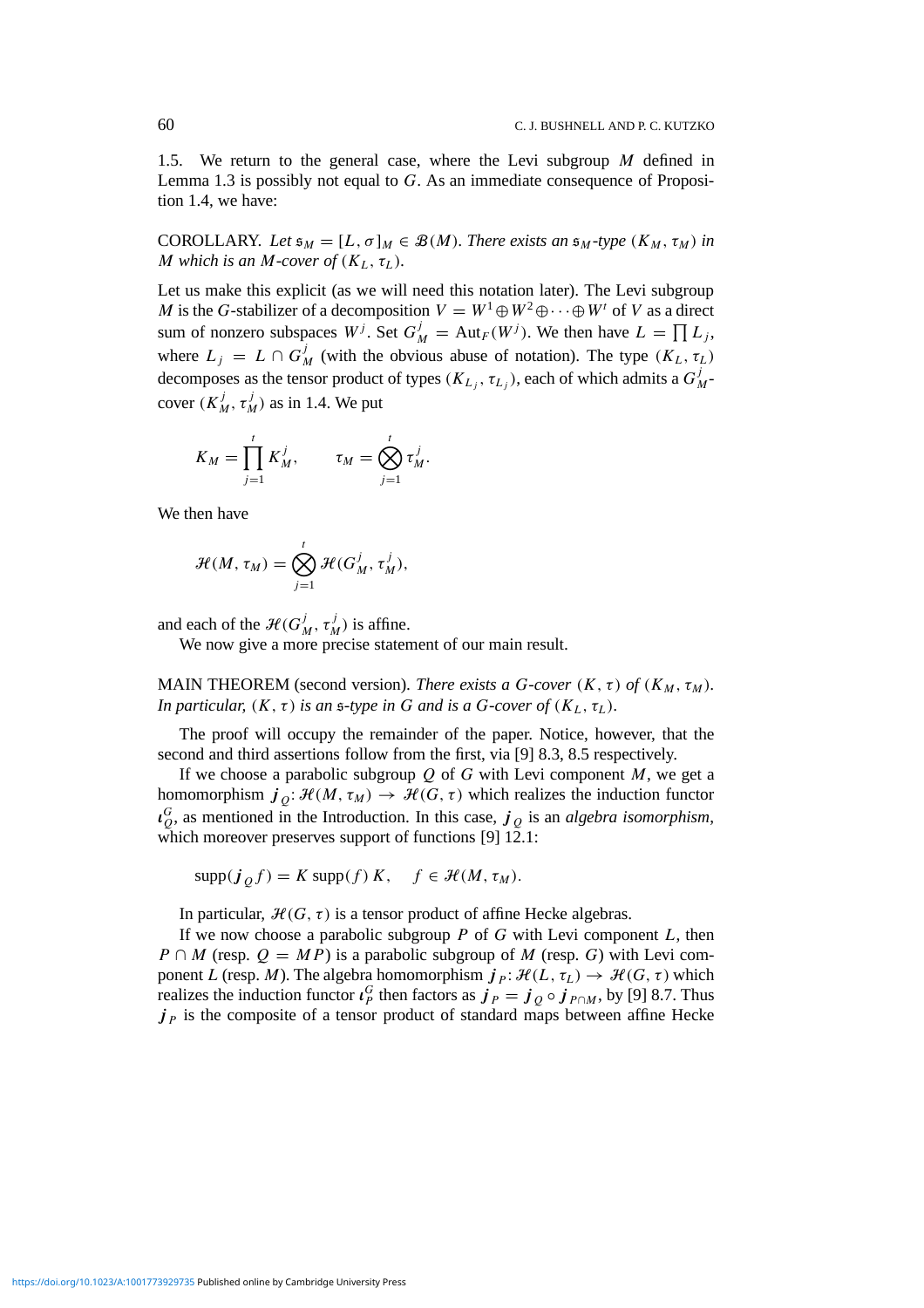algebras and an algebra isomorphism. Further, we get a similar factorization of  $j<sub>p</sub>$ relative to any Levi subgroup of *G* containing *L*: this follows from the transitivity property of covers [9] 8.5.

1.6. There is another striking consequence of [9] in the context of Theorem 1.5. Using the same notation as above, we have

COROLLARY. An element  $g \in G$  intertwines the representation  $\tau$  if and only if *it is of the form*  $g = k_1 m k_2$ , where  $k_1, k_2 \in K$  and *m is an element of M* which  $intertwines \tau_M$ .

This follows from [9] 12.2.

#### **2. Lattice Sequences**

The lattice sequences of the title generalize the lattice chains used extensively in [5]. They give new filtrations of the parahoric subgroups of  $GL_n(F)$ , somewhat along the lines of the very general filtrations introduced in [12]. The present section lays out their basic properties, generalizing the early parts of [2], [3].

Throughout, *V* denotes a finite-dimensional *F*-vector space, and  $A = \text{End}_F(V)$ .

2.1. We start with a definition:

DEFINITION. An  $\rho_F$ -lattice sequence in V is a function  $\Lambda$  from  $\mathbb Z$  to the set of o*<sup>F</sup>* -lattices in *V* such that

(i)  $n \ge m$  implies  $\Lambda(n) \subset \Lambda(m)$ ;

(ii) there exists  $e = e(\Lambda) \in \mathbb{Z}, e \geq 1$ , such that  $\Lambda(n + e) = \mathfrak{p}_F \Lambda(n)$ ,  $n \in \mathbb{Z}$ .

2.2 *Remarks*. (i) Let  $\Lambda$  be a lattice sequence in *V*, and define  $\mathcal{L}_{\Lambda} = {\Lambda(n): n \in \mathbb{C}}$  $\mathbb{Z}$ . Then  $\mathcal{L}_\Lambda$  is a nonempty set of lattices in *V* which is linearly ordered under inclusion and stable under multiplication by  $F^{\times}$ . In other words, it is a *lattice chain* in the sense of [5] (1.1).

(ii) In the opposite direction, suppose we are given a lattice chain  $\mathcal L$  in *V*. We can index the elements of L by Z,  $\mathcal{L} = \{L_i : j \in \mathbb{Z}\}\)$ , so that  $L_i \supsetneq L_{i+1}, j \in \mathbb{Z}\$ , and define a function *A* by  $\Lambda(j) = L_j$ ,  $j \in \mathbb{Z}$ . This is a lattice sequence with  $\mathcal{L}_{\Lambda} = \mathcal{L}$  and the additional property that  $\Lambda(j) \neq \Lambda(j + 1)$  for any *j*. In other words, an (indexed) lattice chain is the same as a lattice sequence which is *injective* as a function. We call such lattice sequences *strict.*

2.3. Recall that a lattice chain  $\mathcal L$  in *V* determines a hereditary  $\rho_F$ -order in *A*, which we denote by  $\mathfrak{A}(\mathcal{L})$  or  $\text{End}^0_{\mathfrak{o}_F}(\mathcal{L})$ , in the manner of [5]:

 $\mathfrak{A}(\mathcal{L}) = \{x \in A : xL \subset L, L \in \mathcal{L}\}.$ 

If  $\Lambda$  is a lattice sequence in *V*, we define

 $\mathfrak{a}_n = \mathfrak{a}_n(\Lambda) = \{x \in A : x \Lambda(m) \subset \Lambda(m+n), m \in \mathbb{Z}\}, \quad n \in \mathbb{Z}.$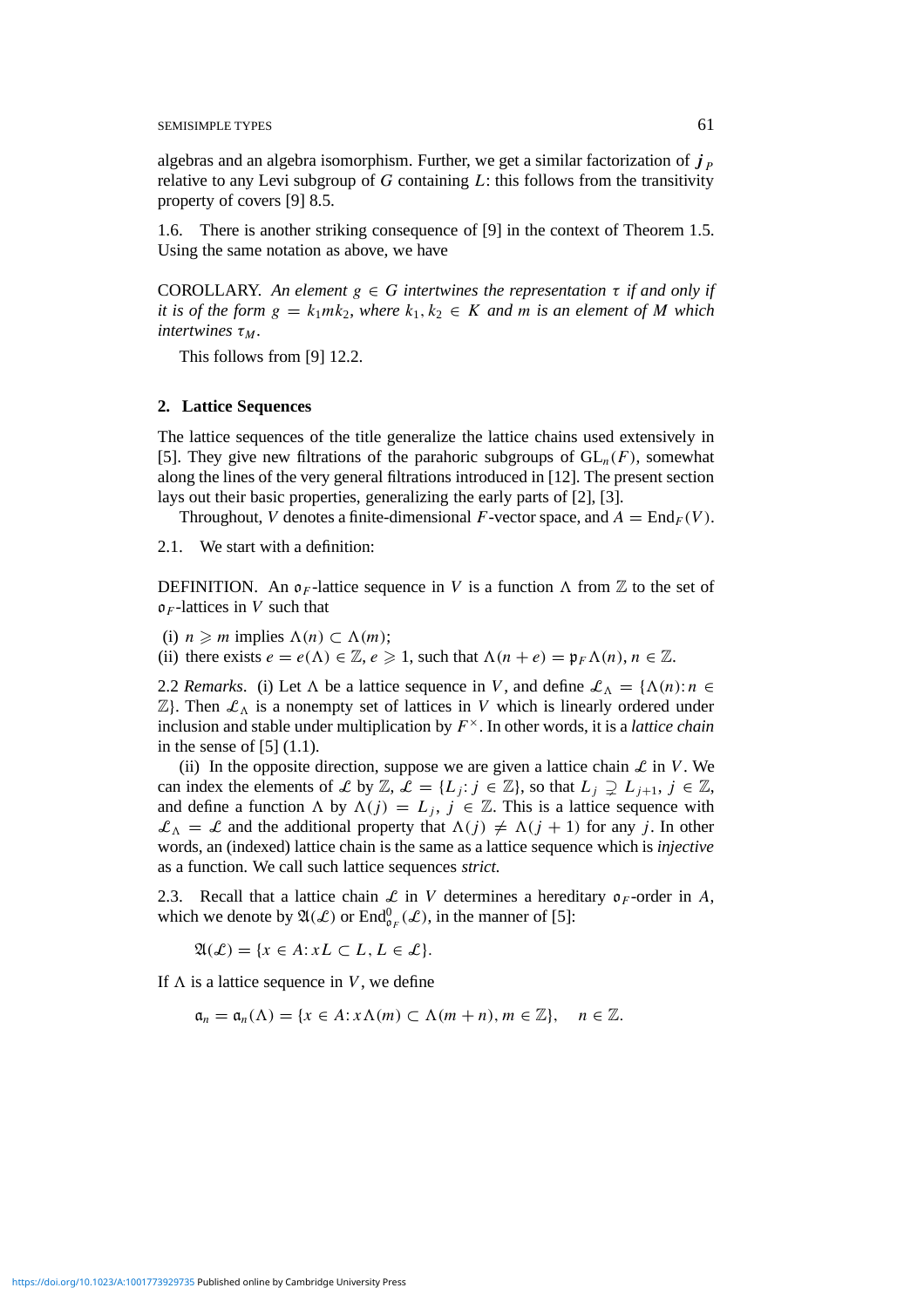Note that, by definition,  $\mathfrak{a}_0(\Lambda) = \mathfrak{A}(\mathcal{L}_\Lambda)$ . Further, each  $\mathfrak{a}_n(\Lambda)$  is an  $\mathfrak{o}_F$ -lattice in A and also a bimodule over  $\mathfrak{a}_0(\Lambda)$ . Observe that if  $\Lambda$  is strict, with  $\mathcal{L} = \mathcal{L}_{\Lambda}$ , then the definition gives  $a_n(\Lambda) = \mathfrak{P}^n$ , where  $\mathfrak{P}$  is the Jacobson radical of the order  $\mathfrak{A}(\mathcal{L})$  $([5] (1.1)).$ 

The lattice sequence  $\Lambda$  determines a 'valuation' map  $v_{\Lambda}: A \to \mathbb{Z}$  by

 $\nu_{\Lambda}(x) = \max \{ n \in \mathbb{Z} : x \in \mathfrak{a}_n(\Lambda) \}, \quad x \in A,$ 

with the usual understanding that  $v_A(0) = \infty$ .

**PROPOSITION.** Let  $\Lambda$  be a lattice sequence in V. We have:

- (i)  $\mathfrak{a}_0(\Lambda) = \mathfrak{A}(\mathcal{L}_{\Lambda})$ , that is,  $\mathfrak{a}_0(\Lambda)$  is the hereditary  $\mathfrak{o}_F$ -order in A defined by the lattice chain  $\mathcal{L}_\Lambda$ .
- (ii)  $\mathfrak{a}_1(\Lambda)$  is the Jacobson radical of  $\mathfrak{a}_0(\Lambda)$ .
- (iii)  $\mathfrak{p}_F \mathfrak{a}_k(\Lambda) = \mathfrak{a}_{k+e(\Lambda)}(\Lambda), k \in \mathbb{Z}$ .
- (iv)  $\mathfrak{a}_k(\Lambda) \cdot \mathfrak{a}_l(\Lambda) \subset \mathfrak{a}_{k+l}(\Lambda), k, l \in \mathbb{Z}$ .

*Proof.* Only (ii) requires any comment. Let  $\mathcal{L} = \mathcal{L}_{\Lambda}$ . For  $L \in \mathcal{L}$ , let  $L'$  be the largest element of L such that  $L' \subsetneq L$ . From the standard theory of lattice chains and hereditary orders, we know that an element  $x \in A$  lies in the radical of  $\mathfrak{a}_0(\Lambda) = \mathfrak{A}(\mathcal{L})$  if and only if  $xL \subset L'$  for all  $L \in \mathcal{L}$ . On the other hand, if  $m \in \mathbb{Z}$ satisfies  $\Lambda(m) = L$ , then we have  $\Lambda(m + 1) = L$  or L', the latter case occurring precisely when *m* is the *largest* integer such that  $\Lambda(m) = L$ . Thus  $x \in A$  lies in  $\mathfrak{a}_1(\Lambda)$  if and only if  $xL \subset L'$  for all  $L \in \mathcal{L}$ . This proves (ii).

2.4. Suppose for the moment that  $\Lambda$  is a strict lattice sequence in *V*. We may therefore identify  $\Lambda$  with its associated lattice chain  $\mathcal{L}$ . In this case, the lattice chain L and the order  $\mathfrak{A}(\mathcal{L}) = \mathfrak{a}_0(\Lambda)$  determine each other: the chain L is simply the set of all  $\mathfrak{A}$ -lattices in *V*. This cannot hold for lattice sequences in general. However, weaker versions of many related properties do generalize to this situation, for example:

**PROPOSITION.** Let  $\Lambda$  be a lattice sequence in V, and write  $e = e(\Lambda)$ . The *natural map*

$$
\frac{\mathfrak{a}_j(\Lambda)}{\mathfrak{a}_{j+1}(\Lambda)} \to \prod_{i=0}^{e-1} \text{Hom}_{k_F}\left(\frac{\Lambda(i)}{\Lambda(i+1)}, \frac{\Lambda(i+j)}{\Lambda(i+j+1)}\right)
$$

*is an isomorphism, for all*  $j \in \mathbb{Z}$ .

*Proof.* By periodicity and the definition of  $a_j$ , this map is certainly injective. It is enough therefore to show that  $\dim_{k_F} \mathfrak{a}_j / \mathfrak{a}_{j+1} = \sum_{i=0}^{e-1} d_i d_{i+j}$  for all  $j \in \mathbb{Z}$ , where we have written  $d_i = \dim_{k_F} (\Lambda(i)/\Lambda(i+1)).$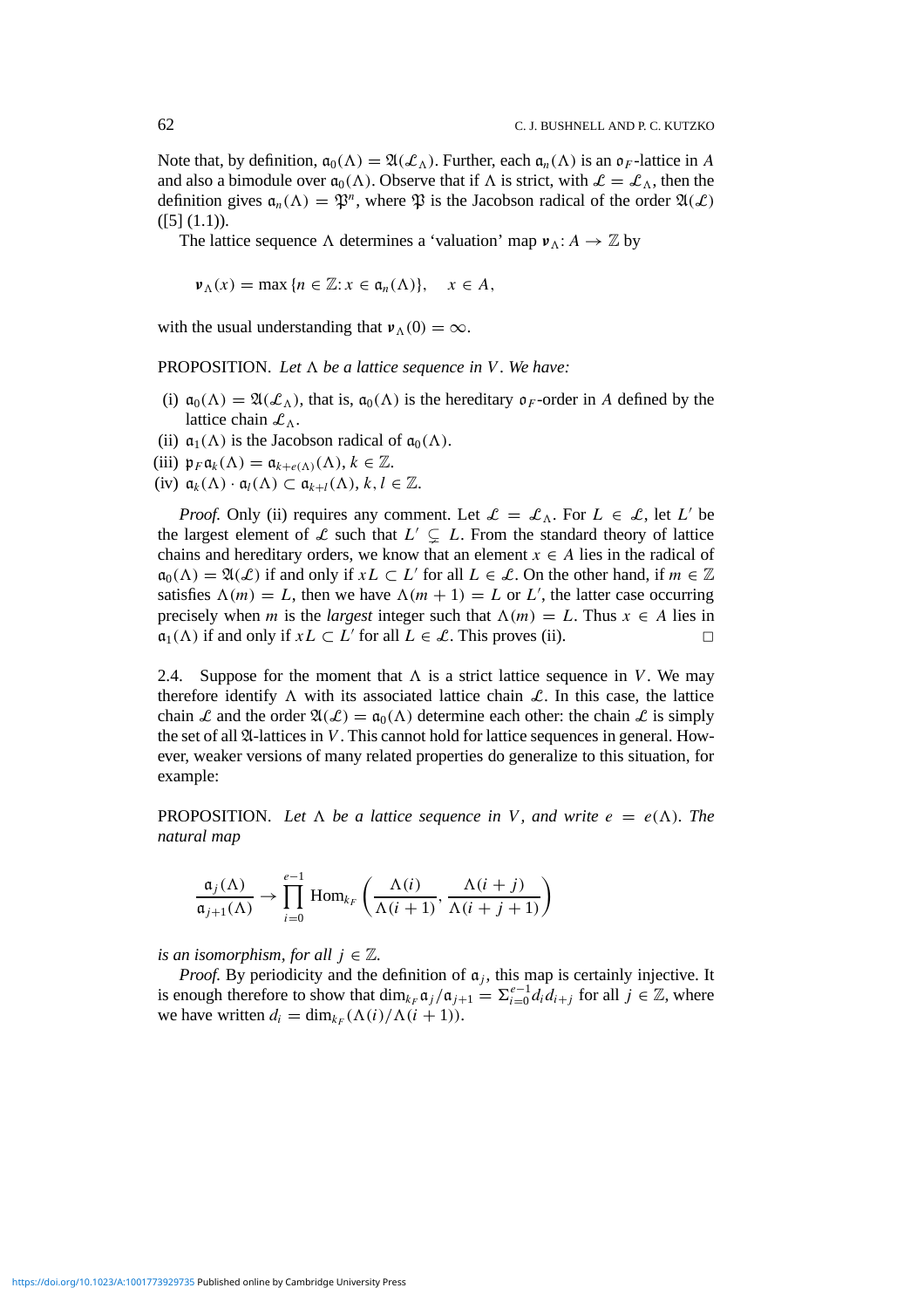This injectivity property shows that

$$
\dim_{k_F}(\mathfrak{a}_j(\Lambda)/\mathfrak{a}_{j+1}(\Lambda))\leqslant \sum_{i=0}^{e-1}d_id_{i+j},\quad j\in\mathbb{Z}.
$$

This implies

$$
\sum_{j=0}^{e-1} \dim_{k_F} \mathfrak{a}_j/\mathfrak{a}_{j+1} \leqslant \sum_{i,j=0}^{e-1} d_i d_{i+j}.
$$

The left hand side here is  $\dim_{k_F} \mathfrak{a}_0 / \mathfrak{a}_e = \dim_{k_F} \mathfrak{a}_0 / \mathfrak{p}_F \mathfrak{a}_0 = N^2$ , where  $N = \dim_F V$ . By periodicity, the right hand side reduces to  $(\sum_{i=0}^{e-1} d_i)^2 = N^2$ . It follows that  $\dim_{k_F} \mathfrak{a}_j / \mathfrak{a}_{j+1} = \sum_{i=0}^{e-1} d_i d_{i+j}$  for  $0 \leqslant j \leqslant e-1$ . The same equality then holds for all  $j$  by periodicity, and the proposition is proved.  $\Box$ 

Using this Proposition, it is easy to find examples of lattice sequences  $\Lambda$  with  $\mathfrak{a}_i(\Lambda) = \mathfrak{a}_{i+1}(\Lambda)$  for some  $j \in \mathbb{Z}$ .

2.5. If we have a lattice sequence  $\Lambda$  and an integer *t*, we can define another lattice sequence  $\Lambda + t$  by  $(\Lambda + t)(n) = \Lambda(n + t)$ ,  $n \in \mathbb{Z}$ . We refer to  $\Lambda + t$  as a *translate* of  $\Lambda$ . Of course, the lattice sequences  $\Lambda$ ,  $\Lambda$ +t have many properties in common. In particular, we have  $\alpha_i(\Lambda + t) = \alpha_i(\Lambda)$  for all  $j \in \mathbb{Z}$ . We next show that the converse of this property holds.

**PROPOSITION.** Let  $\Lambda$ ,  $\Lambda'$  be lattice sequences in V, and suppose that  $\mathfrak{a}_i(\Lambda)$  =  $\mathfrak{a}_j(\Lambda')$ *, for all j. There is then an integer t such that*  $\Lambda = \Lambda' + t$ *.* 

*Proof.* The relation  $\mathfrak{a}_0(\Lambda) = \mathfrak{a}_0(\Lambda')$  shows that the associated lattice chains  $\mathcal{L}_{\Lambda}$ ,  $\mathcal{L}_{\Lambda}$  are equal.

Assume for a contradiction that  $\Lambda$  is not equal to any translate of  $\Lambda'$ . Replacing  $\Lambda$ ,  $\Lambda'$  by translates, we can therefore assume we have the following situation:  $\Lambda(-1) \neq \Lambda(0) = \Lambda'(0) \neq \Lambda'(-1)$  and, for some nonnegative integer *j*,  $\Lambda(j) =$  $\Lambda(0) = \Lambda'(j) = \Lambda'(j+1)$ , while  $\Lambda(j+1) \neq \Lambda(j)$ . Let  $l \geq 1$  be the least integer such that  $\Lambda'(j) \neq \Lambda'(j + l + 1)$ . If we number the lattice chain  $\mathcal{L}_{\Lambda} = \{L_k : k \in \mathbb{Z}\}\$ so that  $L_0 = \Lambda(0)$ , we then have  $\Lambda(j + 1) = \Lambda'(j + l + 1) = L_1$ . Since  $j \ge 0$ , we have  $\mathfrak{a}_{j+1}(\Lambda) = \mathfrak{a}_{j+1}(\Lambda') \subset \mathfrak{P}$ , where  $\mathfrak{P}$  is the radical of the hereditary order defined by  $\mathcal{L}_\Lambda$ . We identify

$$
\mathfrak{P}/\mathfrak{P}^2 = \prod_{i=-1}^{e(\mathcal{L}_\Lambda)-2} \text{Hom}(L_i/L_{i+1}, L_{i+1}/L_{i+2}),
$$

and consider the image of  $\mathfrak{a}_{i+l+1}(\Lambda)$  here. By construction, this maps  $L_{-1}/L_0$ trivially to  $L_0/L_1$ . However, by (2.4), the image of  $\mathfrak{a}_{j+l+1}(\Lambda')$  contains an element mapping  $L_{-1}/L_0$  *nontrivially* to  $L_0/L_1$ . Thus we have a contradiction and the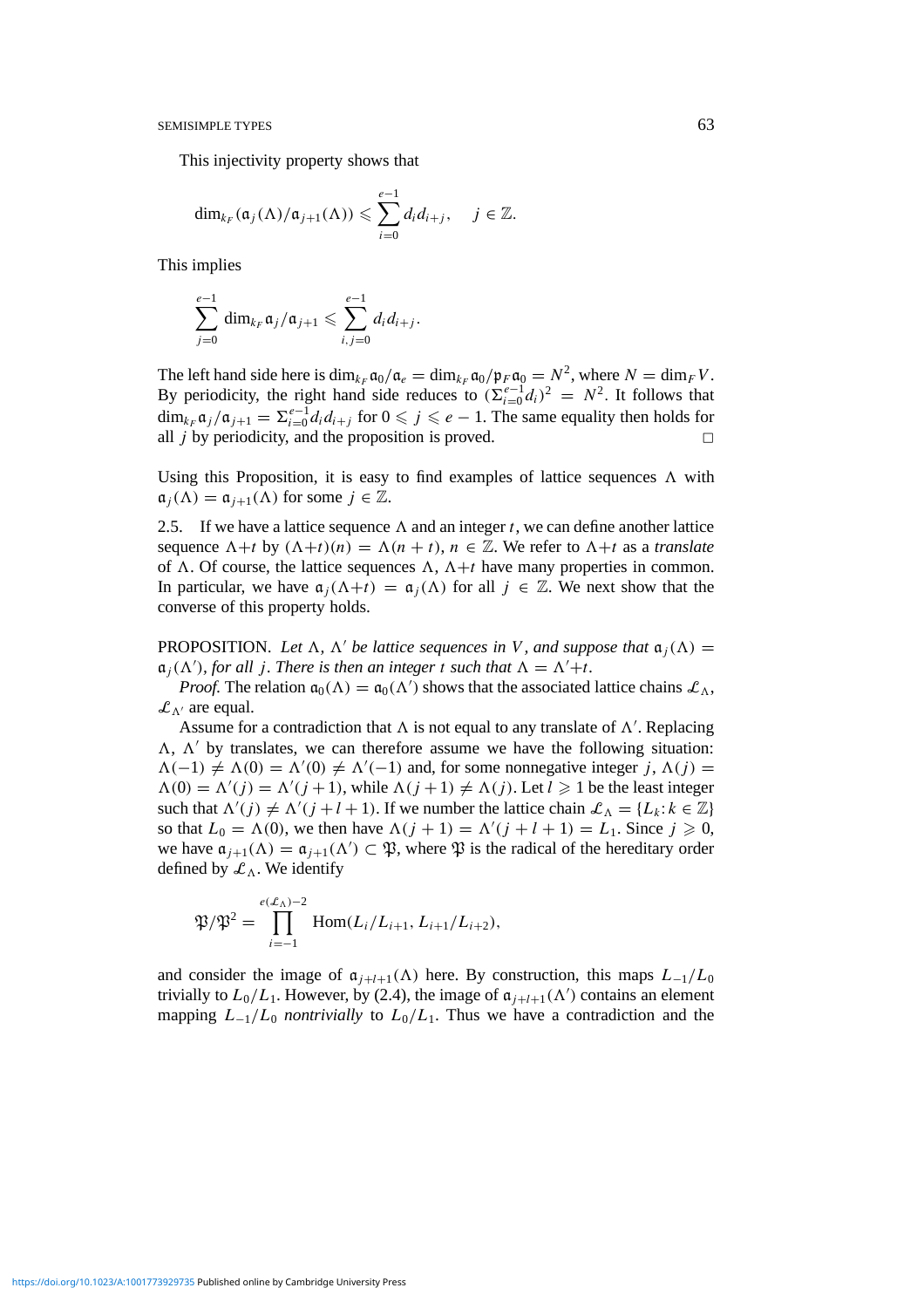Proposition follows.

2.6. If we are given a lattice sequence  $\Lambda$  in *V*, we can extend  $\Lambda$  to a function on the real line R by setting  $\Lambda(r) = \Lambda(n)$ ,  $r \in \mathbb{R}$ , where *n* is the integer defined by the relation  $n - 1 < r \leq n$ . Equivalently,

$$
\Lambda(r) = \Lambda(-[-r]) = \bigcup_{n \ge r} \Lambda(n) = \bigcap_{n < r+1} \Lambda(n).
$$

We still have the relation  $\Lambda(s) \subset \Lambda(r)$ ,  $r, s \in \mathbb{R}$ ,  $r \leq s$ . It will also be useful to likewise extend the domain of definition of the function  $n \mapsto \mathfrak{a}_n(\Lambda)$ . In this regard, the following is helpful.

PROPOSITION. Let  $\Lambda$  be a lattice sequence in V. Let  $r \in \mathbb{R}$  and set  $n = -[-r]$ . *For an element*  $x \in A$ *, the following are equivalent:* 

- (i)  $x \in \mathfrak{a}_n(\Lambda)$ ; (ii)  $x \Lambda(s) \subset \Lambda(n+s)$  *for all*  $s \in \mathbb{R}$ ; (iii)  $x \Lambda(m) \subset \Lambda(r+m)$  *for all*  $m \in \mathbb{Z}$ ;
- (iv)  $x \Lambda(s) \subset \Lambda(r+s)$  *for all*  $s \in \mathbb{R}$ .

*Proof.* The implication (i)  $\Rightarrow$  (ii) is easy, and (ii)  $\Rightarrow$  (iv) because  $n + s \ge r + s$ . On the other hand, (iii) is a special case of (iv), so it remains only to show that (iii) implies (i).

To do this, we note that  $n - 1 < r \le n$ , so  $n + m - 1 < r + m \le n + m$  for all integers *m*. Thus  $\Lambda(r + m) = \Lambda(n + m)$  and  $x \Lambda(m) \subset \Lambda(n + m)$  for all *m*, as required.  $\Box$ 

For  $r \in \mathbb{R}$ , we now define  $a_r(\Lambda)$  to be the set of  $x \in A$  which satisfy the conditions of the Proposition; in other words,

$$
\mathfrak{a}_r(\Lambda)=\mathfrak{a}_{-[-r]}(\Lambda),\quad r\in\mathbb{R}.
$$

As an immediate consequence of this definition, we have

$$
\begin{aligned}\n\mathfrak{p}_F \mathfrak{a}_r(\Lambda) &= \mathfrak{a}_{r+e(\Lambda)}(\Lambda), \\
\mathfrak{a}_r(\Lambda)\mathfrak{a}_s(\Lambda) &\subset \mathfrak{a}_{r+s}(\Lambda),\n\end{aligned}\n\quad r, s \in \mathbb{R}.
$$

2.7. The main reason for introducing lattice sequences is that, unlike lattice chains, they admit a natural notion of direct sum. To define this, we first need an operation of 'scaling' on lattice sequences. This is the subject of the present section.

DEFINITION. Let  $\Lambda$  be a lattice sequence in *V* and let *k* be a positive integer. Define a function  $k\Lambda$  from  $\mathbb{Z}$  to the set of  $\mathfrak{o}_F$ -lattices in *V* by

$$
k\Lambda: m \mapsto \Lambda(m/k), \quad m \in \mathbb{Z}.
$$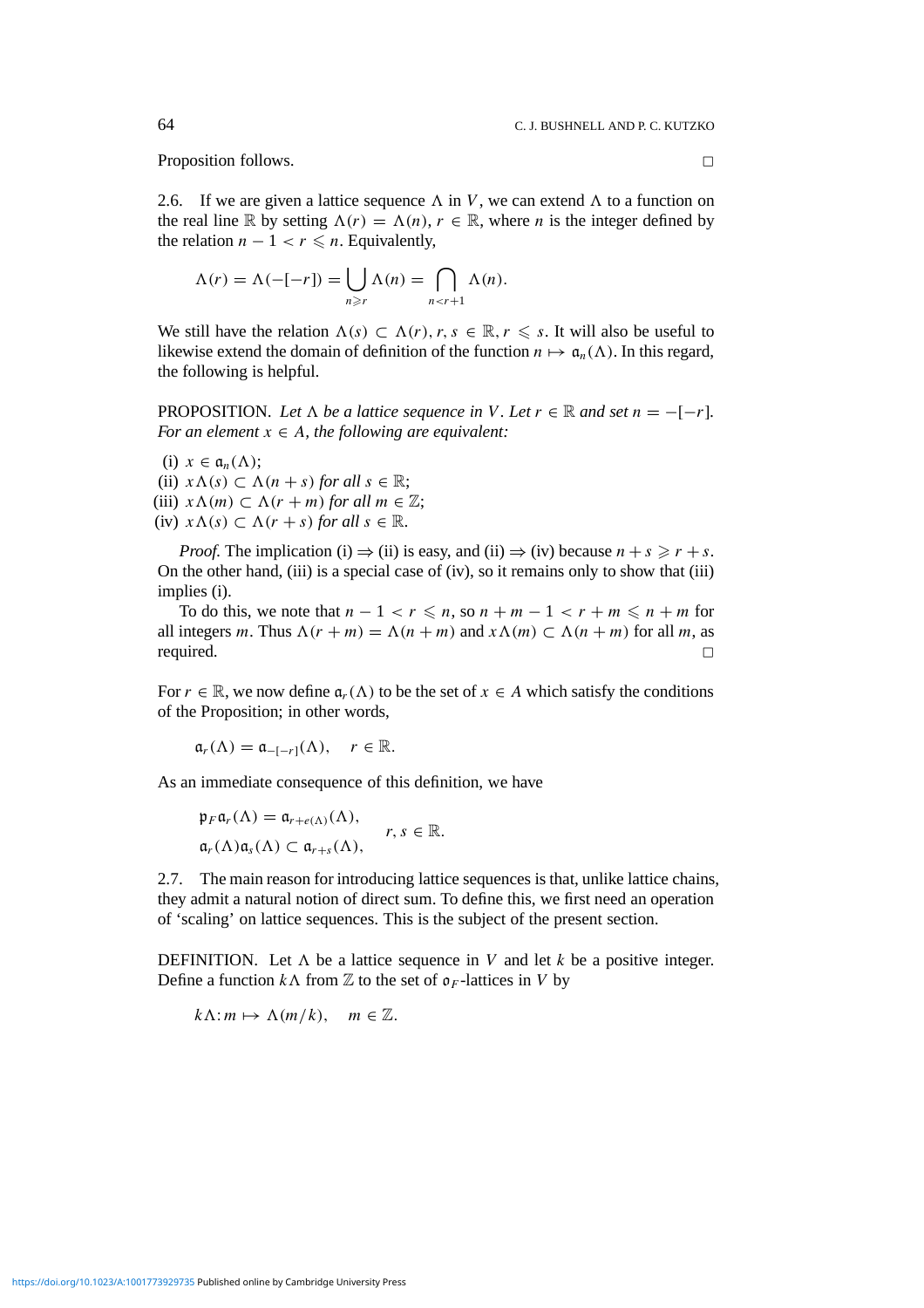**PROPOSITION.** Let  $\Lambda$  be a lattice sequence in V and  $k \in \mathbb{Z}$ ,  $k > 0$ . Then:

- (i)  $k\Lambda$  *is a lattice sequence with*  $e(k\Lambda) = ke(\Lambda)$ ;
- (ii) *we have*  $k\Lambda(r) = \Lambda(r/k)$ *, for all*  $r \in \mathbb{R}$ ;
- (iii)  $\mathfrak{a}_r(k\Lambda) = \mathfrak{a}_{r/k}(\Lambda)$ *, for all*  $r \in \mathbb{R}$ *.*

*Proof.* The function  $k\Lambda$ :  $n \mapsto \Lambda(n/k)$  is an order-preserving map from Z to the set of lattices in *V*. Moreover,

$$
k\Lambda(n) = \begin{cases} \Lambda(n/k) & \text{if } k \text{ divides } n, \\ \Lambda(1 + [n/k]) & \text{otherwise.} \end{cases}
$$

The first assertion is now clear.

In (ii), we let *n* be the integer such that  $n - 1 < r \le n$ . Thus  $k\Lambda(r) = k\Lambda(n)$  $\Lambda(n/k)$ . We write  $n = mk - l$ , for integers  $m, l$  such that  $0 \le l \le k$ . We then have  $m - 1 < r/k \le n/k \le m$ , so that  $k\Lambda(r) = \Lambda(m) = \Lambda(n/k) = \Lambda(r/k)$ , as required.

For (iii), we take  $x \in A$ . Then  $x \in \mathfrak{a}_r(k\Lambda)$  if and only if  $x \Lambda(s/k) \subset \Lambda(s/k +$ *r/k)* for all *s* ∈ R. If *s* is of the form *mk* with  $m \in \mathbb{Z}$ , this condition implies  $x \in \mathfrak{a}_{r/k}(\Lambda)$  by Proposition 2.6(iii). Thus  $\mathfrak{a}_r(k\Lambda) \subset \mathfrak{a}_{r/k}(\Lambda)$ . The opposite containment is clear.

Let  $v_{\Lambda}$  be the valuation map attached to  $\Lambda$ , as in 2.3. The Proposition yields:

COROLLARY. Let  $\Lambda$  be a lattice sequence in V and let  $k$  be a positive integer. *Then*  $v_{kA} = kv_{\Delta}$ .

2.8. We now define the *direct sum* of two lattice sequences. For  $i = 1, 2$ , let  $V^i$  be a finite-dimensional *F*-vector space and  $\Lambda^i$  a lattice sequence in  $V^i$ . We abbreviate  $e_i = e(\Lambda^i)$ , and set

$$
e = \operatorname{lcm}\{e_1, e_2\},
$$
  
 
$$
\Lambda(er) = \Lambda^1(e_1r) \oplus \Lambda^2(e_2r), \quad r \in \mathbb{R}.
$$

Thus  $\Lambda$ , which we tend to denote

 $\Lambda = \Lambda^1 \oplus \Lambda^2$ ,

is an order-preserving function from  $\mathbb R$  to the set of lattices in  $V^1 \oplus V^2$ .

PROPOSITION. *We have:*

- (i)  $\Lambda = \Lambda^1 \oplus \Lambda^2$  *is a lattice sequence in*  $V^1 \oplus V^2$  *of period e*;
- (ii)  $\Lambda = \frac{e}{e_1} \Lambda^1 \oplus \frac{e}{e_2} \Lambda^2;$
- (iii) *if*  $\Lambda^i$  *is a lattice sequence in*  $V^i$ *, for*  $i = 1, 2, 3$ *, then*

$$
(\Lambda^1 \oplus \Lambda^2) \oplus \Lambda^3 = \Lambda^1 \oplus (\Lambda^2 \oplus \Lambda^3);
$$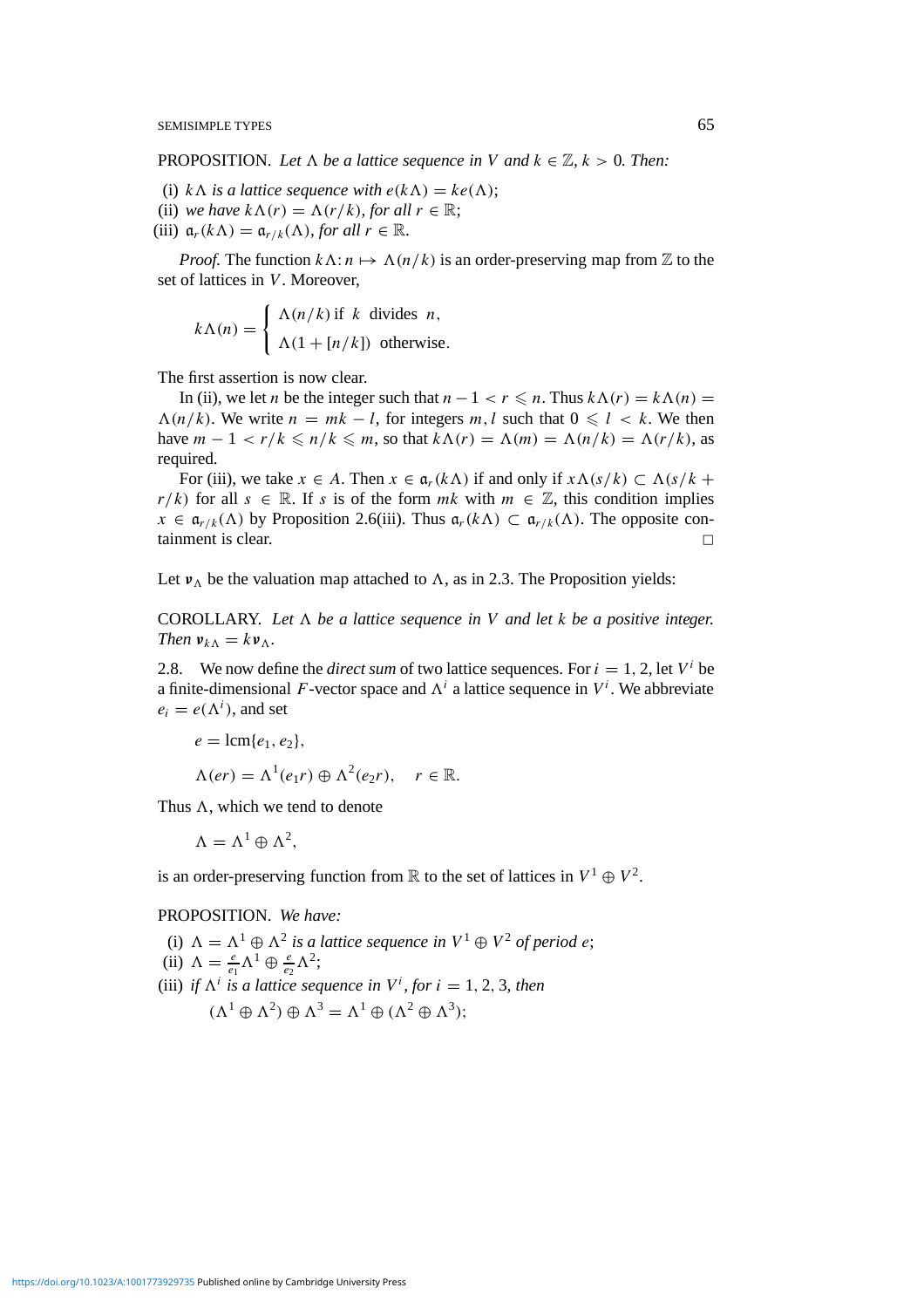(iv) *the transposition isomorphism*  $V^1 \oplus V^2 \rightarrow V^2 \oplus V^1$  *induces an isomorphism* 

 $(\Lambda^1 \oplus \Lambda^2)(r) \cong (\Lambda^2 \oplus \Lambda^1)(r)$ , *for all*  $r \in \mathbb{R}$ *.* 

*Proof.* Straightforward. □

EXAMPLE. Suppose we have two lattice chains  $\{L_j\}$ ,  $\{L'_j\}$  with the same period *e*. We can view these as corresponding to strict lattice sequences  $\Lambda$ ,  $\Lambda'$  respectively. The sum  $\Lambda \oplus \Lambda'$  is then strict of period *e*, and the corresponding lattice chain is

 $\cdots \supset L_0 \oplus L'_0 \supset L_1 \oplus L'_1 \supset \cdots \supset L_e \oplus L'_e \supset \cdots$ 

On the other hand, there is an obvious way of sticking these lattice chains together to get a chain of period 2*e*, namely

$$
\cdots \supset L_0 \oplus L'_0 \supset L_0 \oplus L'_1 \supset L_1 \oplus L'_1 \supset L_1 \oplus L'_2 \supset \cdots
$$

This is the lattice chain associated to the strict lattice sequence  $\Lambda''$  where  $\Lambda'' =$  $(2\Lambda-1) \oplus 2\Lambda'.$ 

2.9. We continue with the same notation, and set  $V = V^1 \oplus V^2$ ,  $A = \text{End}_F(V)$ . We use our standard block matrix notation (see 'Notation' above), and start wi th a simple general observation.

LEMMA. *Let X be an* o*<sup>F</sup> -lattice in A. The following are equivalent:*

(i)  $\mathbf{1}^i \cdot X \cdot \mathbf{1}^j \subset X$ , for all *i*, *j*; (ii)  $\mathbf{1}^i \cdot X \cdot \mathbf{1}^j = X \cap A^{ij}$ , for all *i*, *j*; (iii)  $X = \coprod_{i,j} X \cap A^{ij}$ .

The proof is straightforward.

**PROPOSITION.** For  $i = 1, 2$ , let  $V^i$  be a finite-dimensional F-vector space and *let*  $\Lambda^i$  *be a lattice sequence in*  $V^i$  *of period e<sub>i</sub>. Define e and*  $\Lambda$  *as in* 2.8, *and use the other notation above. We have*  $\mathbf{1}^i \in \mathfrak{a}_0(\Lambda)$ ,  $i = 1, 2$ . Consequently,

$$
\mathfrak{a}_r(\Lambda) \cap A^{ij} = \mathbf{1}^i \cdot \mathfrak{a}_r(\Lambda) \cdot \mathbf{1}^j, \quad 1 \leq i, j \leq 2,
$$
  

$$
\mathfrak{a}_r(\Lambda) = \coprod_{1 \leq i, j \leq 2} \mathfrak{a}_r(\Lambda) \cap A^{ij},
$$

*and, further*,

 $a_r(\Lambda) \cap A^i = a_{re_i/e}(\Lambda^i), \quad i = 1, 2,$ 

*for all*  $r \in \mathbb{R}$ *.*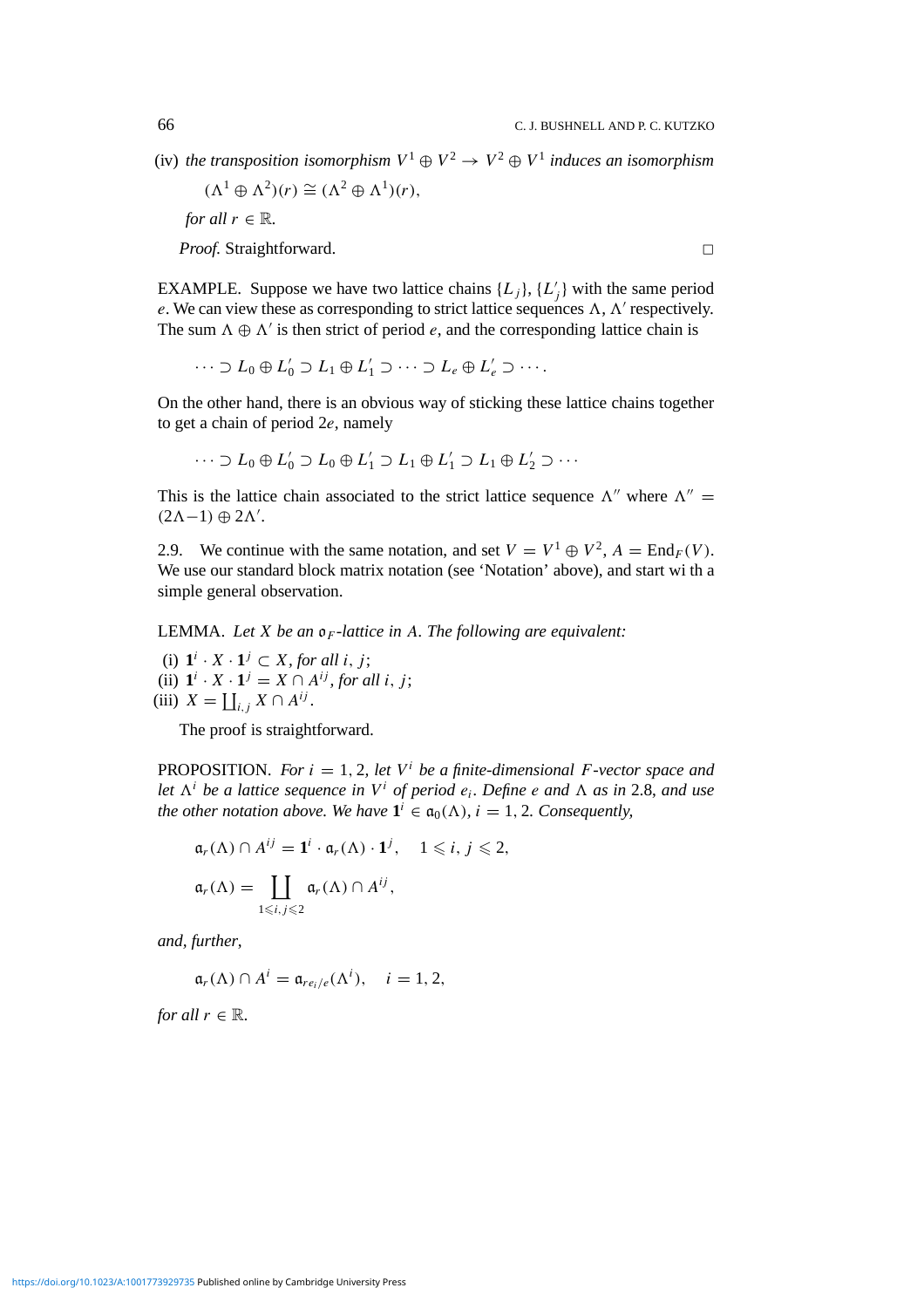*Proof.* For the first assertion, the definition gives us  $\mathbf{1}^i \Lambda(r) = \Lambda^i(e_i r/e) \subset$  $\Lambda(r)$ , so  $\mathbf{1}^i \in \mathfrak{a}_0(\Lambda)$ . Since  $\mathfrak{a}_r(\Lambda)$  is a bimodule over  $\mathfrak{a}_0(\Lambda)$ , the first two relations are then consequences of the Lemma. The third follows from  $(2.6)$ .

2.10. We now take a finite-dimensional *F*-vector space *V*, with  $A = \text{End}_F(V)$ , and form the character  $\psi_A = \psi_F \circ \text{tr}_{A/F}$  of *A*, as in our list of general notations. If *S* is a subset of *A*, we write

$$
S^* = \{ y \in A : \psi_A(xy) = 1, x \in S \}.
$$

**PROPOSITION.** Let V be a finite-dimensional  $F$ -vector space and  $\Lambda$  a lattice *sequence in V . We then have*

$$
\mathfrak{a}_n(\Lambda)^* = \mathfrak{a}_{1-n}(\Lambda), \quad n \in \mathbb{Z}.\tag{2.10.1}
$$

*Proof.* Abbreviate  $e = e(\Lambda)$ , and let *W* be an *F*-vector space of dimension *e*. Let  $\Lambda_W$  be a *strict* lattice sequence in *W* of period *e*. Set  $X = V \oplus W$ ,  $\Lambda_X = \Lambda \oplus \Lambda_W$ . The lattice sequence  $\Lambda_X$  is then strict of period *e*. Proposition 2.9 gives us the relation

$$
\mathfrak{a}_m(\Lambda) = \mathfrak{a}_m(\Lambda_X) \cap \mathrm{End}_F(V) = \mathbf{1}_V \mathfrak{a}_m(\Lambda_X) \mathbf{1}_V
$$

for all  $m \in \mathbb{Z}$ , where  $\mathbf{1}_V$  denotes the obvious projection  $X \to V$ .

Next, we write  $A_X = \text{End}_F(X)$  and use  $\psi_F$  to define the analogue of the 'star' operation in  $A_X$ :

$$
S^{\dagger} = \{ y \in A_X : \psi_{A_X}(xy) = 1, \ x \in S \},
$$

where  $S \subset A_X$  and  $\psi_{A_X} = \psi_F \circ \text{tr}_{A_X/F}$ . If *S* is an  $\mathfrak{o}_F$ -lattice, we have  $S^{\dagger} \cap A =$  $(\mathbf{1}_V S \mathbf{1}_V)^*$ . Since  $\Lambda_X$  is strict, we can use [2] p. 190 to get

$$
\mathfrak{a}_n(\Lambda_X)^{\dagger}=\mathfrak{a}_{1-n}(\Lambda_X), \quad n\in\mathbb{Z}.
$$

Thus

$$
\mathfrak{a}_{1-n}(\Lambda) = \mathfrak{a}_n(\Lambda_X)^\dagger \cap \text{End}_F(V)
$$
  
=  $(\mathbf{1}_V \mathfrak{a}_n(\Lambda_X) \mathbf{1}_V)^*$   
=  $\mathfrak{a}_n(\Lambda)^*$ 

as required.  $\Box$ 

*Remark*. The relation (2.10.1) does *not* hold for real indices. Indeed, we have

$$
\mathfrak{a}_r(\Lambda)^* = \mathfrak{a}_{-r}(\Lambda), \quad r \in \mathbb{R}, r \notin \mathbb{Z}.
$$
 (2.10.2)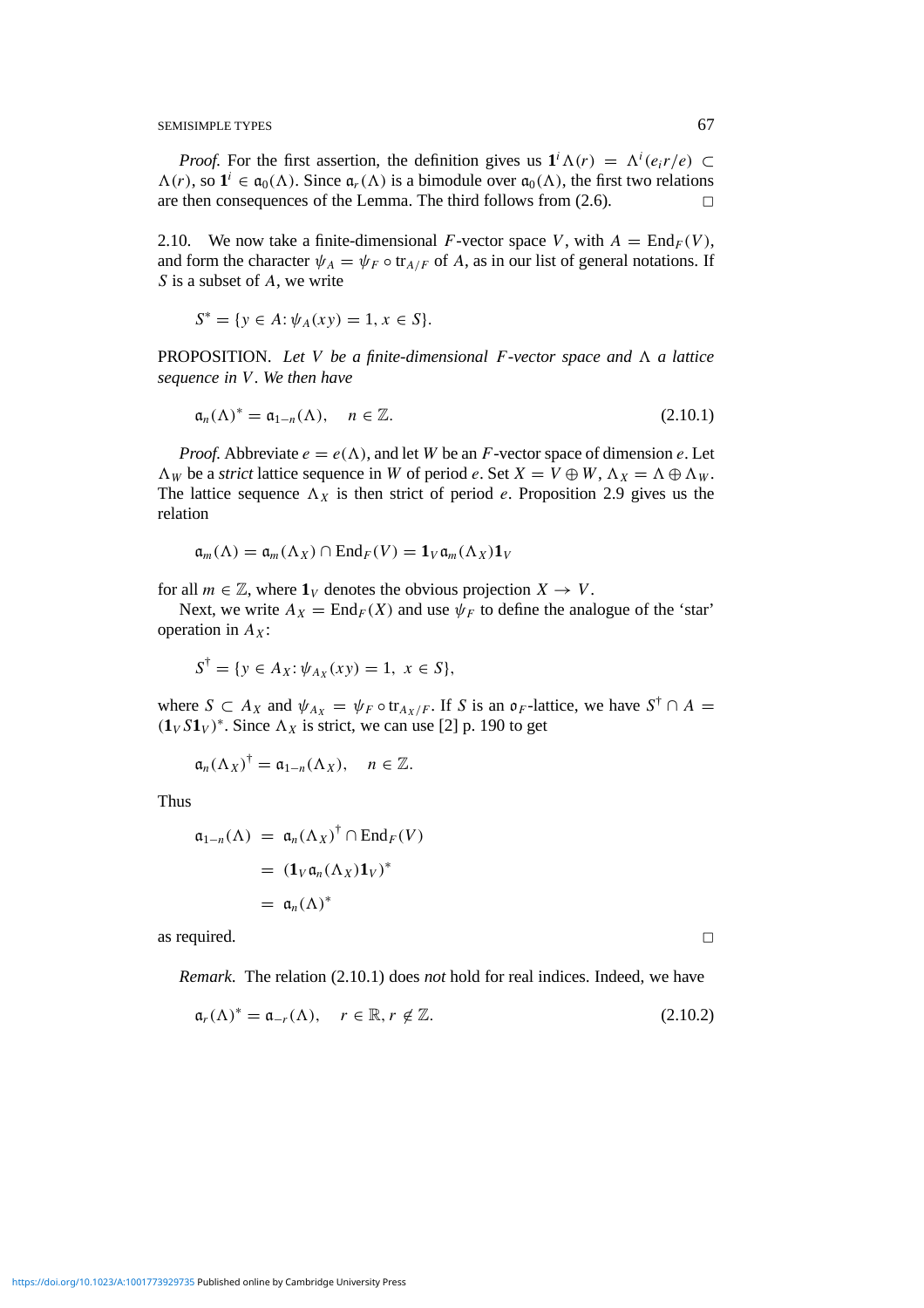## **3. Split Strata**

We need to generalize the notion of stratum (as in [5] Chapter 1) to the context of lattice sequences. The main result is Theorem 3.7, together with its Corollary 3.9; this is the first real step in our construction of semisimple types.

3.1. Let *V* be a finite-dimensional *F*-vector space and put  $A = \text{End}_F(V)$ . A *stratum* in *A* is now a quadruple  $[\Lambda, n, s, b]$ , where  $\Lambda$  is an  $\mathfrak{o}_F$ -lattice sequence in *V*, *n* ∈  $\mathbb{Z}, s$  ∈  $\mathbb{R}$  with  $s < n$ , and  $b \in \mathfrak{a}_{-n}(\Lambda)$ . Two strata [ $\Lambda, n, s, b_i$ ] are *equivalent*, denoted  $[\Lambda, n, s, b_1] \sim [\Lambda, n, s, b_2]$ , if  $b_1 \equiv b_2 \pmod{\mathfrak{a}_{-s}(\Lambda)}$ . To all intents and purposes therefore, there is no real distinction between  $[\Lambda, n, [s], b]$ and  $[\Lambda, n, s, b]$ , but it will be useful to have the more general grading structure.

A stratum denoted [ $\mathfrak{A}, n, m, b$ ] in [5] (with  $m, n \in \mathbb{Z}$ ) is the same as what we here call  $[\Lambda_{\mathfrak{A}}, n, m, b]$ , where  $\Lambda_{\mathfrak{A}}$  denotes the strict lattice sequence determined by the hereditary order  $\mathfrak{A}$ . We shall, however, continue to use the notation of [5] alongside its extension to lattice sequences: this is useful when we are working with strict lattice sequences and wish to emphasize the fact.

3.2. As in the standard case, we can define the *characteristic polynomial*  $\varphi_b(X) \in$  $k_F[X]$  of a stratum  $[\Lambda, n, s, b]$ . To do this, we need to choose a prime element  $\pi_F$ of *F*, and we write  $e = e(\Lambda)$ ,  $g = \gcd(n, e)$ . The element  $b_0 = \pi_F^{n/g} b^{e/g}$  then lies in  $\mathfrak{a}_0(\Lambda)$ . Its characteristic polynomial as an endomorphism of *V* is monic and lies in  $\mathfrak{o}_F[X]$ ; we define  $\varphi_b(X)$  as the reduction mod  $\mathfrak{p}_F$  of this characteristic polynomial. We observe that  $\varphi_b(X)$  depends only on the equivalence class of the stratum  $[\Lambda, n, n-1, b]$  or, equivalently, that of  $[\Lambda, n, n-\varepsilon, b]$  for any  $1 \geq \varepsilon > 0$ .

We have to remember here the possibility  $\mathfrak{a}_{-n}(\Lambda) = \mathfrak{a}_{1-n}(\Lambda)$ . If this happens and we have a stratum  $[\Lambda, n, n-1, b]$ , then the element  $b_0$  above lies in  $\mathfrak{a}_1(\Lambda)$  and  $\varphi_b(X) = X^N$ , where  $N = \dim_F V$ .

3.3. Let *V* be a finite-dimensional *F*-vector space; we write  $A = \text{End}_F(V)$ ,  $G =$ Aut<sub>*F*</sub>(*V*). Let  $\Lambda$  be a lattice sequence in *V*, as in Section 2. We write

$$
\begin{aligned} \mathbf{u}(\Lambda) &= \mathbf{u}_0(\Lambda) = \mathfrak{a}_0(\Lambda)^\times, \\ \mathbf{u}_r(\Lambda) &= 1 + \mathfrak{a}_r(\Lambda), \quad r \in \mathbb{R}, r > 0. \end{aligned}
$$

If  $\mathfrak A$  denotes the hereditary order in *A* defined by the lattice chain  $\mathcal L_\Lambda$ , i.e.,  $\mathfrak A$  =  $a_0(\Lambda)$ , we have  $u(\Lambda) = U(\mathfrak{A})$ . If  $\mathfrak{P} = a_1(\Lambda)$  is the radical of  $\mathfrak{A}$ , we further have  $u_r(\Lambda) = U^1(\mathfrak{A}) = 1 + \mathfrak{P}$  when  $0 < r \leq 1$ .

The set  $\{u_n(\Lambda): n \in \mathbb{Z}, n \geq 1\}$  gives a filtration of the parahoric subgroup  $U(\mathfrak{A})$ of *G* by open normal subgroups; this, however, is not usually the standard filtration of  $U(\mathfrak{A})$  by the principal congruence subgroups  $U^n(\mathfrak{A}) = 1 + \mathfrak{P}^n, n \geq 1$ .

3.4. Now let  $x \in G = \text{Aut}_F(V)$ , and abbreviate  $v = \mathbf{v}_\Lambda(x)$ ,  $v' = \mathbf{v}_\Lambda(x^{-1})$ (notation of 2.7). For  $r \in \mathbb{R}$ , we have by definition

$$
\Lambda(r) = x^{-1} x \Lambda(r) \subset x^{-1} \Lambda(r + v) \subset \Lambda(r + v + v'),
$$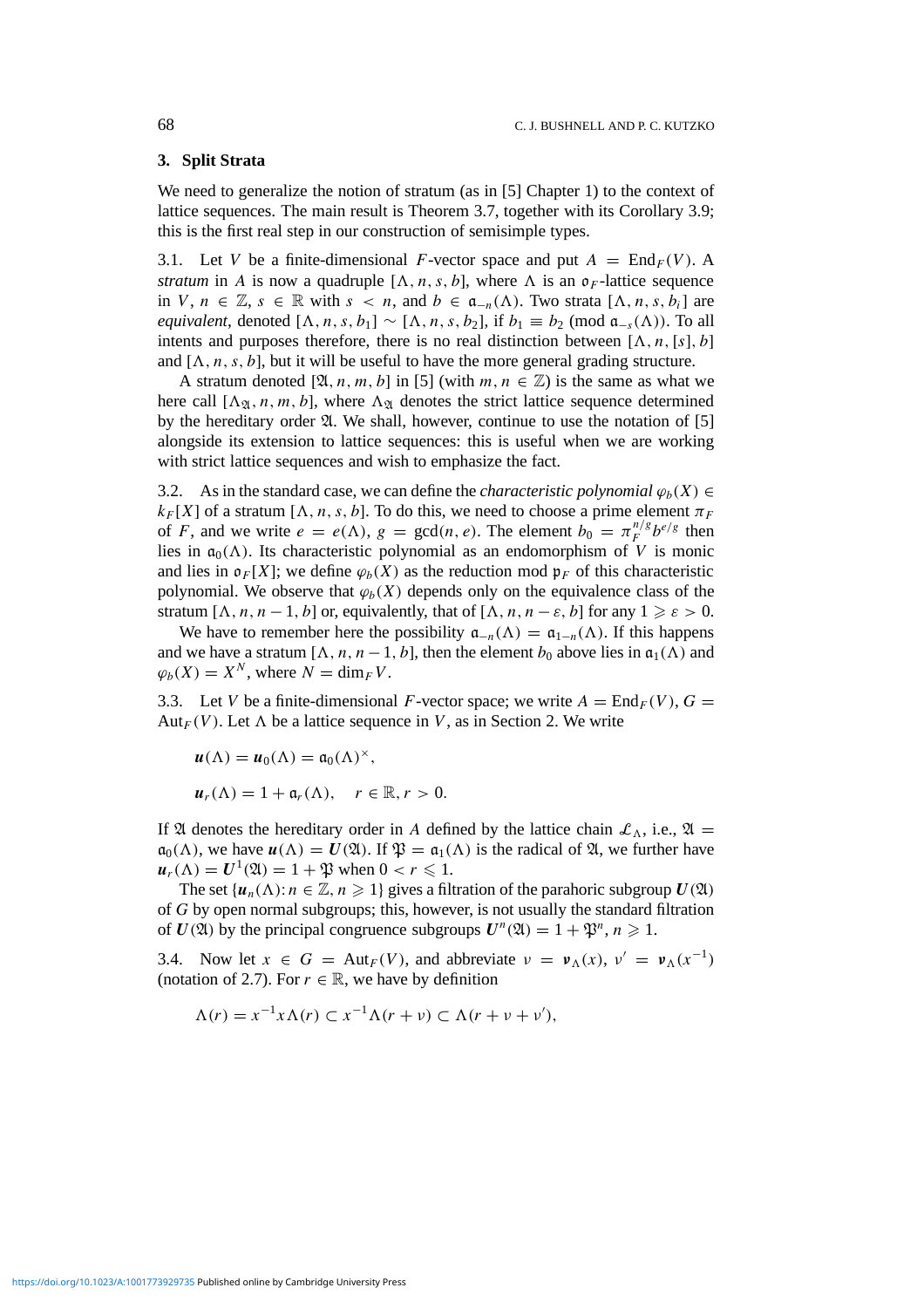whence  $v + v' \le 0$ . We have  $v + v' = 0$  if and only if the containments above are equalities for all  $r$ . We say that  $x$  is  $\Lambda$ -invertible if it satisfies this condition, i.e.,  $v_A(x^{-1}) = -v_A(x)$ .

## PROPOSITION.

- (i) Let  $x \in G$ . Then x is  $\Lambda$ -invertible if and only if  $x \Lambda(r) = \Lambda(r + v_{\Lambda}(x))$ , for all  $r \in \mathbb{R}$ .
- (ii) *If*  $x \in G$  *is*  $\Lambda$ -*invertible and*  $v = v_{\Lambda}(x)$ *, we have*  $x a_n(\Lambda) = a_n(\Lambda)x$  $\mathfrak{a}_{n+\nu}(\Lambda)$ *, for all*  $n \in \mathbb{Z}$ *.*
- (iii) The set  $\mathcal{R}(\Lambda)$  of  $\Lambda$ -invertible elements of G is a subgroup of G which normal*izes and contains*  $u(\Lambda)$ *.*

*Proof.* Immediate. □

*Remarks.* (i) The lattice chain  $\mathcal{L}_{\Lambda}$  determined by  $\Lambda$  is certainly stabilized by  $\mathfrak{K}(\Lambda)$ , in the sense that  $gL \in \mathcal{L}_{\Lambda}$  whenever  $g \in \mathfrak{K}(\Lambda)$  and  $L \in \mathcal{L}_{\Lambda}$ . Thus  $\mathfrak{K}(\Lambda)$  is contained in the *G*-stabilizer of  $\mathcal{L}_{\Lambda}$ . The *G*-stabilizer of  $\mathcal{L}_{\Lambda}$  is the group

$$
\mathfrak{K}(\mathfrak{A}) = \{x \in G : x^{-1}\mathfrak{A}x = \mathfrak{A}\},
$$

where  $\mathfrak A$  is the hereditary order  $\mathfrak a_0(\Lambda)$  defined by  $\mathcal L_\Lambda$ . (We recall that  $\mathfrak K(\mathfrak A)$  is also the *G*-normalizer of the group  $U(\mathfrak{A}) = u(\Lambda)$ .) We thus have

 $R(\mathfrak{A}) \supset R(\Lambda) \supset F^{\times}U(\mathfrak{A})$ ,

but, in general, both containments here may be strict.

(ii) The definitions imply that  $\mathcal{R}(\Lambda)$  normalizes the filtration subgroups  $u_r(\Lambda)$ or, equivalently, the lattices  $\mathfrak{a}_r(\Lambda)$ ,  $r \geq 0$ . Proposition 2.5 shows that we can recover the lattice sequence  $\Lambda$ , up to a translation, from the lattice-valued function  $n \mapsto \mathfrak{a}_n(\Lambda), n \in \mathbb{Z}, n \geq 1$ , whence it follows that  $\mathfrak{K}(\Lambda) = \bigcap_{r \geq 0} N_G(\mathbf{u}_r(\Lambda)),$ where N denotes normalizer.

3.5. We now return to the extended notion of stratum 3.1.

PROPOSITION. Let  $[\Lambda, n, s, b]$  be a stratum. Then:

- (i) If some element  $b' \in b + \mathfrak{a}_{1-n}(\Lambda)$  is  $\Lambda$ -invertible with  $v_{\Lambda}(b') = -n$ , then we *have* (a)  $\mathfrak{a}_{1-n}(\Lambda) \neq \mathfrak{a}_{-n}(\Lambda)$ , *and* (b)  $b + \mathfrak{a}_{1-n}(\Lambda) = b\mathfrak{u}_1(\Lambda)$  *and every element of this set is*  $\Lambda$ -*invertible of valuation*  $-n$ .
- (ii) The stratum  $[\Lambda, n, s, b]$  satisfies the properties in (i) if and only if the charac*teristic polynomial*  $\varphi_b(X)$  *is not divisible by X.*

The proof is immediate. We temporarily call strata satisfying these conditions *nondegenerate.*

3.6. We shall need a notion of *direct sum* for strata, corrresponding to the direct sum operation on lattice sequences given in 2.8.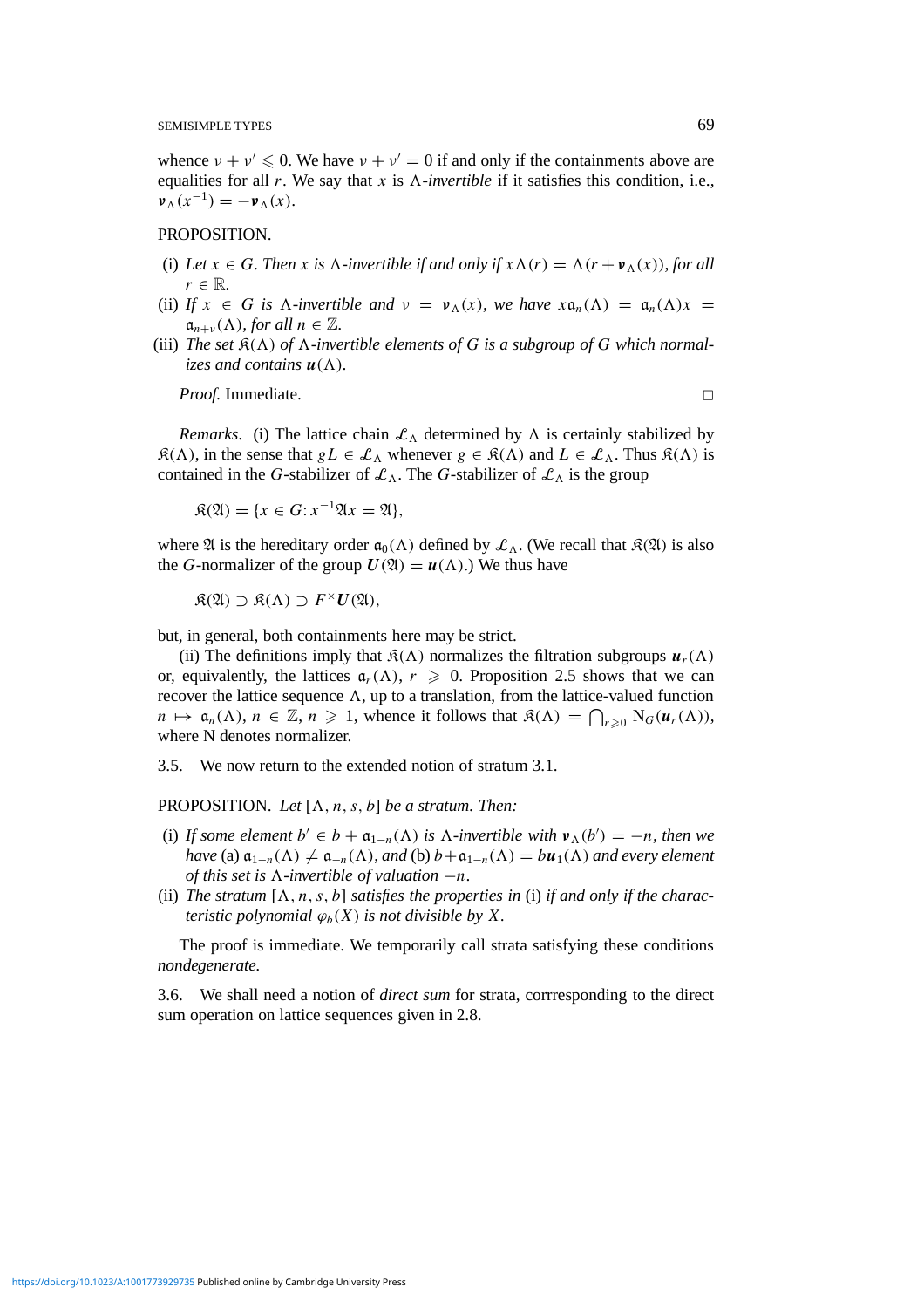For  $i = 1, 2$ , let  $V^i$  be a finite-dimensional *F*-vector space and  $[\Lambda^i, n_i, n_i -$ 1,  $b_i$  a stratum in End<sub>F</sub> (V<sup>*i*</sup>). We can form the lattice sequence  $\Lambda = \Lambda^1 \oplus \Lambda^2$  in  $V = V^1 \oplus V^2$ . Setting  $e = e(\Lambda) = \text{lcm} (e(\Lambda^1), e(\Lambda^2))$ ,  $n = \text{max } n_i e/e(\Lambda^i)$ , we get a stratum  $[A, n, n-1, b]$  in  $\text{End}_F(V)$ , where  $b = b_1 \oplus b_2$ .

In this situation, it is easy to compute the characteristic polynomial  $\varphi_b(X)$  of the stratum  $[\Lambda, n, n-1, b]$ :

**LEMMA.** Assume (by symmetry) that  $n_1/e(\Lambda^1) \geq n_2/e(\Lambda^2)$ .

- (i) *If*  $n_1/e(\Lambda^1) = n_2/e(\Lambda^2)$ *, we have*  $\varphi_b(X) = \varphi_{b_1}(X)\varphi_{b_2}(X)$ *.*
- (ii) *If*  $n_1/e(\Lambda^1) > n_2/e(\Lambda^2)$ *, we have*  $\varphi_b(X) = \varphi_b(X)X^m$ *, where*  $m = \dim(V^2)$ *. In this case, moreover, we have*  $[\Lambda, n, n-1, b] \sim [\Lambda, n, n-1, b] \oplus 0$ .

We will be particularly interested in a special case of the foregoing. The following notation will be standard for some time:

NOTATION. For  $i = 1, 2, V^i$  is a finite-dimensional F-vector space and  $V =$  $V^1 \oplus V^2$ . We let  $\Lambda^i$  be a lattice sequence in  $V^i$ , and set  $\Lambda = \Lambda^1 \oplus \Lambda^2$ . We write *V* =  $V^1$  ⊕  $V^2$  *and*  $A = \text{End}_F(V)$ *. Let*  $b_i \in A^i = \text{End}_F(V^i)$  *satisfy* 

- (i)  $v_{\Lambda^1}(b_1) = -n_1 < 0$  *and*  $b_1$  *is*  $\Lambda^1$ *-invertible*;
- (ii) *either*  $v_{\Lambda^2}(b_2) > -n_1e(\Lambda^2)/e(\Lambda^1)$ *, or else all the following conditions hold:* 
	- (a)  $v_{\Lambda^2}(b_2) = -n_2 = -n_1 e(\Lambda^2)/e(\Lambda^1)$ ,
	- (b)  $b_2$  *is*  $\Lambda^2$ *-invertible*,
	- (c)  $gcd(\varphi_h, \varphi_h) = 1$ .

We use our standard block matrix notation  $A = \bigoplus A^{ij}$ , and put

$$
b = b_1 \oplus b_2 = \begin{pmatrix} b_1 & 0 \\ 0 & b_2 \end{pmatrix}.
$$

As above, we have  $v_A(b) = -n = -n_1e(\Lambda)/e(\Lambda^1) \in \mathbb{Z}$ . For this value of *n*, we define a pair of  $\rho_F$ -lattices in A:

$$
\mathfrak{h}_1 = \begin{pmatrix} (\mathfrak{a}_n)^{11} & (\mathfrak{a}_0)^{12} \\ (\mathfrak{a}_{n+1})^{21} & (\mathfrak{a}_n)^{22} \end{pmatrix},
$$
  
\n
$$
\mathfrak{h}_2 = \begin{pmatrix} (\mathfrak{a}_{n+1})^{11} & (\mathfrak{a}_0)^{12} \\ (\mathfrak{a}_{n+1})^{21} & (\mathfrak{a}_{n+1})^{22} \end{pmatrix}.
$$
\n(3.6.1)

We also put  $H_i = 1 + \mathfrak{h}_i, i = 1, 2$ .

### PROPOSITION.

- (i) *The sets*  $H_i$ ,  $i = 1, 2$ , are compact open subgroups of G.
- (ii) *The map*  $x \mapsto 1 + x$  *induces an isomorphism of*  $h_1/h_2$  *with*  $H_1/H_2$ .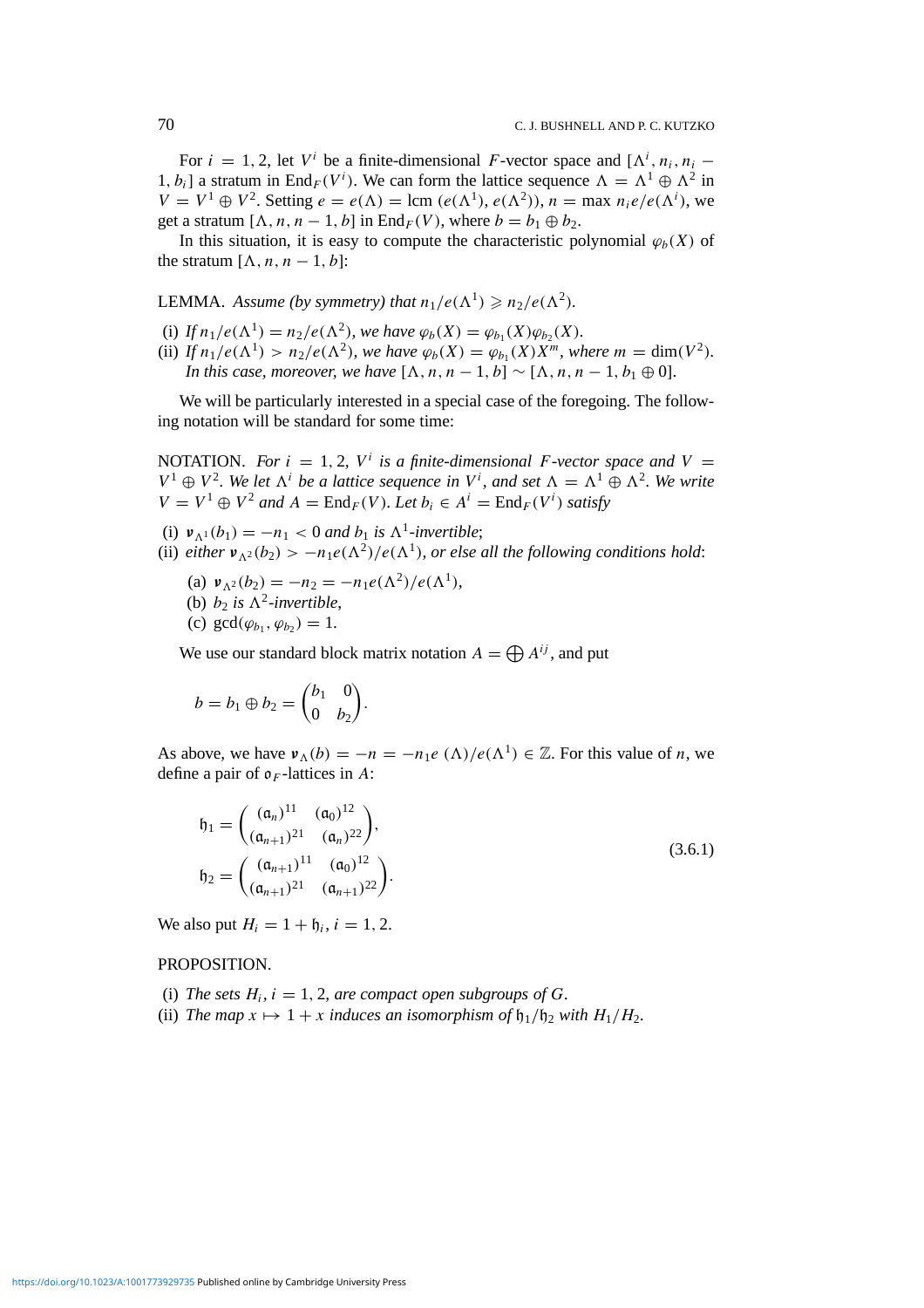(iii) *We have*

$$
b_1^* = \begin{pmatrix} (\mathfrak{a}_{1-n})^{11} & (\mathfrak{a}_{-n})^{12} \\ (\mathfrak{a}_1)^{21} & (\mathfrak{a}_{1-n})^{22} \end{pmatrix},
$$

$$
b_2^* = \begin{pmatrix} (\mathfrak{a}_{-n})^{11} & (\mathfrak{a}_{-n})^{12} \\ (\mathfrak{a}_1)^{21} & (\mathfrak{a}_{-n})^{22} \end{pmatrix}.
$$

*Proof.* These are straightforward computations, based on 2.9 and 2.10.  $\Box$ 

We take  $\psi_F$ ,  $\psi_A$  as usual, and form the character  $\psi_b$  of the group  $H_1$ . Thus

$$
\psi_b(1+x) = \psi_A(bx), \quad x \in \mathfrak{h}_1. \tag{3.6.2}
$$

This is indeed a character of  $H_1$  which is trivial on  $H_2$  by (2.10).

3.7. We use the notation introduced in 3.6. We write  $I_G(\psi_b|H_1)$  for the set of  $g \in G$  which intertwine the character  $\psi_b$  of the group  $H_1$ . We also write  $G_i$ Aut<sub>*F*</sub>( $V^i$ ) and  $M = G_1 \times G_2$ , regarded as a Levi subgroup of  $G = Aut_F(V)$ . We also tend to identify, e.g.,  $G_1$  with its canonical image  $G_1 \times \{1\}$  in M.

**THEOREM.** We have  $I_G(\psi_b|H_1) \subset H_1 \cdot M \cdot H_1$ .

*Proof.* The character  $\psi_b$  of  $H_1$ , and hence also the intertwining set  $I(\psi_b)$  =  $I_G(\psi_b|H_1)$ , depends only on the equivalence class of stratum [ $\Lambda$ ,  $n, n-1, b$ ]. We can therefore assume that, when we are in case (ii) of Notation 3.6, we actually have  $b_2 = 0$ . The element *b* then is *A*-invertible if and only if  $b_2 \neq 0$ .

We need a sequence of preliminary results.

PROPOSITION. *Under the hypotheses above, let*  $c \in \mathfrak{a}_{1-n}(\Lambda) \cap A^{21}$  *and define a*  $map \ \partial_c: A^{12} \to A^{12} \ by \ \partial_c(x) = b_1x - xb_2 + xcx, \ x \in A^{12}.$  *Then*  $\partial_c(\mathfrak{a}_0(\Lambda) \cap A^{12}) =$  $\mathfrak{a}_{-n}(\Lambda) \cap A^{12}$ .

*Proof.* We need some lemmas.

LEMMA 1. *The map*  $\partial = \partial_0$  *maps*  $\mathfrak{a}_r(\Lambda) \cap A^{12}$  *onto*  $\mathfrak{a}_{r-n} \cap A^{12}$ *, for all r*.

*Proof.* It follows from the  $\Lambda^1$ -invertibility of *b*<sub>1</sub> that  $\mathfrak{a}_{r-n}(\Lambda) \cap A^{12} = b_1(\mathfrak{a}_r(\Lambda) \cap A^{12} = b_r(\Lambda)$  $A^{12}$ ). This gives the result in the case  $b_2 = 0$ . Suppose then that  $b_2 \neq 0$ , and consider the map  $\delta: x \mapsto b_1^{-1}x b_2$ . We have

$$
b^{-1} \begin{pmatrix} 1 & x \\ 0 & 1 \end{pmatrix} b = \begin{pmatrix} 1 & b_1^{-1} x b_2 \\ 0 & 1 \end{pmatrix}
$$

and since *b* is  $\Lambda$ -invertible, it follows that our map  $\delta$  takes  $\mathfrak{a}_r \cap A^{12}$  to itself. We consider the  $e_0$ -th power of this map, where  $e_0 = e/\text{gcd}(n, e)$ . Since the polynomials  $\varphi_{b_i}$  are relatively prime, no eigenvalue of  $\delta^{e_0}$  (in some splitting field) is a 1-unit. It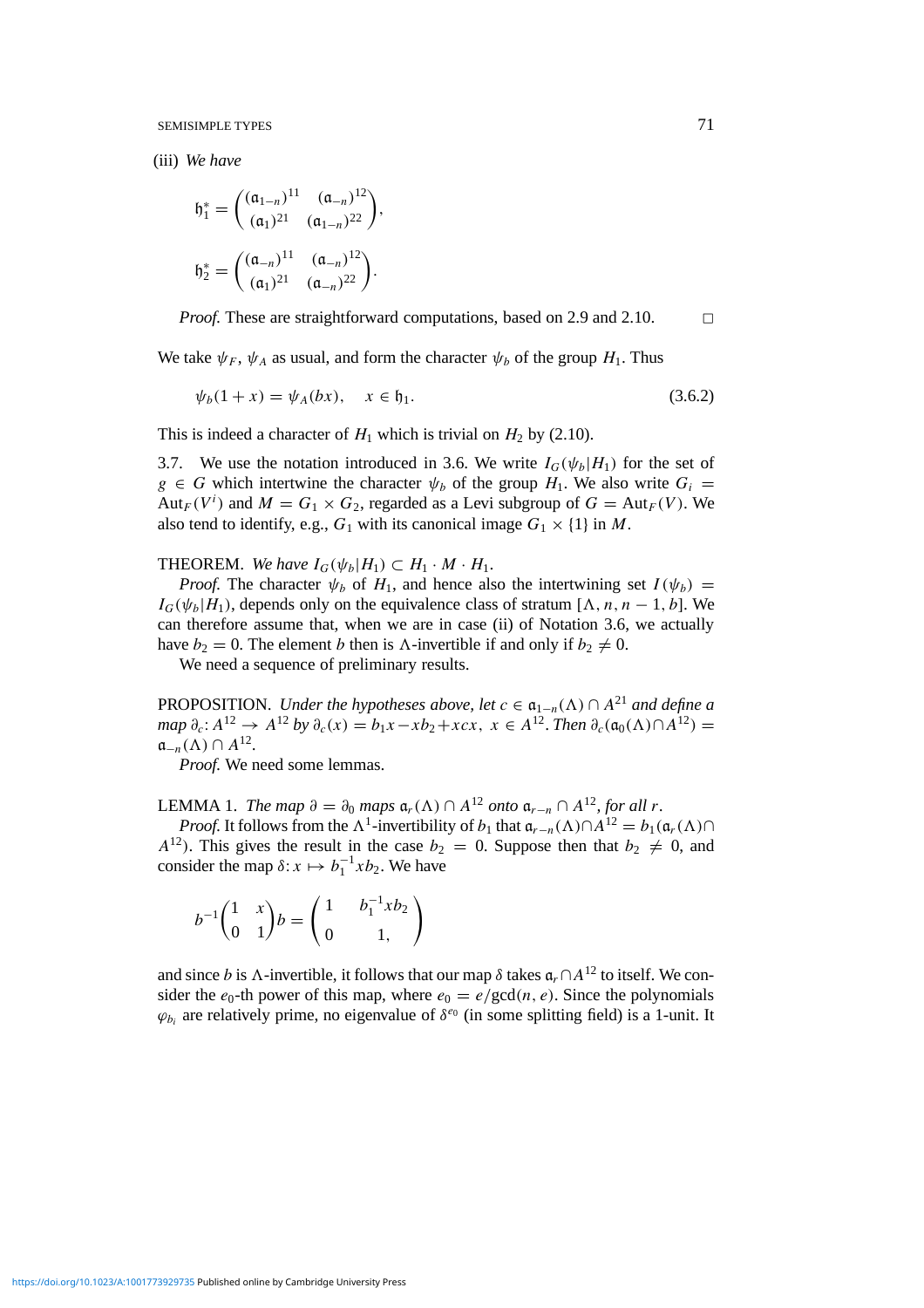follows that the map  $x \mapsto x - \delta(x)$  has only unit eigenvalues (in the splitting field), and therefore maps  $\mathfrak{a}_r(\Lambda) \cap A^{12}$  bijectively to itself. The lemma now follows.  $\square$ 

LEMMA 2. *We have*  $\partial_c(\mathfrak{a}_0(\Lambda) \cap A^{12}) + \mathfrak{a}_k(\Lambda) \cap A^{12} = \mathfrak{a}_{-n}(\Lambda) \cap A^{12}$ , for all *integers*  $k \ge -n$ *.* 

*Proof.* Since  $c \in \mathfrak{a}_{1-n}(\Lambda) \cap A^{21}$ , we have  $\partial_c(\mathfrak{a}_0(\Lambda) \cap A^{12}) \subset \mathfrak{a}_{-n}(\Lambda) \cap A^{12}$ , and the lemma holds if  $k = -n$ .

We therefore assume that the assertion holds for some fixed integer  $k \ge -n$ . Take  $y \in \mathfrak{a}_{-n}(\Lambda) \cap A^{12}$  and choose  $x \in \mathfrak{a}_0(\Lambda) \cap A^{12}$ ,  $z \in \mathfrak{a}_k(\Lambda) \cap A^{12}$  such that  $\partial_c(x) + z = y$ .

By Lemma 1, there exists  $x_1 \in \mathfrak{a}_{k+n}(\Lambda) \cap A^{12}$  such that  $\partial_0(x_1) = z$ . Also,  $x_1 c x_1 \in \mathfrak{a}_{2(k+n)+1-n}$  ( $\Lambda$ ) ∩  $A^{12} \subset \mathfrak{a}_{k+1}(\Lambda)$  ∩  $A^{12}$ , while the elements  $x c x_1, x_1 c x$ both lie in  $\mathfrak{a}_{k+1}(\Lambda) \cap A^{12}$ . It follows that  $\partial_c(x + x_1) - y \in \mathfrak{a}_{k+1}(\Lambda) \cap A^{12}$ , and the lemma holds by induction. <sup>2</sup>

Thus, if *y* ∈  $\mathfrak{a}_{-n}(\Lambda) \cap A^{12}$  and  $k \ge 1$ , there exists  $y_k \in \mathfrak{a}_0(\Lambda) \cap A^{12}$  such that  $\partial_c(y_k) - y \in \mathfrak{a}_k(\Lambda) \cap A^{12}$ . The set  $\mathfrak{a}_0(\Lambda) \cap A^{12}$  is compact, so  $\{y_k\}$  has a convergent subsequence {*y<sub>ki</sub>*}. The limit, call it *y*<sub>∞</sub>, of this subsequence then satisfies  $\partial_c(y_\infty) = y$ , and we have proved the Proposition.

We now prove the Theorem. We write *M* for the algebra  $A^1 \oplus A^2 \subset A$ , so that  $M = M^{\times}$ . We first need:

LEMMA 3. Let  $x = b + y$ ,  $y \in \mathfrak{h}_1^*$ . There exists  $h \in H_1$  such that  $hxh^{-1} \in$  $b + \mathfrak{h}_1^* \cap M$ .

*Proof.* We write *x* in the form

$$
x = \begin{pmatrix} b'_1 & a \\ c & b'_2 \end{pmatrix}.
$$

For an element  $u \in A^{12}$ , we have

$$
\begin{pmatrix} 1 & u \ 0 & 1 \end{pmatrix} \begin{pmatrix} b'_1 - uc & 0 \ c & b'_2 + cu \end{pmatrix} \begin{pmatrix} 1 & -u \ 0 & 1 \end{pmatrix} = \begin{pmatrix} b'_1 & \partial_c(-u) \ c & b'_2 \end{pmatrix}.
$$

The element *a* above lies in  $(a_{-n})^{12}$ , so we can apply the Proposition to get an element  $u \in (\mathfrak{a}_0)^{12}$  such that  $\partial_c(-u) = a$ . The matrix  $1 + u$  lies in  $H_1$ , so we have reduced to the case where *x* is lower triangular,

$$
x = \begin{pmatrix} b'_1 & 0 \\ c & b'_2 \end{pmatrix}.
$$

LEMMA 4. *The map*  $y \mapsto yb'_1-b'_2y, y \in A^{21}$ , *induces an isomorphism*  $(a_{n+r})^{21}$  ≅  $(a_r)^{21}$  *for all*  $r \in \mathbb{Z}$ *.*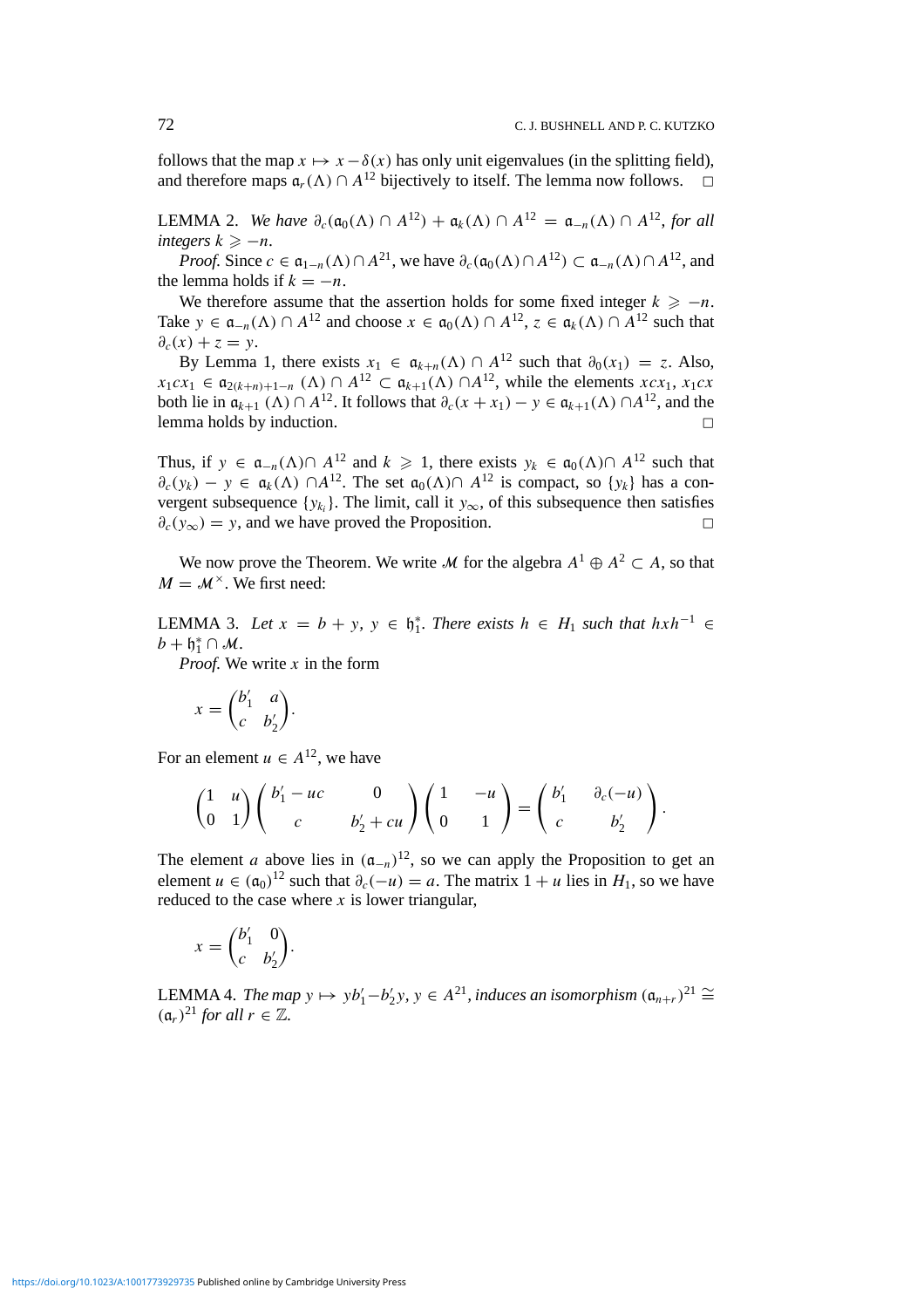*Proof.* It is enough to show that the map is surjective. The case  $b'_1 = b_1$ ,  $b_2' = b_2$  is essentially identical to Lemma 1, so we omit the details. In general, we write  $\delta$ ,  $\delta'$  for the maps  $y \mapsto yb_1 - b_2y$ ,  $y \mapsto yb_1' - b_2'y$  respectively. For  $y \in (\mathfrak{a}_{n+r})^{21}$ , we have  $\delta'(y) \equiv \delta(y) \pmod{(\mathfrak{a}_{r+1})^{21}}$ , from which it follows that  $(\mathfrak{a}_r)^{21} = \delta'(\mathfrak{a}_{n+r})^{21} + (\mathfrak{a}_{r+1})^{21}$ . The lemma follows immediately.

In particular,  $y \mapsto y b'_1 - b'_2 y$  gives a surjection  $(a_{n+1})^{21} \rightarrow (a_1)^{21}$ . We have

$$
\begin{pmatrix} 1 & 0 \\ y & 1 \end{pmatrix} \begin{pmatrix} b'_1 & 0 \\ c & b'_2 \end{pmatrix} \begin{pmatrix} 1 & 0 \\ -y & 1 \end{pmatrix} = \begin{pmatrix} b'_1 & 0 \\ c + yb'_1 - b'_2y & b'_2 \end{pmatrix}.
$$

For suitable choice of  $y \in (\mathfrak{a}_{n+1})^{21}$ , this matrix is diagonal, while  $1 + y \in H_1$ . This proves Lemma 3.

We now prove the theorem. For elementary reasons, an element  $g \in G$  intertwines the character  $\psi_b$  if and only if  $g^{-1}(b + \mathfrak{h}_1^*)g \cap (b + \mathfrak{h}_1^*) \neq \emptyset$ . Thus, if *g* intertwines  $\psi_b$ , we have elements  $x, y \in \mathfrak{h}_1^*$  such that  $g^{-1}(b + x)g = b + y$ . Lemma 3 allows us to replace *g* by  $h_1gh_2$ ,  $h_i \in H_1$ , and assume that  $x, y \in \mathfrak{h}_1^* \cap \mathcal{M}$ . We put

$$
b + x = \begin{pmatrix} b'_1 & 0 \\ 0 & b'_2 \end{pmatrix}, \qquad b + y = \begin{pmatrix} b''_1 & 0 \\ 0 & b''_2 \end{pmatrix},
$$

and write out the equation  $(b + x)g = g(b + y)$ . Comparing (1,2)-entries, we have  $b'_1 g_{12} = g_{12} b''_2$ . The upper triangular analogue of Lemma 4 shows that the map  $A^{12} \rightarrow A^{12}$  given by  $z \mapsto b'_1 z - z b''_2$  is injective, so  $g_{12} = 0$ . Likewise  $g_{21} = 0$ , whence  $g \in M$  as required.

3.8. We will also need an approximate version of Theorem (3.7). For this, we simplify our block matrix notation  $(3.6.1)$  in the obvious way.

COROLLARY. *In the situation of* 3.7, *let q be an integer with*  $0 \le q \le n$ *, and define a group by*

$$
_{q}H_{1}=1+\left(\begin{array}{cc}\mathfrak{a}_{n} & \mathfrak{a}_{q}\\ \mathfrak{a}_{n+1} & \mathfrak{a}_{n}.\end{array}\right)
$$

*An element*  $g \in G$  *then intertwines the character*  $\psi_b|_g H_1$  *if and only if there exist x*, *y* ∈  $(a_{n+1-q})^{21}$  *such that*  $(1+x)g(1+y)$  *intertwines*  $\psi_b|H_1$ *. In other words,* 

$$
I_G(\psi_b|_q H_1) \subset \begin{pmatrix} 1 & 0 \ \mathfrak{a}_{n+1-q} & 1 \end{pmatrix} H_1 M H_1 \begin{pmatrix} 1 & 0 \ \mathfrak{a}_{n+1-q} & 1 \end{pmatrix}.
$$

*Proof.* It follows from 3.7 Lemma 1 that, under the conditions (3.6), the group  $1 + (\mathfrak{a}_{n+1-q})^{21}$  acts transitively (by conjugation) on the set of characters of *H*<sub>1</sub>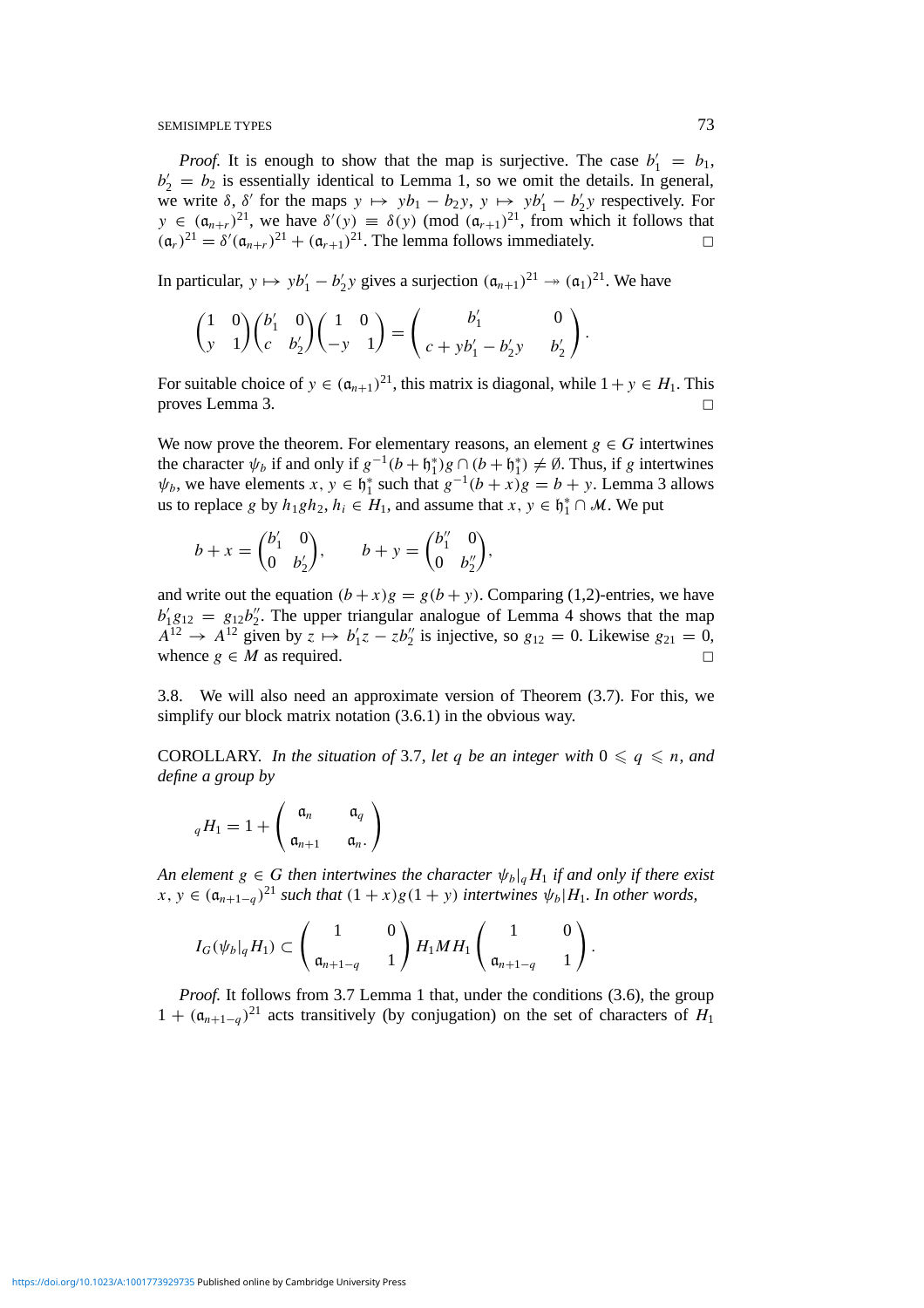agreeing with  $\psi_b$  on the subgroup  $_qH_1$ . Thus, if  $\xi$  temporarily denotes the representation of  $H_1$  induced by  $\psi_b|_qH_1$ , the *G*-intertwining of  $\xi$  is:

$$
(1+(\mathfrak{a}_{n+1-q})^{21})I(\psi_b)(1+(\mathfrak{a}_{n+1-q})^{21}).
$$

This is the same as the *G*-intertwining of  $\psi_b|_qH_1$ , so the result follows.

3.9. We continue in the situation of 3.7. We now give a corollary of Theorem 3.7, which is one of our major results.

We suppose given, for each *i*, a subgroup  $K_i$  of  $u(\Lambda^i)$  containing  $H_1 \cap G_i$ , and an irreducible representation  $\varrho_i$  of  $K_i$  whose restriction to  $K_i \cap H_1$  is a multiple of  $\psi_b$  there. It will also be useful to have the notation

$$
P_{\mathbf{u}} = \begin{pmatrix} A^{11} & A^{12} \\ 0 & A^{22} \end{pmatrix} \cap G, \quad N_{\mathbf{u}} = 1 + A^{12},
$$
\n
$$
P_{\ell} = \begin{pmatrix} A^{11} & 0 \\ A^{21} & A^{22} \end{pmatrix} \cap G, \quad N_{\ell} = 1 + A^{21}.
$$

In these circumstances, we have the following. (For the notion of cover, see the Introduction above or [9] (8.1).)

#### COROLLARY.

- (i) *The set*  $K = (K_1 \times K_2) \cdot H_1$  *is a group.*
- (ii) *There is a unique irreducible representation*  $\rho$  *of K which is trivial on*  $K \cap N_u$ ,  $K \cap N_{\ell}$ , and whose restriction to  $K_1 \times K_2$  is equivalent to  $\varrho_1 \otimes \varrho_2$ .
- (iii) *The pair*  $(K, \varrho)$  *is a G-cover of*  $(K_1 \times K_2, \varrho_1 \otimes \varrho_2)$ *.*

*Proof.* We have  $K_1 \times K_2 \subset u(\Lambda) \cap M$ , from which it follows that the group  $K_1 \times K_2$  normalizes  $H_1$ . Assertion (i) follows, and assertion (ii) is immediate. To prove (iii), we first have to check that there is an Iwahori decomposition

 $K = K \cap N_{\ell} \cdot K \cap M \cdot K \cdot N_{\mathfrak{u}},$ 

and this follows from the definition of *K*. The outer factors here are certainly contained in the kernel of  $\rho$ .

Since  $P_u$ ,  $P_\ell$  are the only parabolic subgroups of *G* with Levi component *M*, it remains only to verify the following. (As usual, we write  $\mathcal{H}(G, \rho)$  for the convolution algebra of compactly supported  $\rho$ -spherical functions on  $G$ .)

**LEMMA.** Let  $\pi_F$  be some prime element of F, and define

$$
\zeta = \begin{pmatrix} \pi_F & 0 \\ 0 & 1 \end{pmatrix} \in M.
$$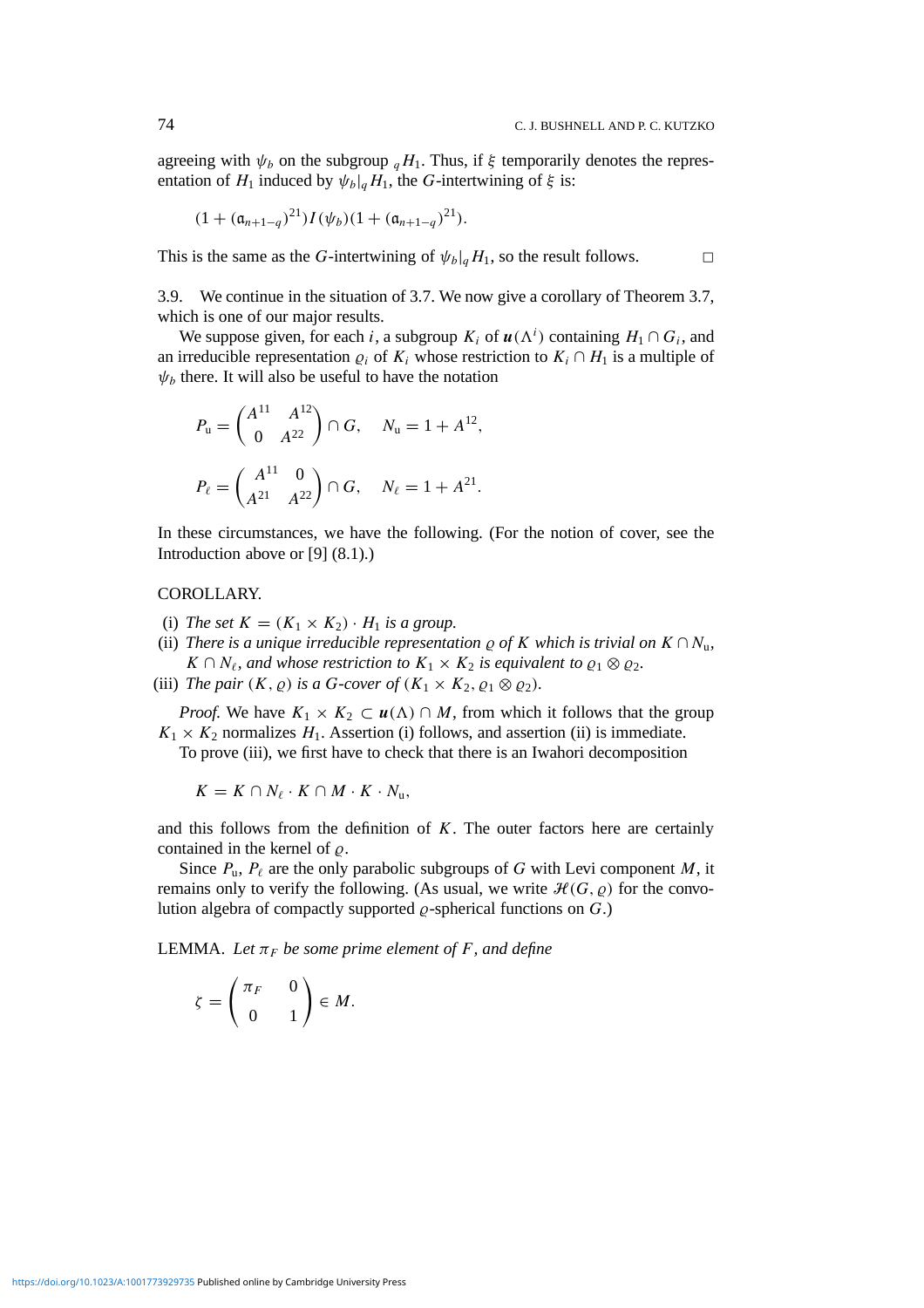*Let*  $f \in \mathcal{H}(G, \varrho)$  *have support*  $K \zeta K$ *. Then f is invertible in*  $\mathcal{H}(G, \varrho)$  *and its inverse is supported on*  $K\zeta^{-1}K$ *.* 

*Proof.* First we note that the function f is uniquely determined, up to scalar constant factor, by the condition supp  $f = K \zeta K$ . We may as well assume that  $f(\zeta)$  is the identity map (denote it **1**) on the space underlying the contragredient of  $\varrho$ . Likewise, there is a unique function *f*  $'$  ∈  $\mathcal{H}(G, \varrho)$  with support  $K\zeta^{-1}K$  such that  $f'(\zeta^{-1}) = 1$ . We compute  $f' \star f$ .

The support of this convolution is contained in

$$
K\zeta^{-1}K\zeta K = K \cdot \zeta^{-1}K\zeta \cap N_{\mathbf{u}} \cdot K.
$$

Now let  $x \in N_u$  intertwine  $\varrho$ . By the Iwahori decomposition for *K* and 3.7, there exist  $k_1, k_2 \text{ ∈ } H_1 \cap N$ u such that  $k_1 x k_2 \in P$ <sub>ℓ</sub>. We deduce that the intertwining of  $\varrho$ in  $N_u$  is contained in  $K \cap N_u = H_1 \cap N_u$ . In other words, the support of  $f' \star f$  must be contained in *K*. A simple computation shows that  $f' \star f(1_G)$  is of the form *c***1**, for some  $c > 0$ . Thus f is left invertible in  $\mathcal{H}(G, \rho)$ . It follows that f is invertible (cf. [9] proof of (7.14)), with inverse  $c^{-1}f'$ . .  $\Box$ 

#### **4. Ps-Characters and Endo-Classes**

In this section, we are concerned only with the standard situation relating to lattice chains, rather than lattice sequences. We recall one of the basic concepts of [5], namely that of *simple character* ( *ibid.* Chapter 3), and some developments of the idea in [4].

4.1. Let  $E/F$  be a finite field extension, and  $\beta \in E^{\times}$  an element such that  $E =$ *F*[*β*]. The algebra  $A(E) = \text{End}_F(E)$  contains a unique hereditary  $\mathfrak{o}_F$ -order  $\mathfrak{A}(E)$ with the property  $\mathfrak{K}(\mathfrak{A}(E)) \supset E^{\times}$ ; indeed,  $\mathfrak{A}(E)$  is the hereditary order defined by the lattice chain  $\{ \mathfrak{p}_E^j : j \in \mathbb{Z} \}$ . Attached to this is the quantity  $k_0(\beta, \mathfrak{A}(E)) \in \mathbb{Z} \cup$  ${\infty}$ , whose definition we now recall. Write  $\mathfrak{P}(E)$  for the radical of  $\mathfrak{A}(E)$ , and  $a_{\beta}$ for the map  $x \mapsto \beta x - x\beta$ ,  $x \in A(E)$ . Then  $k_0(\beta, \mathfrak{A}(E))$  is the least integer *k* such that  $\mathfrak{P}(E)^k \cap a_{\beta}(A) \subset a_{\beta}(\mathfrak{A}(E))$ , with the understanding that  $k_0(\beta, \mathfrak{A}(E)) = -\infty$ in the case  $E = F$ . (See [5] (1.4.11).)

Here, we prefer to use the briefer notation

 $k_0(\beta, \mathfrak{A}(E)) = k_F(\beta).$ 

Write  $v_E$  for the standard additive valuation on *E*. We thus have either  $k_F(\beta)$  =  $-\infty$  or else  $k_F(\beta) \geq v_F(\beta)$ .

More generally, if  $V$  is a finite-dimensional  $E$ -vector space and  $\mathfrak A$  is a hereditary  $o_F$ -order in End<sub>F</sub>(V) with  $E^{\times} \subset \mathcal{R}(\mathfrak{A})$ , we can define  $k_0(\beta, \mathfrak{A})$  in the same way *loc. cit.* We have the relation

 $k_0(\beta, \mathfrak{A}) = k_F(\beta)e(\mathfrak{A}|\mathfrak{o}_F)/e(E|F).$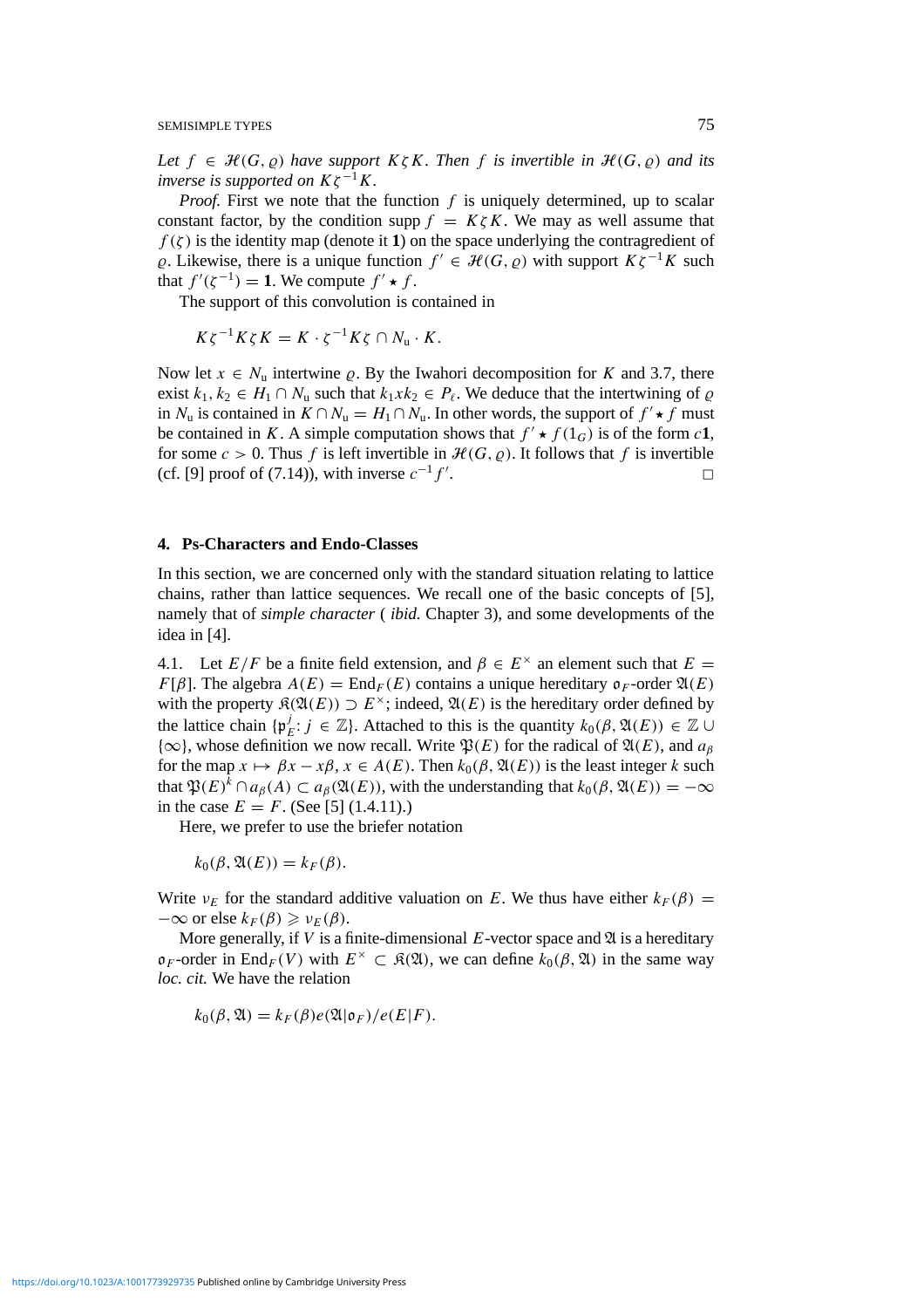4.2. In the language of [4] Section 1, a *simple pair*  $(k, \beta)$  *over F* consists of an integer *k* and a nonzero element  $\beta$  generating a finite field extension *E* of *F* such that

$$
-k > \max\{k_F(\beta), \nu_E(\beta)\}.
$$

Let  $(k, \beta)$  be a simple pair over *F* with  $k \ge 0$ . Let *V* be some finite-dimensional *F*vector space, and let  $[\mathfrak{A}, n, m, \beta]$  be a simple stratum ([5] (1.5)) in  $A = \text{End}_F(V)$ , with  $m \geq 0$ . Thus, in particular,  $m < -k_0(\beta, \mathfrak{A})$  and the simple character set  $C(\mathfrak{A}, m, \beta)$  of [5] (3.2) is defined. We recall that the elements of  $C(\mathfrak{A}, m, \beta)$  are certain abelian characters of the group  $H^{m+1}(\beta, \mathfrak{A})$  defined in [5] (3.1).

It will be convenient to extend our indexing as in earlier sections. For  $r \in \mathbb{R}$ ,  $r > 0$ , we define

$$
H^{r}(\beta, \mathfrak{A}) = H^{-[-r]}(\beta, \mathfrak{A}), \qquad \mathcal{C}(\mathfrak{A}, r, \beta) = \mathcal{C}(\mathfrak{A}, [r], \beta).
$$

For  $i = 1, 2$ , let  $V_i$  be a finite-dimensional vector space over  $E = F[\beta]$ , and let  $[\mathfrak{A}_i, n_i, m_i, \beta]$  be a simple stratum in  $\text{End}_F(V_i)$  with  $m_i \geq 0$ . Set  $e_i =$  $e(\mathfrak{A}_i|\mathfrak{o}_F)/e(E|F)$ . Suppose we have

$$
\left[\frac{m_1}{e_1}\right] = \left[\frac{m_2}{e_2}\right] = k.
$$

By [5] (3.6.14) there is a canonical bijection

$$
\tau_{\mathfrak{A}_1,\mathfrak{A}_2,\beta}: \mathcal{C}(\mathfrak{A}_1,m_1,\beta) \xrightarrow{\approx} \mathcal{C}(\mathfrak{A}_2,m_2,\beta).
$$
 (4.2.1)

For any  $r \in \mathbb{R}$ , we have

$$
\left[\frac{[r]}{e_1}\right] = \left[\frac{\left[\frac{re_2}{e_1}\right]}{e_2}\right],
$$

so 4.2.1 gives a bijection  $\tau_{\mathfrak{A}_1,\mathfrak{A}_2,\beta}$ :  $\mathcal{C}(\mathfrak{A}_1,r,\beta) \cong \mathcal{C}(\mathfrak{A}_2, re_2/e_1,\beta)$  for any real  $r > 0$ .

4.3. The bijections of 4.2.1 exhibit a strong coherence property which is most conveniently expressed via a notion from [4] Section 8.

We start with a simple pair  $(k, \beta)$  in which  $k \geq 0$ , and write  $E = F[\beta]$ . We suppose given a triple  $(V, \mathfrak{B}, m)$ , where

(i) *V is a finite-dimensional E-vector space*,

(ii)  $\mathfrak{B}$  *is a hereditary*  $\mathfrak{o}_F$ *-order in*  $\text{End}_F(V)$ ,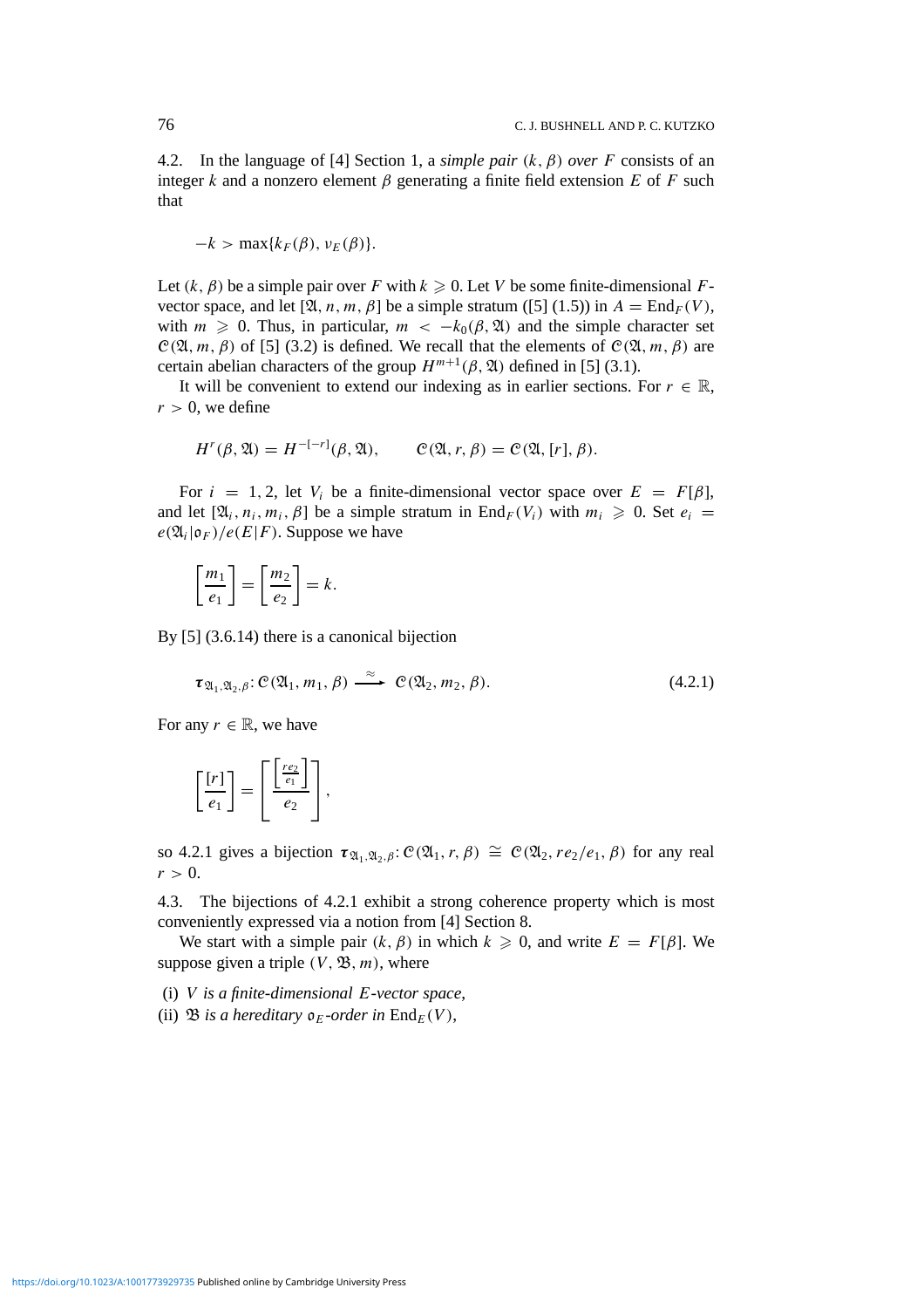(iii) *m* is an integer such that  $[m/e(\mathfrak{B}|\mathfrak{o}_E)] = k$ .

To this data, we can attach the hereditary  $\mathfrak{o}_F$ -order  $\mathfrak{A}$  in End<sub>F</sub>(V) defined by the same lattice chain as  $\mathfrak{B}$ . If we put  $n = -v_E(\beta)e(\mathfrak{B}|\mathfrak{o}_E)$ , the stratum  $[\mathfrak{A}, n, m, \beta]$ is simple. Moreover, for any two choices of *m* satisfying (iii), the simple character sets  $C(\mathfrak{A}, m, \beta)$  are in canonical bijection (4.2.1).

A *ps-character* (attached to the simple pair  $(k, \beta)$ ,  $k \ge 0$ ) is then a triple  $(\Theta, k, \beta)$ , where  $\Theta$  is a simple-character-valued function as follows: to each triple  $(V, \mathfrak{B}, m)$  as above,  $\Theta$  attaches a simple character  $\Theta(\mathfrak{A}) \in C(\mathfrak{A}, m, \beta)$ . We call this the *realization of*  $\Theta$  *on*  $\mathfrak A$  *of level m.* These realizations are subject to the following coherence condition: if we have two realizations  $\Theta(\mathfrak{A}_i)$  of  $(\Theta, k, \beta)$  on orders  $\mathfrak{A}_i$ ,  $i = 1, 2$ , they are related by

$$
\Theta(\mathfrak{A}_2)=\tau_{\mathfrak{A}_1,\mathfrak{A}_2,\beta}\Theta(\mathfrak{A}_1).
$$

Thus, for example,  $\Theta(\mathfrak{A}_2)$  is completely determined by  $\Theta(\mathfrak{A}_1)$  (and the element *β*). Given the simple pair  $(k, β)$ , the ps-character  $(Θ, k, β)$  is therefore determined by any one of its realizations.

Now suppose we are given ps-characters  $(\Theta_i, k_i, \beta_i)$  over *F*, *i* = 1, 2. We say they are *endo-equivalent,* denoted

$$
(\Theta_1, k_1, \beta_1) \approx (\Theta_2, k_2, \beta_2),
$$

if there exists an *F*-vector space *V*, hereditary  $\mathfrak{o}_F$ -orders  $\mathfrak{A}_i$  in End<sub>*F*</sub>(*V*), and realizations  $\Theta_i(\mathfrak{A}_i)$  of the  $\Theta_i$  *of the same level*, such that  $\mathfrak{A}_1 \cong \mathfrak{A}_2$  as  $\mathfrak{o}_F$ -orders, and such that the simple characters  $\Theta_i(\mathfrak{A}_i)$  intertwine (hence, by [5] Theorem 3.5.11, are conjugate) in  $Aut_F(V)$ . We then know ([4] (8.7)) that any realizations of the given ps-characters on isomorphic orders in the same endomorphism algebra must intertwine.

In particular, endo-equivalence is an equivalence relation on the set of pscharacters over *F*. We refer to the equivalence classes as *endo-classes* of simple characters.

*Comment.* This definition of endo-equivalence is not quite the same as that given in  $[4]$ ; however, it is easy to see (using  $[4]$   $(8.3)$ ) that the two definitions are equivalent.

4.4. It is convenient to extend this terminology by admitting a trivial ps-character  $\Theta^0$ : if  $\mathfrak A$  is a hereditary  $\mathfrak o_F$ -order in some End<sub>*F*</sub>(*V*), the realization of  $\Theta^0$  on  $\mathfrak A$  is the trivial character of  $U^1(\mathfrak{A})$ . This ps-character  $\Theta^0$  is not endo-equivalent to any nontrivial  $\Theta$ .

4.5. Let  $\pi$  be an irreducible supercuspidal representation of the group  $G =$ Aut<sub>*F*</sub>(*V*). Then  $\pi$  contains a maximal simple type  $(J, \lambda)$ , which is uniquely determined up to *G*-conjugacy ([5] Theorem 8.4.1).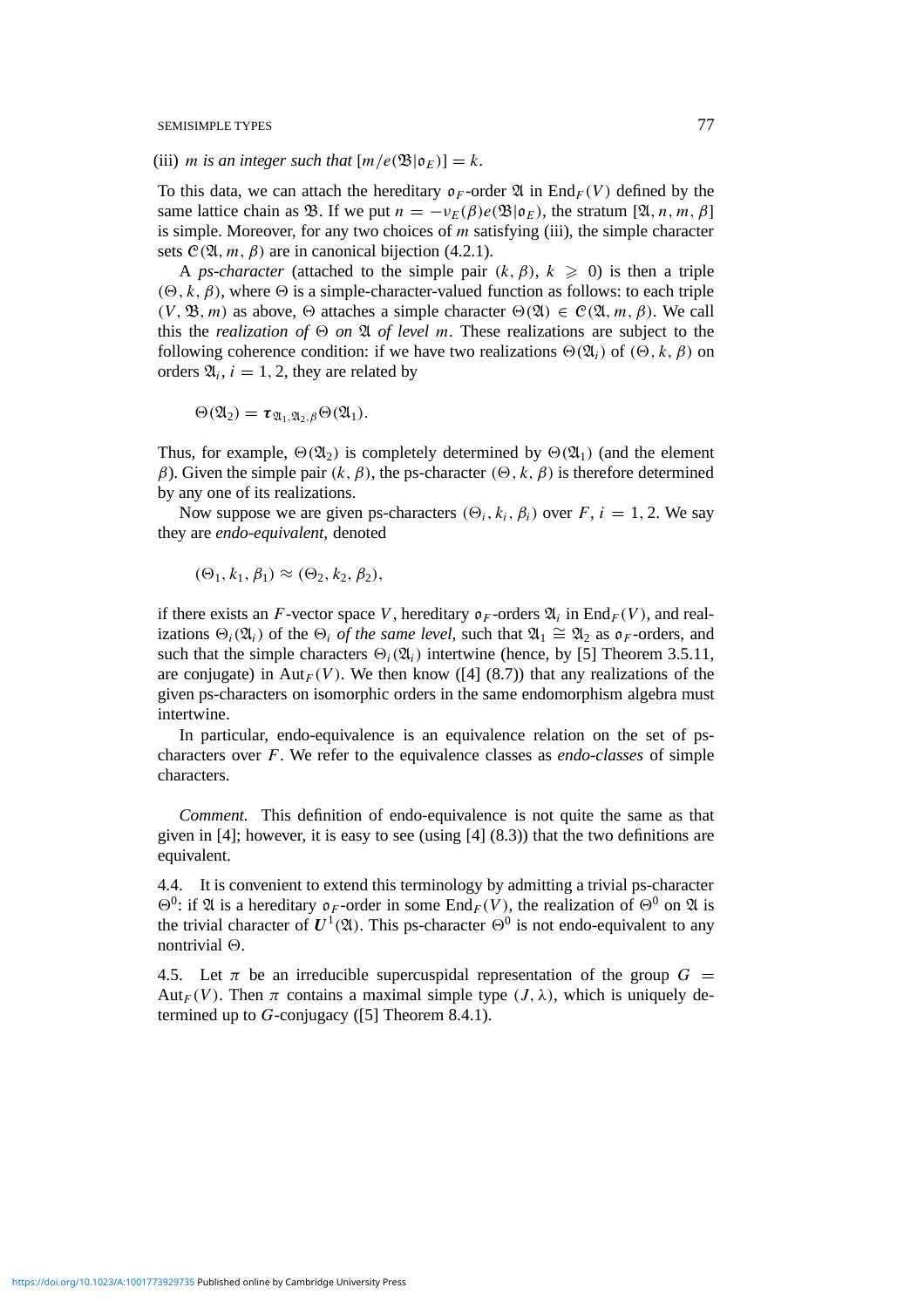If  $\pi$  contains the trivial character of  $U^1(\mathfrak{A})$ , for some hereditary  $\mathfrak{o}_F$ -order  $\mathfrak{A}$  in End<sub>*F*</sub>(*V*), we say that  $\pi$  is *of level zero* and set  $\Theta_{\pi} = {\Theta^0}$ .

Otherwise, there is a simple stratum  $[\mathfrak{A}, n, 0, \beta]$  in End<sub>*F*</sub>(*V*) such that  $J =$ *J*(*β*,  $\mathfrak{A}$ *)* and a simple character  $\theta \in \mathcal{C}(\mathfrak{A}, 0, \beta)$  such that  $\lambda | H^1(\beta, \mathfrak{A})$  is a multiple of *θ*. This character *θ* determines a ps-character  $(Θ, 0, β)$  and hence an endo-class which we denote  $\Theta_{\pi}$ . The uniqueness of  $(J, \lambda)$  implies that the endo-class  $\Theta_{\pi}$ depends only on the equivalence class of  $\pi$ . Indeed, replacing  $\pi$  by  $\pi \otimes \chi$ , where *χ* is an unramified quasicharacter, has no effect on  $\Theta_{\pi}$  and so:

**PROPOSITION.** *The endo-class*  $\Theta_{\pi}$  *defined above depends only on the inertial equivalence class*  $[G, \pi]_G \in \mathcal{B}(G)$ *.* 

4.6. We need to recall an 'approximation' property of simple characters. We are given simple strata  $[\mathfrak{A}, n, 0, \beta_i]$  in some  $A = \text{End}_F(V)$ ,  $i = 1, 2$ , and an integer *m* such that  $1 \leq m < n$ . We further have a simple stratum [ $\mathfrak{A}, n, m, \gamma$ ], such that  $H^{m+1}(\gamma, \mathfrak{A}) = H^{m+1}(\beta_i, \mathfrak{A})$  and  $C(\mathfrak{A}, m, \gamma) = C(\mathfrak{A}, m, \beta_i)$ . (This arises if, for example,  $[\mathfrak{A}, n, m, \gamma] \sim [\mathfrak{A}, n, m, \beta_i]$ .)

In these circumstances, one knows  $H^m(\gamma, \mathfrak{A}) = H^m(\beta_i, \mathfrak{A})$  ([5] (3.1.9) plus [8] 2.11). Thus, if we take characters  $\theta_i \in \mathcal{C}(\mathfrak{A}, m-1, \beta_i), \vartheta \in \mathcal{C}(\mathfrak{A}, m-1, \gamma)$  which agree on  $H^{m+1}$ , we get elements  $c_i \in \mathfrak{P}^{-m}$  (where  $\mathfrak{P}$  is the radical of  $\mathfrak{A}$ ) such that  $\theta_i = \vartheta \psi_{c_i}$ , for each *i*. We let  $\mathfrak{B}_{\gamma} = \mathfrak{A} \cap \text{End}_{F[\gamma]}(V)$ , and we choose a tame corestriction *s* on *A* relative to  $F[\gamma]/F$  (see [5] Section 1.3). Thus we get strata  $[\mathfrak{B}_{\gamma}, m, m-1, s(c_i)]$  in End<sub>*F*[*γ*]</sub>(*V*).

**PROPOSITION.** *For*  $i = 1, 2$ *, the stratum*  $[\mathfrak{B}_{\gamma}, m, m - 1, s(c_i)]$  *is either null or equivalent to a simple stratum. The strata*  $[\mathfrak{B}_{\gamma}, m, m-1, s(c_i)]$  have the same *characteristic polynomials (relative to some prime element of F*[*γ* ]*) if and only if the ps-characters defined by the characters*  $\theta_i$  *are endo-equivalent.* 

This follows from  $[8]$  2.8 and the observation  $[5]$  (proof of  $(2.6.1)$ ) that the conjugacy class of a simple stratum is effectively determined by its characteristic polynomial.

#### **5. Simple Characters for Lattice Sequences**

In this section we generalize the notion of simple character to the context of lattice sequences. To do this, we require a substantial technical result (5.2 below) generalizing  $[5]$  (7.1.19). First, however, we need to extend some basic concepts from  $[5]$ Chapter 3.

5.1. Let  $E/F$  be some finite field extension, and let  $\Lambda$  be an  $\mathfrak{o}_E$ -lattice sequence in a finite-dimensional *E*-vector space *V*. Then  $\Lambda$  is also an  $\mathfrak{o}_F$ -lattice sequence in the *F*-space *V*, and the extension of  $\Lambda$  to a function on  $\mathbb{R}$ , as in 2.6, is independent of the base field. We have the period relation  $e_F(\Lambda) = e_F(\Lambda)e(E|F)$ . We write  $\mathfrak{a}_r(\Lambda)$ ,  $r \in \mathbb{R}$ , for the  $\mathfrak{d}_F$ -lattices in  $A = \text{End}_F(V)$  defined in 2.6. Using the same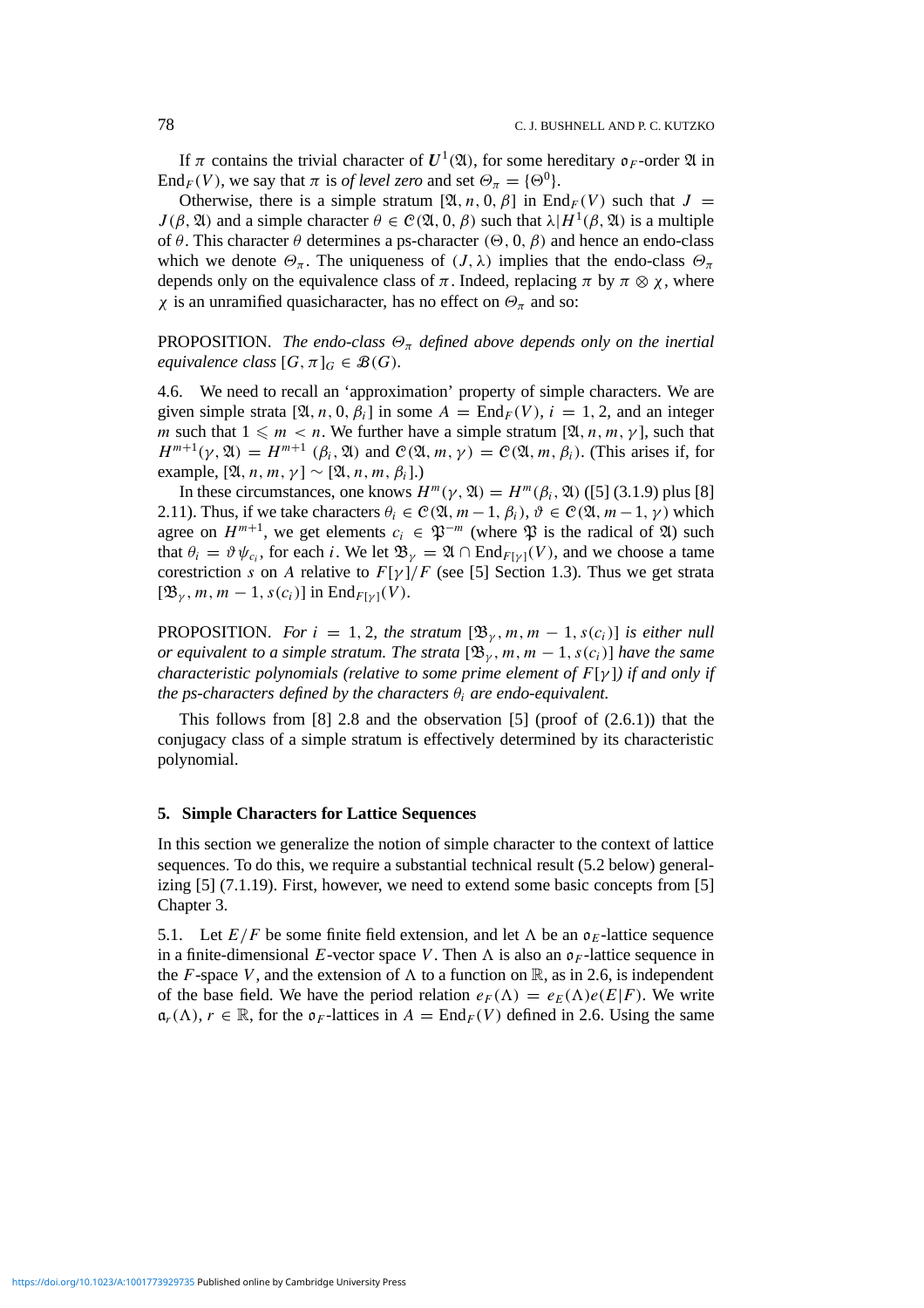definitions relative to the base field *E*, we get a sequence of  $\mathfrak{o}_E$ -lattices  $\mathfrak{b}_r(\Lambda)$  in *B* = End<sub>*E*</sub>(*V*) along with the relation  $\mathfrak{b}_r(\Lambda) = \mathfrak{a}_r(\Lambda) \cap B$ ,  $r \in \mathbb{R}$ .

Suppose we are now given an element  $\beta \in E^{\times}$  with  $E = F[\beta]$ . If  $\Lambda$  is an *E*-lattice sequence, we can then define an integer  $k_0(\beta, \Lambda)$  by  $k_0(\beta, \Lambda)$  =  $k_F(\beta)e_E(\Lambda)$ .

DEFINITION. Let *V* be a finite-dimensional *F*-vector space, and set  $A = \text{End}_F(V)$ ,  $G = Aut_F(V)$ . A stratum  $[\Lambda, n, r, \beta]$  in *A* is simple if

- (i) the algebra  $E = F[\beta]$  is a field, and  $\Lambda$  is an  $\mathfrak{o}_E$ -lattice sequence;
- (ii)  $\nu_{\Lambda}(\beta) = -n;$

(iii)  $r < -k_0(\beta, \Lambda)$ .

Note that condition (iii) here is equivalent to  $[r] < -k_0(\beta, \Lambda)$ , so this definition is consistent with the standard one [5] (1.5) for lattice chains.

5.2. We can now state the central result of the section. We first need a system of notation; this will remain standard for some time.

HYPOTHESES. Let  $E/F$  be a finite field extension. For each integer  $i, 0 \leq i \leq t$ , *let*  $V^i$  *be a finite-dimensional E-vector space and*  $\Lambda^i$  *an*  $\mathfrak{o}_E$ -lattice sequence in  $V^i$ . *Write*

$$
e_i = e_F(\Lambda^i), \quad 1 \leqslant i \leqslant t, \qquad e = e_F(\Lambda^0).
$$

*We assume that*:

- (a) *the lattice sequence*  $\Lambda^0$  *is strict*;
- (b)  $e_i$  *divides*  $e, 1 \leq i \leq t$ .

*We set*

$$
V = V^{0} \oplus V^{1} \oplus \cdots \oplus V^{t},
$$
  
\n
$$
\Lambda = \Lambda^{0} \oplus \Lambda^{1} \oplus \cdots \oplus \Lambda^{t},
$$
  
\n
$$
A = \text{End}_{F}(V), \quad G = \text{Aut}_{F}(V),
$$
  
\n
$$
\mathfrak{A} = \text{End}_{\mathfrak{a}_{F}}(\mathcal{L}_{\Lambda}), \quad \mathfrak{P} = \text{rad}\,\mathfrak{A},
$$
  
\n
$$
B = \text{End}_{E}(V),
$$
  
\n
$$
\mathfrak{B} = \mathfrak{A}_{E}(V), \quad \mathfrak{Q} = \mathfrak{P} \cap B.
$$
  
\n(5.2.1)

Thus  $\Lambda$  is a strict  $\mathfrak{o}_E$ -lattice sequence in *V* whose  $\mathfrak{o}_F$ -period is *e*. (We note here that the definition of direct sum of lattice sequences is independent of the choice of base field.)

In this situation, we can use our standard block notation,

$$
A^{ij} = \operatorname{Hom}_F(V^j, V^i), \quad 0 \leq i, j \leq t.
$$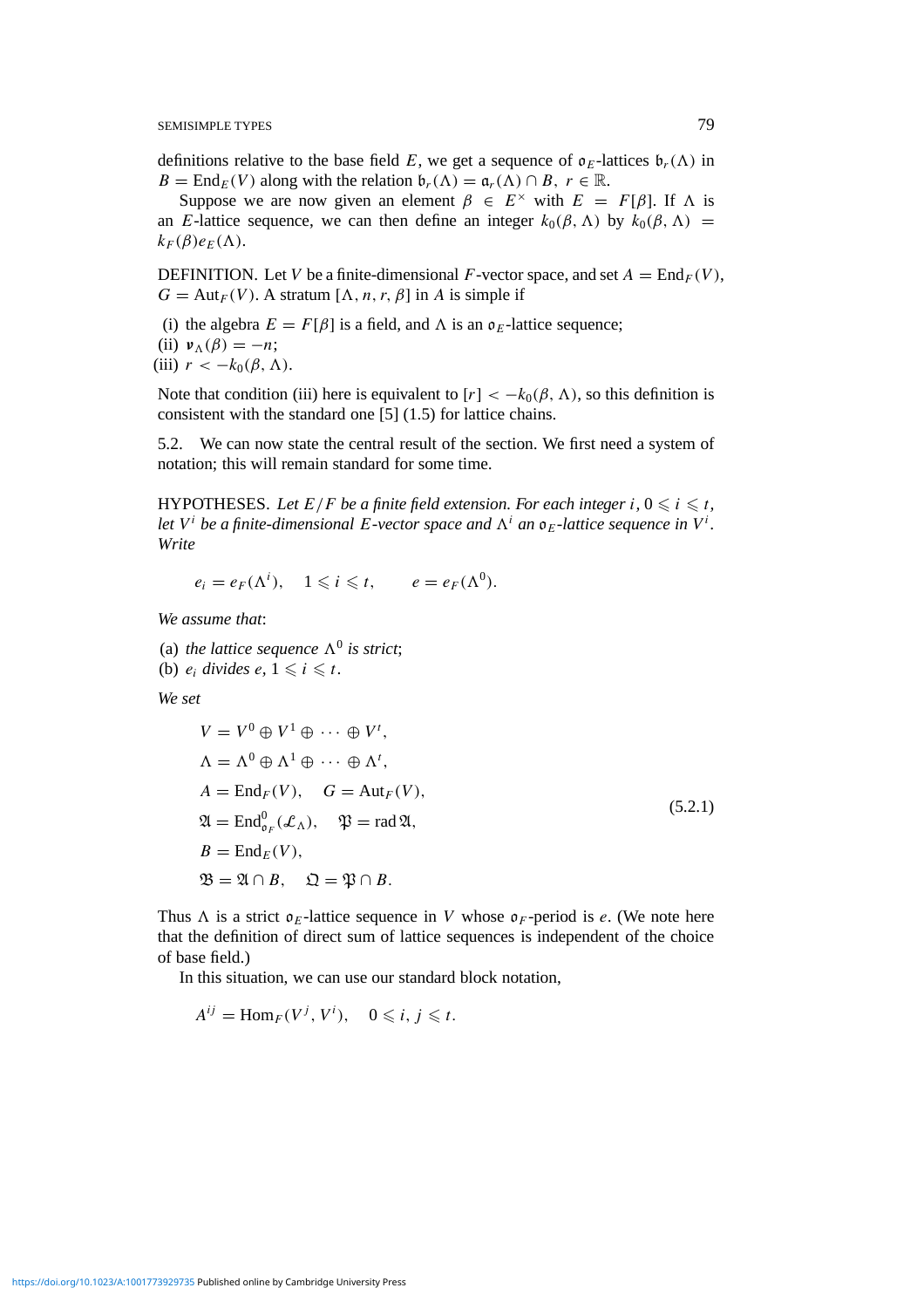Thus we get a parabolic subgroup  $P_u$  of *G* by  $P_u = G \cap (\coprod_{i \leq j} A^{ij})$  with Levi component  $M = \prod_{i=0}^{t}$  Aut  $F V^{i}$  and unipotent radical  $N_{u} = 1 + \prod_{i < j} A^{ij}$ . We write  $P_\ell = M N_\ell$  for the opposite of  $P_\text{u}$  relative to the Levi factor *M*.

PROPOSITION. *Suppose we have an element β such that E* = *F*[*β*] *and integers*  $n > m \geq 0$  *such that*  $[\mathfrak{A}, n, m, \beta]$  *is a simple stratum in A. Let*  $\theta \in \mathcal{C}(\mathfrak{A}, m, \beta)$ *.* 

(i) *The groups*  $H^{m+1} = H^{m+1}(\beta, \mathfrak{A})$  *and*  $J^{m+1} = J^{m+1}(\beta, \mathfrak{A})$  *then have Iwahori decomposition relative to the pair (M, P*u*)*:

$$
H^{m+1} = H^{m+1} \cap N_{\ell} \cdot H^{m+1} \cap M \cdot H^{m+1} \cap N_{\mathfrak{u}},
$$
  

$$
J^{m+1} = J^{m+1} \cap N_{\ell} \cdot J^{m+1} \cap M \cdot J^{m+1} \cap N_{\mathfrak{u}}.
$$

- (ii) *The characters*  $\theta | (H^{m+1} \cap N_u), \theta | (H^{m+1} \cap N_\ell)$  *are both trivial.*
- (iii) *We have*  $H^{m+1}(\beta, \mathfrak{A}) \cap Aut_F(V^0) = H^{m+1}(\beta, \mathfrak{A}^0)$ *, where*  $\mathfrak{A}^0 = \mathfrak{A}(\Lambda^0)$ *. Moreover, the character*  $\theta^0 = \theta | H^{m+1}(\beta, \mathfrak{A}^0)$  *lies in*  $\mathcal{C}(\mathfrak{A}^0, m, \beta)$  *and indeed*  $\theta^0 = \tau_{\mathfrak{A} \mathfrak{A}^0 \mathfrak{A}^0}(\theta).$

*Proof.* We have  $H^{m+1} = 1 + \mathfrak{H}^{m+1}$ , where  $\mathfrak{H}^{m+1} = \mathfrak{H}^{m+1}$  ( $\beta$ ,  $\mathfrak{A}$ ), in the notation of [5]. The lattice  $\mathfrak{H}^{m+1}$  is a  $(\mathfrak{B}, \mathfrak{B})$ -bimodule (see [5] (3.1.9)) and the canonical projection  $V \rightarrow V^i$  (i.e., the one with kernel  $\prod_{j \neq i} V^j$ ) lies in  $\mathfrak{B}$ , as in (2.9). Thus  $\mathfrak{H}^{m+1}$  is the direct sum of its intersections with the  $A^{ij}$ , and the Iwahori decomposition follows immediately. The proof for  $J^{m+1}$  is identical.

The proof of the second assertion requires some technical preparation, which we give in the next section.

5.3. We generalize the notion of '*(W, E)*-decomposition' from [5] (1.2). For this purpose, we fix a finite field extension  $E/F$  and a finite-dimensional  $E$ -vector space *V*. Consistent with (5.2.1), we put  $B = \text{End}_E(V)$ ,  $A = \text{End}_F(V)$ .

We also write  $A(E)$  for the *F*-endomorphism ring of *E* (viewed as *F*-vector space) and  $\mathfrak{A}(E)$  for the unique hereditary  $\mathfrak{o}_F$ -order in  $A(E)$  which is normalized by  $E^{\times}$ ; the order  $\mathfrak{A}(E)$  is attached to the lattice chain  $\{ \mathfrak{p}_E^k : k \in \mathbb{Z} \}$  in  $E$ .

Let *W* be some *F*-subspace of *V* such that the canonical map  $E \otimes_F W \to V$  is an isomorphism. This induces an algebra isomorphism  $A(E) \otimes_F \text{End}_F(W) \cong A$ , and so gives *V* the structure of left *A(E)*-module.

We observe that  $A(E)$  is, in a natural way, a right  $E$ -space. The trivial observations  $A(E) \otimes_E E = A(E)$ ,  $E \otimes_F \text{End}_F(W) = B$  combine with the algebra isomorphism above to give an isomorphism

$$
A(E) \otimes_E B \cong A \tag{5.3.1}
$$

of  $(A(E), B)$ -bimodules.

Next, let  $\Lambda$  be an  $\mathfrak{o}_E$ -lattice sequence in *V*. We can view this as a  $\mathfrak{o}_F$ -lattice sequence in *V*, and define the lattices  $\mathfrak{a}_r(\Lambda)$  in *A*,  $\mathfrak{b}_r(\Lambda)$  in *B* as in 5.1.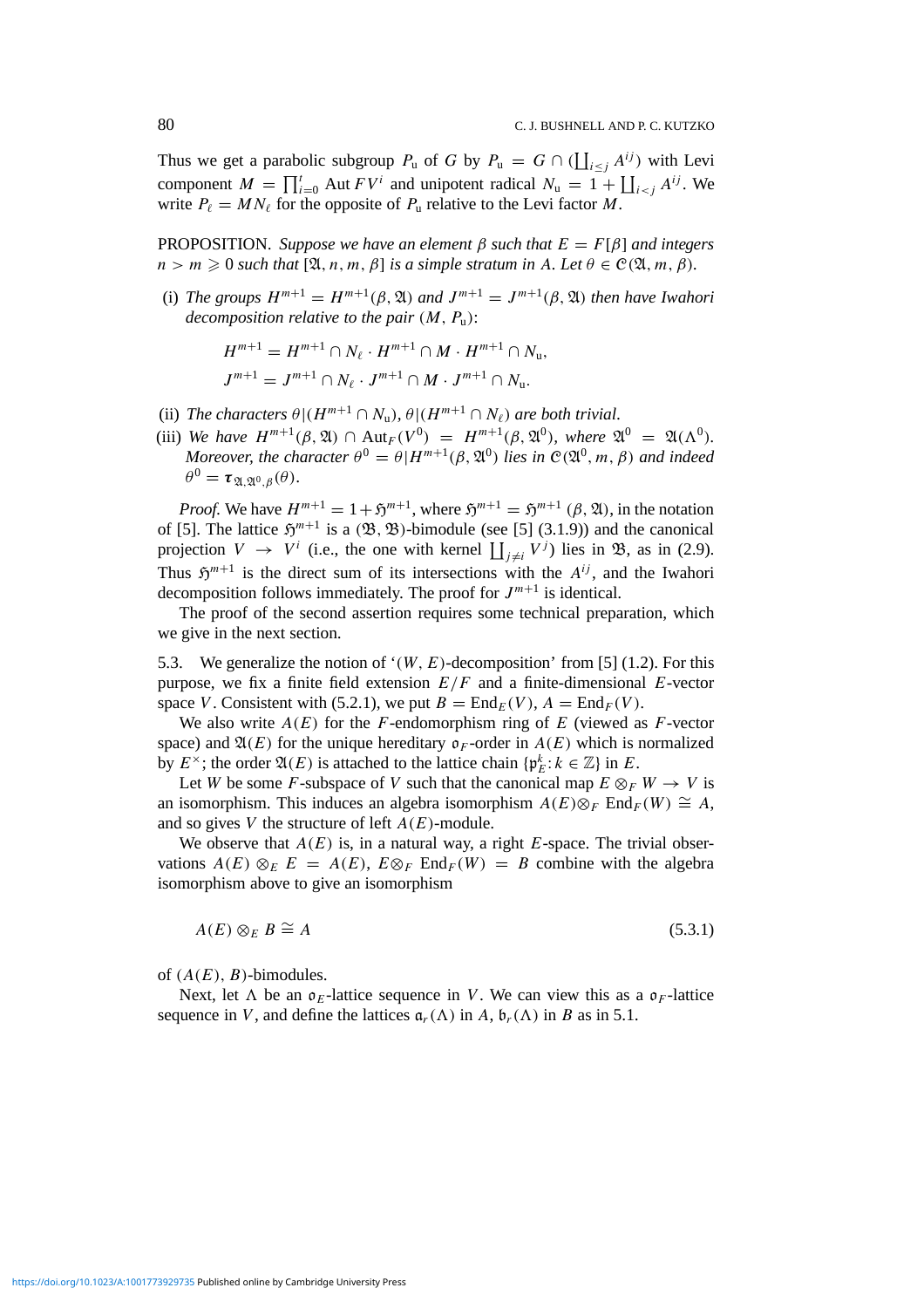**LEMMA.** *Suppose that the vector space W has an F*-basis  $\{w_1, w_2, \ldots, w_m\}$  *with the following property: for*  $j \in \mathbb{Z}$ *, there are integers*  $j(k)$ ,  $1 \leq k \leq m$ *, such that* 

$$
\Lambda(j) = \mathfrak{p}_E^{j(1)} w_1 \oplus \mathfrak{p}_E^{j(2)} w_2 \oplus \cdots \oplus \mathfrak{p}_E^{j(m)} w_m.
$$

*The isomorphism* (5.3.1) *then restricts to an isomorphism*  $\mathfrak{A}(E) \otimes_{\mathfrak{o}_E} \mathfrak{b}_r(\Lambda) \cong$  $\mathfrak{a}_r(\Lambda)$ , *for every*  $r \in \mathbb{R}$ .

*Proof.* Suppose first that the lattice sequence  $\Lambda$  is strict. The assertion then strengthens [5] (1.2.10), but the same proof applies. In the general case, let  $\mathfrak{A} =$  $\mathfrak{A}(\Lambda)$ , and  $\mathfrak{B} = \mathfrak{A} \cap B$ . By the first case, we have  $\mathfrak{A}(E) \otimes \mathfrak{B} = \mathfrak{A}$ . On the other hand, we certainly have  $\mathfrak{A}(E) \otimes \mathfrak{b}_r \subset \mathfrak{a}_r$ . The result then follows on comparing indices via Proposition 2.4.

If the subspace *W* of *V* satisfies  $E \otimes W \cong V$  and the conditions of the lemma, we say that it is in *general position relative to*  $\Lambda$  *over*  $\mathbf{E}$ . When this holds, we have  $\mathfrak{K}(\mathfrak{A}(E)) \otimes 1 \subset \mathfrak{K}(\Lambda).$ 

We now take an element *β* such that  $E = F[\beta]$  and a simple stratum  $[\Lambda, n, r, \beta]$ in *A*.

**COROLLARY.** Let  $n > s > r$ ,  $s \in \mathbb{R}$ . There exists a simple stratum  $[\Lambda, n, s, \gamma]$ *in A which is equivalent to*  $[\Lambda, n, s, \beta]$ *. Moreover, given a*  $(W, E)$ *-decomposition A* =  $A(E)$  ⊗ *B with W in general position relative to*  $\Lambda$  *over E, we may choose*  $\gamma \in \mathfrak{K}(\mathfrak{A}(E)) \otimes 1$ .

*Proof.* The argument is exactly the same as that given on p. 66 of [5], in the proof of *ibid.* Theorem  $(2.4.1)$ .

We now complete the proof of Proposition 5.2. For each *i*, we choose an *F*subspace  $W^i$  of  $V^i$  in general position relative to  $\Lambda^i$  over *E*. The space  $\sum_i W^i$  = *W* ⊂ *V* is then in general position relative to  $\Lambda$  over *E*. Using this *W* to decompose *A* as  $A(E) \otimes B$ , the canonical projections  $V \to V^i$  then commute with the implied action of  $A(E)$  on *V*. Given this, we simply imitate the proof of [5] (7.1.19) to obtain the result.  $\Box$ 

5.4. We continue in the same situation as 5.2, *but we assume for the moment that*  $t = 1$ . We now define a filtered lattice  $\mathfrak{H}(\beta, \Lambda^1)$  in  $A^{11}$  by

$$
\mathfrak{H}^r(\beta, \Lambda^1) = \mathfrak{H}^{re/e_1}(\beta, \mathfrak{A}) \cap A^{11}.
$$
\n(5.4.1)

(Observe that this is consistent with 2.9). We can do the same thing with  $\mathfrak{J}$ , to obtain groups

$$
H^r(\beta, \Lambda^1) = 1 + \mathfrak{H}^r(\beta, \Lambda^1), \qquad J^r(\beta, \Lambda^1) = 1 + \mathfrak{J}^r(\beta, \Lambda^1),
$$

for real  $r > 0$ . We also get a group  $J(\beta, \Lambda^1) = \mathfrak{J}(\beta, \Lambda^1) \cap u(\Lambda^1)$ . We remark that the lattice  $\mathfrak{H}^0(\beta, \Lambda^1)$  is a ring, even an  $\mathfrak{o}_F$ -order, and the  $\mathfrak{H}^r(\beta, \Lambda^1)$  are ideals of  $\mathfrak{H}(\beta, \Lambda^1)$ : this follows from the corresponding property for strict lattice sequences.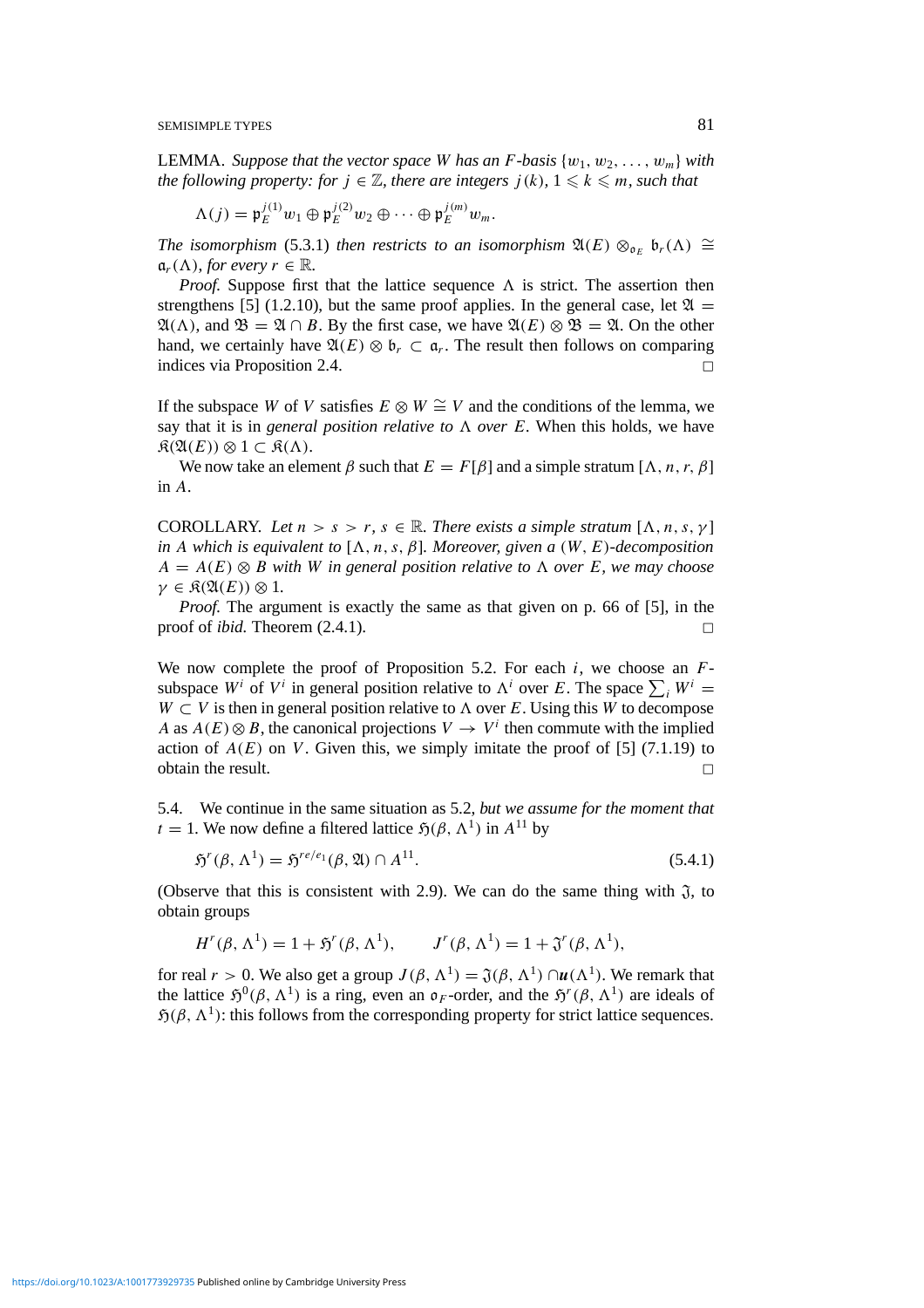LEMMA. *In the situation of* 5.2, *suppose that*  $t = 1$  *and that the lattice sequence*  $\Lambda^1$  *is strict. Let*  $\mathfrak{A}^1$  *denote the hereditary order defined by*  $\Lambda^1$ *. We have:* 

- (i)  $\mathfrak{H}^r(\beta, \mathfrak{A}) \cap A^{11} = \mathfrak{H}^{re_1/e}(\beta, \mathfrak{A}^1);$
- (ii) *for*  $\theta \in C(\mathfrak{A}, -(1+[-r]), \beta)$ *, the character*  $\theta^1 = \theta | H^{re_1/e}(\beta, \mathfrak{A}^1)$  *lies in*  $C(\mathfrak{A}^1, -(1+[-re_1/e]), \beta)$  *and*  $\theta^1 = \tau_{\mathfrak{A},\mathfrak{A}^1,\beta}\theta$ *.*

*Proof.* We recall that  $\Lambda^0$  is strict of period *e*, and that  $e_1$  divides *e*. The method of [5] (7.2) (see especially (7.2.18)) reduces us to the case where  $e = e_1$ , and that case is treated in *ibid.* (3.6.14).

PROPOSITION. *The definitions above of*  $\mathfrak{H}^r(\beta, \Lambda^1)$ *,*  $\mathfrak{J}^r(\beta, \Lambda^1)$  *depend only on*  $\beta$ *and the lattice sequence*  $\Lambda^1$ *. In particular, they are independent of the choice of the strict lattice sequence*  $\Lambda^0$ .

*Proof.* Suppose first that the lattice chain  $\Lambda^1$  is strict. Let  $\mathfrak{A}^1$  denote the hereditary  $\mathfrak{o}_F$ -order defined by the lattice chain  $\mathcal{L}_{\Lambda^1}$ . The group  $\mathfrak{H}^r(\beta, \Lambda^1)$ , as defined by 5.4.1, is the same as  $\mathfrak{H}^r(\beta, \mathfrak{A}^1)$  for all *r*, by the lemma.

Reverting to the general situation, suppose we have another strict  $\rho_E$ -lattice sequence  $\bar{\Lambda}^0$  with  $\sigma_F$ -period  $\bar{e}$  divisible by  $e_1$ . We can define  $\mathfrak{H}^r(\beta, \Lambda^1)$  relative to  $\bar{\Lambda}^0$ . We have to show that these two definitions coincide. To do this, we choose a strict  $\mathfrak{o}_E$ -lattice sequence  $\tilde{\Lambda}^0$  of  $\mathfrak{o}_F$ -period  $\tilde{e}$  divisible by both *e* and  $\tilde{e}$ . We consider the strict  $\mathfrak{o}_E$ -lattice chain  $\Lambda' = \tilde{\Lambda}^0 \oplus \tilde{\Lambda}^0 \oplus \Lambda^0$ . We can form  $\Lambda'' = \Lambda' \oplus \Lambda^1$ , and write  $\mathfrak{A}^{\prime\prime}$  for the associated hereditary  $\mathfrak{o}_F$ -order. Our two definitions of  $\mathfrak{H}^r(\beta, \Lambda^1)$ are then both equal to the intersection of  $\mathfrak{H}^{r\tilde{e}/e_1}$  ( $\beta$ ,  $\mathfrak{A}''$ ) with End<sub>*F*</sub>( $V^1$ ).

5.5. In the situation of 5.2, we consider the characters  $\theta | H^{m+1}(\beta, \mathfrak{A}) \cap Aut_F(V^i)$ ,  $0 \le i \le t$ , where  $\theta \in C(\mathfrak{A}, m, \beta)$ . Again it is only the case  $t = 1$  which immediately interests us. Let us assume for the moment that *the lattice chain*  $\Lambda^1$  *is strict.* We then have  $H^{m+1}(\beta, \mathfrak{A}) \cap Aut_F(V^1) = H^{m_1+1}(\beta, \mathfrak{A}^1)$ , where  $\mathfrak{A}^1$  = End<sub>o<sub>F</sub></sub> ( $\mathcal{L}_{\Lambda^1}$ ), and  $m_1$  is the integer [ $me_1/e$ ]. Lemma 5.4 shows that the character  $\theta^1 = \theta | H^{m_1+1} (\beta, \mathfrak{A}^1)$  lies in  $\mathcal{C}(\mathfrak{A}^1, m_1, \beta)$  and that  $\theta^1 = \tau_{\mathfrak{A}, \mathfrak{A}^1, \beta} (\theta)$ .

We can perform this same construction without the hypothesis that  $\Lambda^1$  is strict. To express its invariance properties, it is convenient to use the notion of *ps-character* recalled in Section 4. In those terms, the same argument used to prove Proposition 5.4 gives us:

**PROPOSITION.** Use the notation of 5.2, and set  $t = 1$ . Let  $\theta \in \mathcal{C}(\mathfrak{A}, m, \beta)$ , and *let*  $\theta$ <sup>1</sup> *denote the restriction of*  $\theta$  *to the group* 

 $H^{(m+1)e_1/e}(\beta, \Lambda^1) = H^{m+1}(\beta, \mathfrak{A}) \cap \text{Aut}_F(V^1).$ 

*The character*  $\theta^1$  *then depends only on the ps-character defined by*  $(\theta, m, \beta)$ *, and not on the choice of*  $\Lambda^0$ .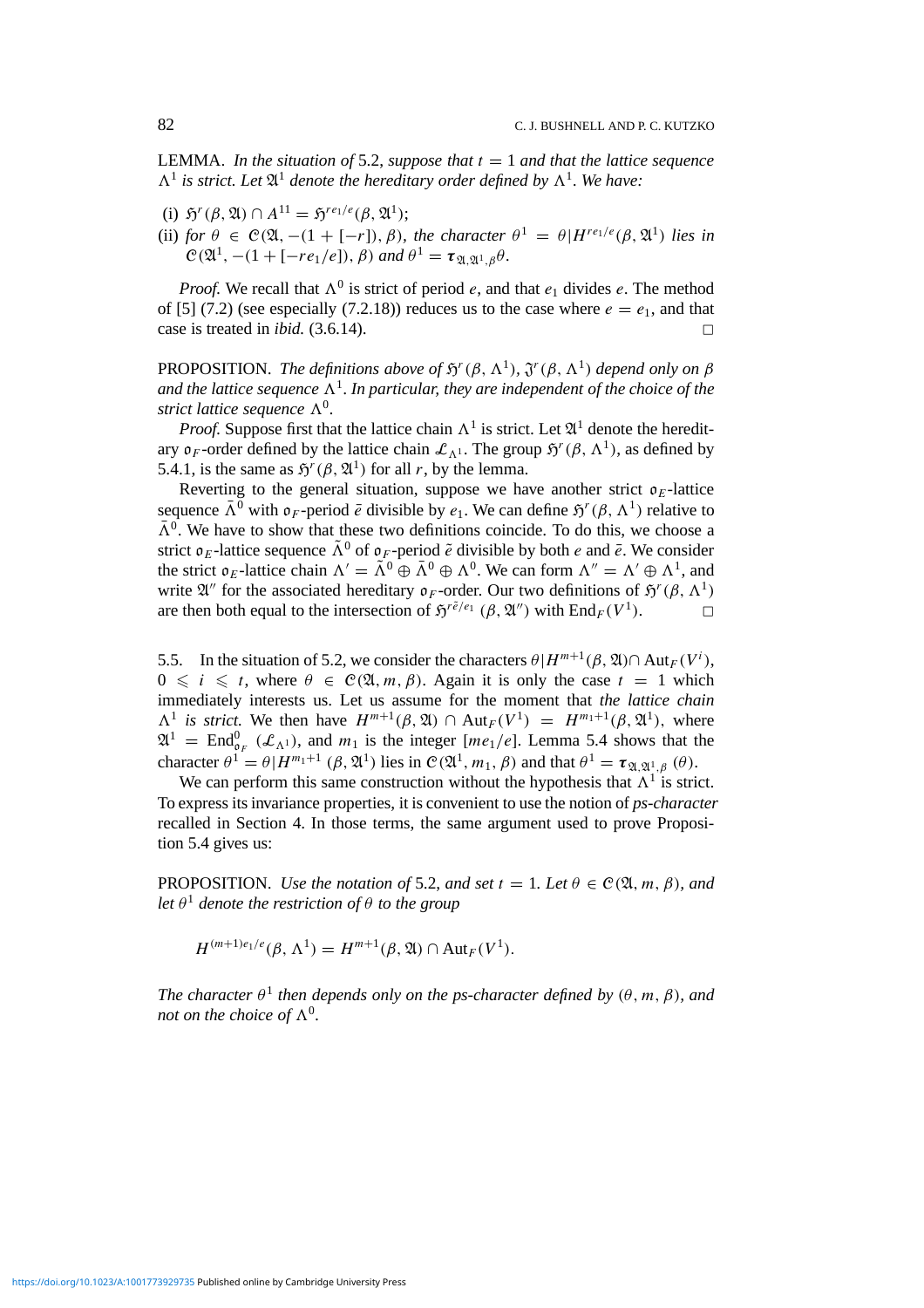If  $(\Theta, k, \beta)$  denotes the ps-character defined by  $(\theta, m, \beta)$ , we can think of  $\theta^1$  as the *realization of*  $\Theta$  *on*  $\Lambda^1$ , and use the notation  $\theta^1 = \Theta(\Lambda^1)$ .

The process  $\theta \mapsto \theta | H^{re/e_1}(\beta, \mathfrak{A}) \cap \text{Aut}_F(V^1)$  defines a set of characters of the group  $H^r(\beta, \Lambda^1)$ . In the case where *r* is not integral, we denote this set by  $C(\Lambda^1, r, \beta)$ . We extend to integer parameters by

$$
\mathcal{C}(\Lambda^1,r,\beta)=\mathcal{C}(\Lambda^1,[r],\beta),\quad r\in\mathbb{R}\setminus\mathbb{Z}.
$$

This is consistent with the conventions of Section 4 for the standard case. Our construction above then gives us a map

$$
C(\mathfrak{A}, r, \beta) \to C(\Lambda^1, re_1/e, \beta), \quad r \in \mathbb{R},
$$

which is surjective by definition.

5.6. We conclude by recalling and extending some more notation from [5]. Suppose, for the moment, we have a simple stratum  $[\mathfrak{A}, n, m, \beta]$  in some  $A = \text{End}_F(V)$ , where *n, m* are integers with  $m \ge 0$ . Write  $E = F[\beta], B = \text{End}_F(V), \mathfrak{B} = \mathfrak{A} \cap B$ . If  $\mathfrak P$  denotes the Jacobson radical of  $\mathfrak A$ , then  $\mathfrak Q = \mathfrak P \cap B$  is the radical of  $\mathfrak B$ .

We write  $a_{\beta}$  for the adjoint map  $x \mapsto \beta x - x\beta$ ,  $x \in A$ . We set

$$
\mathfrak{N}_{k}(\beta,\mathfrak{A}) = \{x \in \mathfrak{A} : a_{\beta}(x) \in \mathfrak{P}^{k}\}, \quad k \in \mathbb{Z}.
$$

We put  $r = -k_0(\beta, \mathfrak{A})$  and then set  $\mathfrak{N}(\beta, \mathfrak{A}) = \mathfrak{N}_{-r}(\beta, \mathfrak{A})$ . This is a  $(\mathfrak{B}, \mathfrak{B})$ bimodule, and an  $\rho_F$ -lattice in A.

If we take  $\theta \in \mathcal{C}(\mathfrak{A}, m, \beta)$ , the set  $I_G(\theta)$  of  $g \in G = \text{Aut}_F(V)$  which intertwine  $\theta$  is ([5] (3.3.2))  $I_G(\theta) = (1 + \mathfrak{M}_m) \cdot B^\times \cdot (1 + \mathfrak{M}_m)$ , where we have abbreviated

$$
\mathfrak{M}_m = \mathfrak{M}_m(\beta, \mathfrak{A}) = \mathfrak{Q}^{r-m} \mathfrak{N}(\beta, \mathfrak{A}) + \mathfrak{J}^{\left[\frac{r+1}{2}\right]}(\beta, \mathfrak{A}).
$$

We extend this notation to a simple stratum  $[\Lambda, n, m, \beta]$  attached to a lattice sequence *A* in *V*. We choose a simple stratum  $[A^0, n, m, \beta]$ , for a strict lattice sequence  $\Lambda^0$  in a space  $V^0$ , with  $e(\Lambda^0) = e(\Lambda)$ ; we form the strict lattice sequence  $\tilde{\Lambda} = \Lambda^0 \oplus \Lambda$  and the simple stratum  $[\tilde{\Lambda}, n, m, \beta]$  in  $V^0 \oplus V$ . Let  $\tilde{\mathfrak{A}}$ be the hereditary  $\mathfrak{o}_F$ -order defined by  $\tilde{\Lambda}$  and  $\tilde{\mathfrak{B}}$  the corresponding  $\mathfrak{o}_E$ -order. The lattice  $\mathfrak{M}_m(\beta, \mathfrak{A})$  is then a  $(\mathfrak{B}, \mathfrak{B})$ -bimodule and so its projection to A equals the intersection  $\mathfrak{M}_m(\beta, \tilde{\mathfrak{A}}) \cap A$ . We then define  $\mathfrak{M}_m(\beta, \Lambda)$  to be this projection. As a direct consequence of the corresponding property for strict lattice sequences, we get:

PROPOSITION. Let  $[\Lambda, n, m, \beta]$  be a simple stratum, for nonnegative integers *m, n.* Set  $\mathfrak{a} = \mathfrak{a}_0 (\Lambda)$ ,  $\mathfrak{b} = \mathfrak{a} \cap B$ , in the notation above. Let  $\theta \in \mathcal{C}(\Lambda, m, \beta)$ . *An element*  $x \in u$  (a) *normalizes the pair*  $(H^{m+1}(\beta, \Lambda), \theta)$  *if and only if*  $x \in$  $u(\mathfrak{b})(1+\mathfrak{M}_m(\beta,\Lambda)).$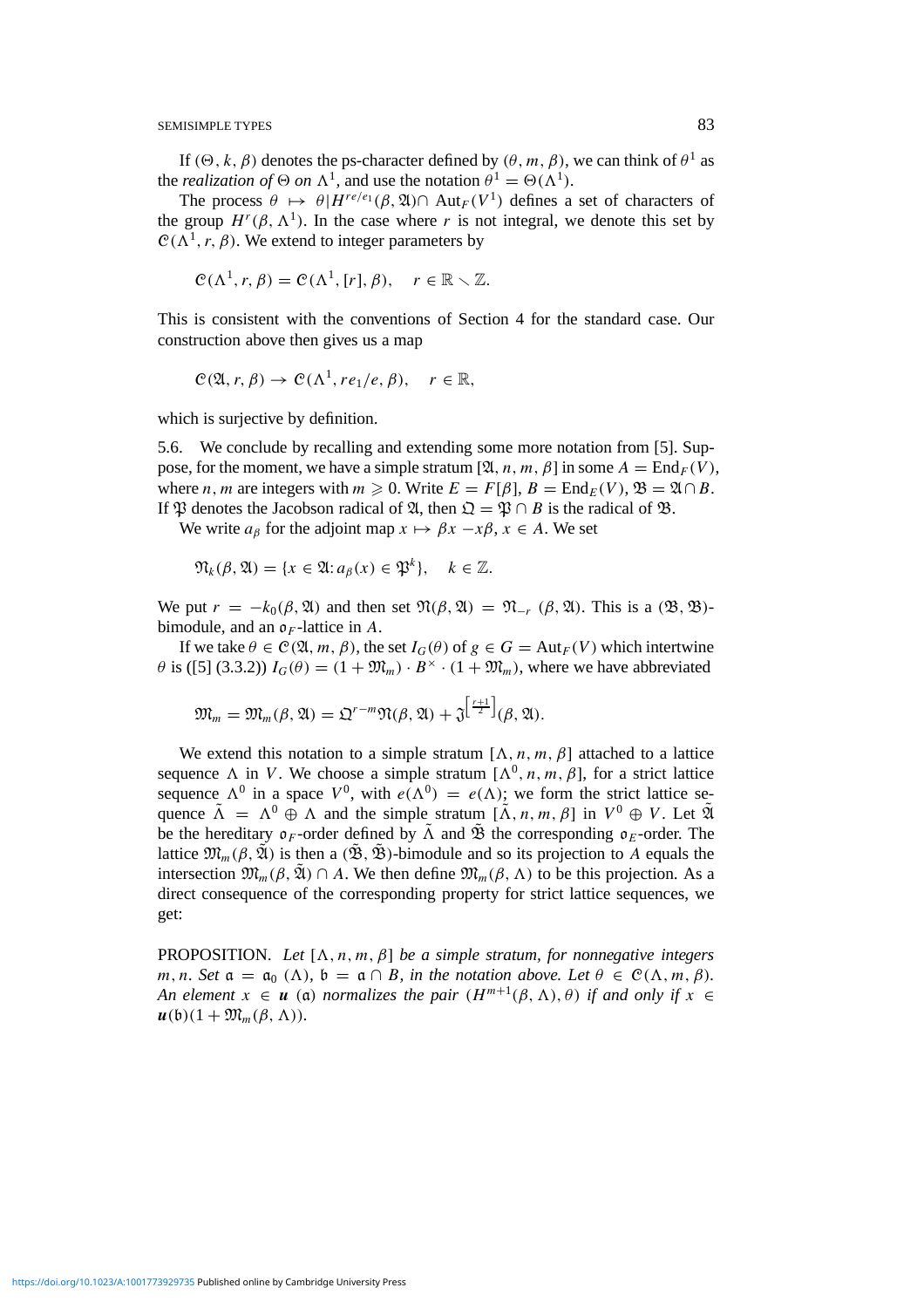## **6. Relatively Split Strata**

We seek a generalization of Corollary 3.9 to a certain class of extensions of simple characters attached to lattice sequences. These are sharper versions of certain of the 'split types' of [5] Chapter 8. The main definitions come in 6.1, and the main result is Corollary 6.6, which gives the most important step in the proof of the Main Theorem 1.5.

6.1. For  $i = 1, 2$ , we are given a simple stratum  $[\Lambda^i, n_i, 0, \beta]$  in  $A^i = \text{End}_F(V^i)$ . We form the lattice sequence  $\Lambda = \Lambda^1 \oplus \Lambda^2$  in  $V = V^1 \oplus V^2$ ; we thus obtain a simple stratum  $[\Lambda, n, 0, \beta]$  in  $A = \text{End}_F(V)$ . We fix an integer *m* of the form  $m = m_1 e(\Lambda)/e(\Lambda^1)$ ,  $m_1 \in \mathbb{Z}$ ,  $0 < m < -k_0(\beta, \Lambda)$ . We write

$$
A = \begin{pmatrix} A^{11} & A^{12} \\ A^{21} & A^{22} \end{pmatrix}
$$

in our standard block matrix notation.

Let us abbreviate  $\mathfrak{h}^q = \mathfrak{H}^q(\beta, \Lambda)$ ,  $\mathfrak{b} = \mathfrak{b}_0(\Lambda)$ ,  $\mathfrak{M}_m = \mathfrak{M}_m(\beta, \Lambda)$  (in the notation of 5.6). We consider the lattice

$$
\mathfrak{k} = \begin{pmatrix} \mathfrak{h}^m & \mathfrak{b} + \mathfrak{M}_m \\ \mathfrak{h}^{m+1} & \mathfrak{h}^m \end{pmatrix}.
$$
 (6.1.1)

More precisely,  $\mathfrak{k}$  is the direct sum of the intersections  $\mathfrak{k}^{ij} = \mathfrak{k} \cap A^{ij}$ , with  $\mathfrak{k}^{11} =$  $(h^m)^{11}$  etc. In particular, the diagonal blocks are respectively  $\mathfrak{H}^{m_1}(\beta, \Lambda^1)$ , and  $\mathfrak{H}^{me(\Lambda^2)/e(\Lambda)}$   $(\beta, \Lambda^2)$ .

The group  $u(b)(1 + \mathfrak{M}_m)$  normalizes  $H^m = H^m(\beta, \Lambda)$  (as follows from [5]  $(3.1.9)$  and so the set

$$
K = 1 + \mathfrak{k} \tag{6.1.2}
$$

is a compact open subgroup of  $G = Aut_F(V)$ .

PROPOSITION. Let  $\theta \in \mathcal{C}(\Lambda, m, \beta)$  and choose  $\tilde{\theta} \in \mathcal{C}(\Lambda, m-1, \beta)$  which *extends θ. There exists a unique character ϑ of K which agrees with θ*˜ *on the group*  $K \cap H^m(\beta, \Lambda)$  *and is trivial on*  $1 + (b + \mathfrak{M}_m)^{12}$ .

*Proof.* The uniqueness assertion is clear. To prove existence, it is enough to treat the case where  $\Lambda^1$  is a strict lattice sequence of period divisible by  $e(\Lambda^2)$ : to achieve this, we replace  $\Lambda^1$  by  $\Lambda^0 \oplus \Lambda^1$ , where  $\Lambda^0$  is a suitable strict lattice sequence. This done, the assertion follows readily from the commutator calculations in [5] Section 3.2.  $\Box$ 

6.2. We continue with the notation of 6.1. We now define a character  $\xi = \vartheta \psi_b$ of *K*, for a special kind of element *b* as follows: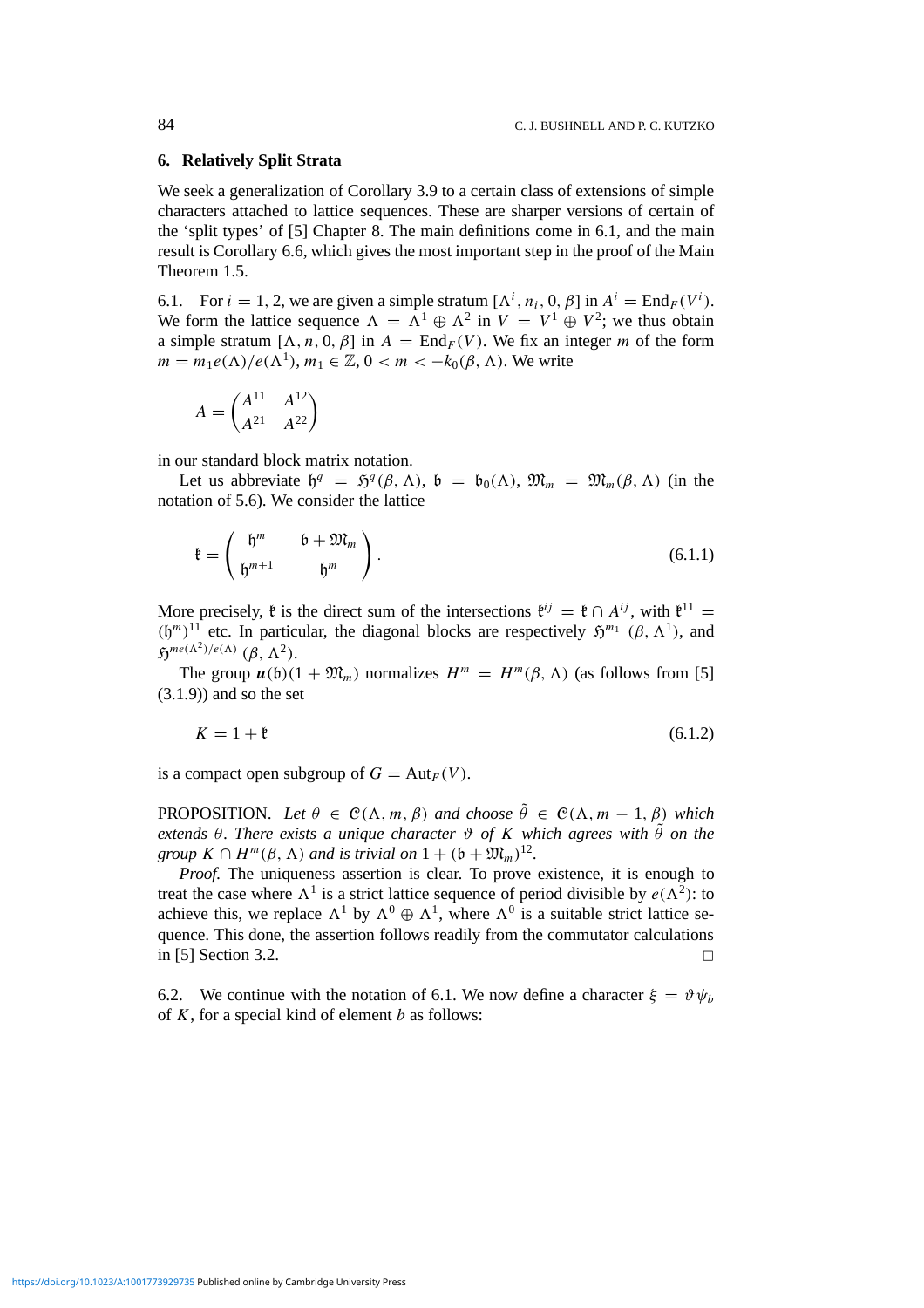NOTATION. *Let s be a tame corestriction on A relative to the field extension F*[ $\beta$ ]/*F. Let*  $b_i \in \mathfrak{a}_{-m}(\Lambda) \cap A^{ii}$ *, and set*  $\delta_i = s(b_i) \in \mathfrak{b}_{-m}(\Lambda) \cap A^{ii}$ *, i* = 1*,* 2*. We assume that the pair (δ*1*, δ*2*) satisfies the conditions of* 3.6 *relative to the base field*  $E = F[\beta]$ *. We put* 

$$
b = b_1 \oplus b_2 \in \mathfrak{a}_{-m}(\Lambda), \qquad \delta = s(b) = \delta_1 \oplus \delta_2 \in \mathfrak{b}_{-m}(\Lambda).
$$

Note that the restriction of *s* to  $A^{ii}$  is again a tame corestriction on  $A^{ii}$  =  $\text{End}_F(V^i)$  relative to  $F[\beta]/F$ .

We now form the character  $\xi = \vartheta \psi_b$  of the group *K*.

THEOREM. Let  $x \in A^{12}$  be such that  $1 + x$  intertwines the character  $\xi$  of K. *Then*  $x \in \mathfrak{k} \cap A^{12}$ .

6.3. We first observe that it is enough to prove Theorem 6.2 under the assumption that  $\Lambda^1$  is a strict lattice sequence of period divisible by  $e(\Lambda^2)$ : to achieve this, we replace  $\Lambda^1$  by  $\Lambda^0 \oplus \Lambda^1$  and  $b_1$  by  $b_0 \oplus b_1$ , where  $\Lambda^0$  is strict of period divisible by both  $e(\Lambda^i)$  and  $b_0$  is chosen so that the pair  $(b_0 \oplus b_1, b_2)$  still satisfies the conditions in 6.2. If the result holds in this case, it holds in the original one, simply by intersecting with *A*.

We henceforward assume, therefore, that  $\Lambda^1$  is strict of period divisible by  $e(\Lambda^2)$ . In particular,  $\Lambda$  is a strict lattice sequence of the same period as  $\Lambda^1$ . We therefore use the standard notation of [5], and write  $\mathfrak A$  for the hereditary  $\mathfrak o_F$ -order  $\mathfrak{a}_0(\Lambda)$ . We also set  $E = F[\beta], B = \text{End}_E(V), \mathfrak{B} = \mathfrak{A} \cap B$ . We denote the radicals of  $\mathfrak{A}, \mathfrak{B}$  by  $\mathfrak{P}, \mathfrak{Q}$ . We set  $r = -k_0(\beta, \mathfrak{A})$ .

Using this notation, we recall some results from [5]. Let  $0 \leq q \leq r$ , and let  $\Theta \in \mathcal{C}(\mathfrak{A}, q, \beta)$ . According to [5] (3.3.2), the *G*-intertwining of the character  $\Theta$  is given by

$$
I_G(\Theta) = (1 + \mathfrak{M}_q) \cdot B^\times \cdot (1 + \mathfrak{M}_q),
$$

where

$$
\mathfrak{M}_q = \mathfrak{Q}^{r-q} \mathfrak{N} + \mathfrak{j}, \qquad \mathfrak{N} = \mathfrak{N}_{-r}(\beta, \mathfrak{A}), \qquad \mathfrak{j} = \mathfrak{J}^{\left[\frac{r+1}{2}\right]}(\beta, \mathfrak{A}).
$$

We use the standard abbreviation  $\mathfrak{H}^t = \mathfrak{H}^t(\beta, \mathfrak{A})$ . We observe that, in the case  $q \leqslant \left[\frac{r}{2}\right]$  $\frac{r}{2}$ , we have  $\mathfrak{M}_q = j$  [5] (3.1.10).

6.3.1. Let  $q, k, \ell$  be positive integers satisfying

$$
\left[\frac{r}{2}\right] \leqslant q < r, \qquad k + \ell \geqslant q + 1, \qquad k + 2\ell \geqslant r + 1.
$$

*Let*  $x \in \Omega^k \mathfrak{N} + j$ ,  $y \in \Omega^l \mathfrak{N} + j$  *and*  $\Theta \in \mathcal{C}(\mathfrak{A}, q, \beta)$ *. The commutator*  $[1+x, 1+y]$ *then lies in*  $H^{q+1}$  *and*  $\Theta[1 + x, 1 + y] = \psi_{(1+x)^{-1}\beta(1+x) - \beta}(1 + y)$ .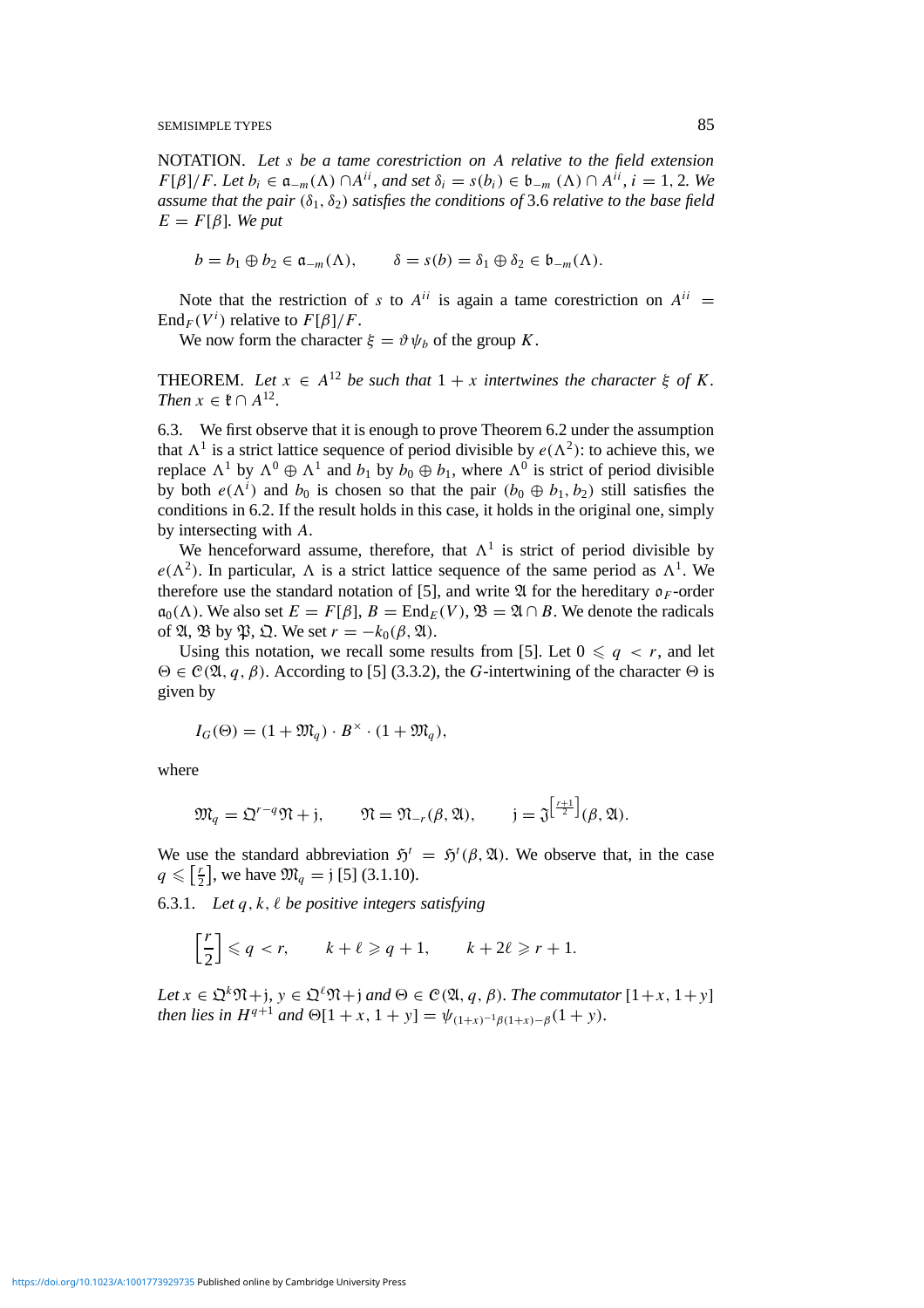*Proof.* This combines [5] (3.2.6), (3.2.8) and (3.2.12).

6.3.2. *Let t,q be positive integers satisfying*

$$
t < r, \qquad \left[\frac{t}{2}\right] \leqslant q < t,
$$

*and let*  $\Theta \in \mathcal{C}(\mathfrak{A}, q, \beta)$ *. Let*  $g \in G$  *intertwine the restriction of*  $\Theta$  *to*  $H^{t+1}$ *. Then, for*  $h \in g^{-1}H^{q+1}g \cap H^{q+1}$ *, we have*  $\Theta^g(h) = \Theta(h)\psi_{g^{-1}g}g - \beta(h)$ .

*Proof.* This is the second assertion of [5]  $(3.3.9)$ .

We also need a collection of exact sequences, derived from [5] Section 3.1. Recall that we have chosen (in our definition of *δ* above) a tame corestriction *s* on *A* relative to  $E/F$ . We use 'star' to denote duals with respect to  $\psi_A$ , as before. We also use *M* to denote the group  $Aut_F(V^1) \times Aut_F(V^2)$ .

LEMMA. Let  $0 \leq q < r$ . The following sequences are exact:

$$
0 \longrightarrow \mathfrak{Q}^{r-q} \longrightarrow \mathfrak{M}_q \xrightarrow{a_\beta} (\mathfrak{H}^{q+1})^* \xrightarrow{s} \mathfrak{Q}^{-q} \longrightarrow 0;
$$
  

$$
0 \longrightarrow \mathfrak{Q}^{q+1} \longrightarrow \mathfrak{H}^{q+1} \xrightarrow{a_\beta} \mathfrak{M}_q^* \xrightarrow{s} \mathfrak{Q}^{q+1-r} \longrightarrow 0;
$$
  

$$
0 \longrightarrow \mathfrak{Q}^{\left[\frac{r+1}{2}\right]} \longrightarrow \mathfrak{H}^{\left[\frac{r+1}{2}\right]} \xrightarrow{a_\beta} j^* \xrightarrow{s} \mathfrak{Q}^{1-\left[\frac{r+1}{2}\right]} \longrightarrow 0.
$$

*If*  $0 \rightarrow l_1 \rightarrow l_2 \rightarrow l_3 \rightarrow l_4 \rightarrow 0$  *denotes any of these sequences, the sequence* 

$$
0 \to t^{-1} \mathfrak{l}_1 t + \mathfrak{l}_1 \to t^{-1} \mathfrak{l}_2 t + \mathfrak{l}_2 \to t^{-1} \mathfrak{l}_3 t + \mathfrak{l}_3 \to t^{-1} \mathfrak{l}_4 t + \mathfrak{l}_4 \to 0
$$

*is exact, for any*  $t \in B^{\times}$ .

*For any choice of*  $I_k$ *, we have*  $I_k = \coprod_{i,j} I_k \cap A^{ij}$ *. We write*  $I_k^{ij} = I_k \cap A^{ij}$ *. If t* ∈ *B*<sup> $\times$ </sup> ∩ *M, we further have* 

$$
(t^{-1}I_kt + I_k) \cap A^{ij} = t^{-1}I_k^{ij}t + I_k^{ij},
$$

*and the sequence*

$$
0 \to t^{-1} \mathfrak{t}_1^{ij} t + \mathfrak{t}_1^{ij} \to t^{-1} \mathfrak{t}_2^{ij} t + \mathfrak{t}_2^{ij} \to t^{-1} \mathfrak{t}_3^{ij} t + \mathfrak{t}_3^{ij} \to t^{-1} \mathfrak{t}_4^{ij} t + \mathfrak{t}_4^{ij} \to 0
$$

*is exact, for all choices of <i>i, j and*  $(I_1, I_2, I_3, I_4)$ *.* 

*Proof.* The exactness of the first sequence is [5] (3.1.16). That of the third is given by *ibid.* (3.1.22). The second sequence is simply the dual of the first: the canonical inclusion  $B \to A$  and the tame corestriction  $s: A \to B$  are mutually dual, while the dual of  $a<sub>β</sub>$ :  $A \rightarrow A$  is simply  $a<sub>−β</sub>$ .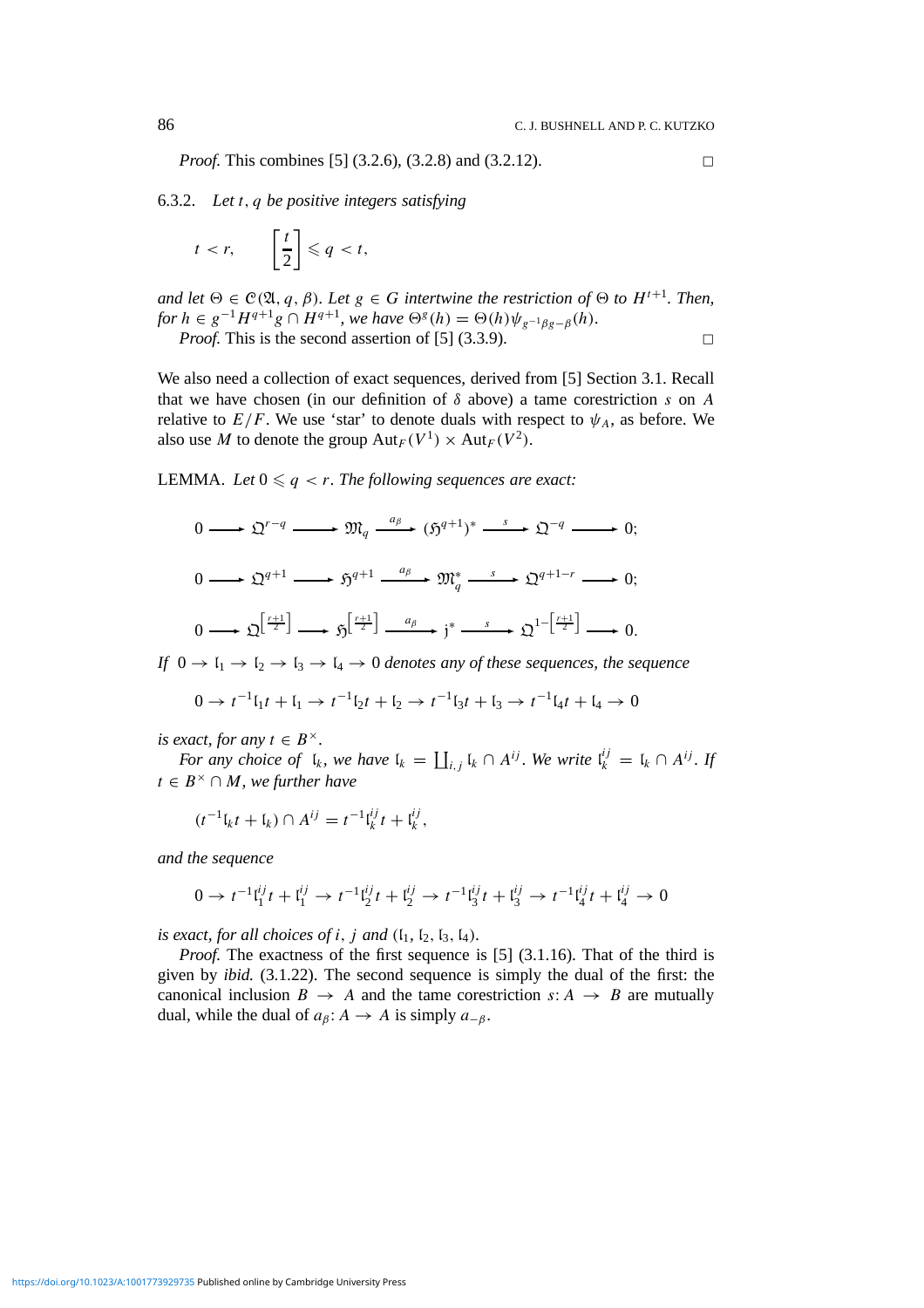Now let us assume  $(I_1, I_2, I_3, I_4) = (\mathfrak{Q}^{r-q}, \mathfrak{M}_q, (\mathfrak{H}^{q+1})^*, \mathfrak{Q}^{-q})$ . The sequence

$$
0 \to t^{-1} \mathfrak{l}_1 t + \mathfrak{l}_1 \to t^{-1} \mathfrak{l}_2 t + \mathfrak{l}_2 \to t^{-1} \mathfrak{l}_3 t + \mathfrak{l}_3 \to t^{-1} \mathfrak{l}_4 t + \mathfrak{l}_4 \to 0
$$

is certainly a complex, and exactness at the ends is clear. To get exactness at the second place, we have to show that

$$
(t^{-1}\mathfrak{M}_q t + \mathfrak{M}_q) \cap B = t^{-1} \mathfrak{Q}^{r-q} t + \mathfrak{Q}^{r-q}.
$$

We have containment in the direction ⊃ here. On the other hand,  $\mathfrak{M}_q \subset \mathfrak{P}^{r-q}$ , and

$$
(t^{-1}\mathfrak{P}^{r-q}t + \mathfrak{P}^{r-q}) \cap B = t^{-1}\mathfrak{Q}^{r-q}t + \mathfrak{Q}^{r-q}
$$

by [5] (1.3.16).

It remains, in this case, to establish exactness at the third place. Dualizing, this is equivalent to showing that

$$
t^{-1}\mathfrak{Q}^{q+1}t\cap\mathfrak{Q}^{q+1}\to t^{-1}\mathfrak{H}^{q+1}t\cap\mathfrak{H}^{q+1}\xrightarrow{a_{\beta}} t^{-1}\mathfrak{M}^*_{q}t\cap\mathfrak{M}^*_{q}
$$

is exact. This is equivalent to the relation

$$
t^{-1}\mathfrak{H}^{q+1}t\cap\mathfrak{H}^{q+1}\cap B=t^{-1}\mathfrak{Q}^{q+1}t\cap\mathfrak{Q}^{q+1},
$$

which follows easily, as before.

A simple 'Snake Lemma' argument now shows that the sequence

$$
0 \to t^{-1} \mathfrak{l}_1 t \cap \mathfrak{l}_1 \to t^{-1} \mathfrak{l}_2 t \cap \mathfrak{l}_2 \to t^{-1} \mathfrak{l}_3 t \cap \mathfrak{l}_3 \to t^{-1} \mathfrak{l}_4 t \cap \mathfrak{l}_4 \to 0
$$

is exact, where the l*<sup>i</sup>* are as in the first case above. Dualizing, this gives the exactness of the sequence in the second case

$$
(I_1, I_2, I_3, I_4) = (\mathfrak{Q}^{q+1}, \mathfrak{H}^{q+1}, \mathfrak{M}_q^*, \mathfrak{Q}^{q+1-r}).
$$

The final case is similar to the first one, so we omit the details.

To prove the remaining assertions, it is enough to observe that all the  $I_k$  are  $\mathfrak{B}$ bimodules, and the canonical projections  $V \rightarrow V^i$  both lie in  $\mathfrak{B}$ , cf. 2.9.

6.4. We now prove Theorem 6.2 in the case where  $m \geqslant \lceil \frac{r}{2} \rceil$  $\frac{r}{2}$ ]. Let us write  $\xi_0$  for the restriction of  $\xi$  to the group  $K \cap H^m$ . Thus  $\xi_0 = \tilde{\theta} \psi_b$  on this group.

**LEMMA.** Let *g* ∈ *G* intertwine the character  $ξ_0$ . Then *g* lies in  $Γ · B^× ∩ M · Γ$ , *where*  $\Gamma$  *denotes the group* 

*.*

$$
\Gamma = \begin{pmatrix} 1 + \mathfrak{Q} + \mathfrak{M}_m & \mathfrak{B} + \mathfrak{M}_m \\ \mathfrak{Q} + \mathfrak{M}_{m-1} & 1 + \mathfrak{Q} + \mathfrak{M}_m \end{pmatrix}
$$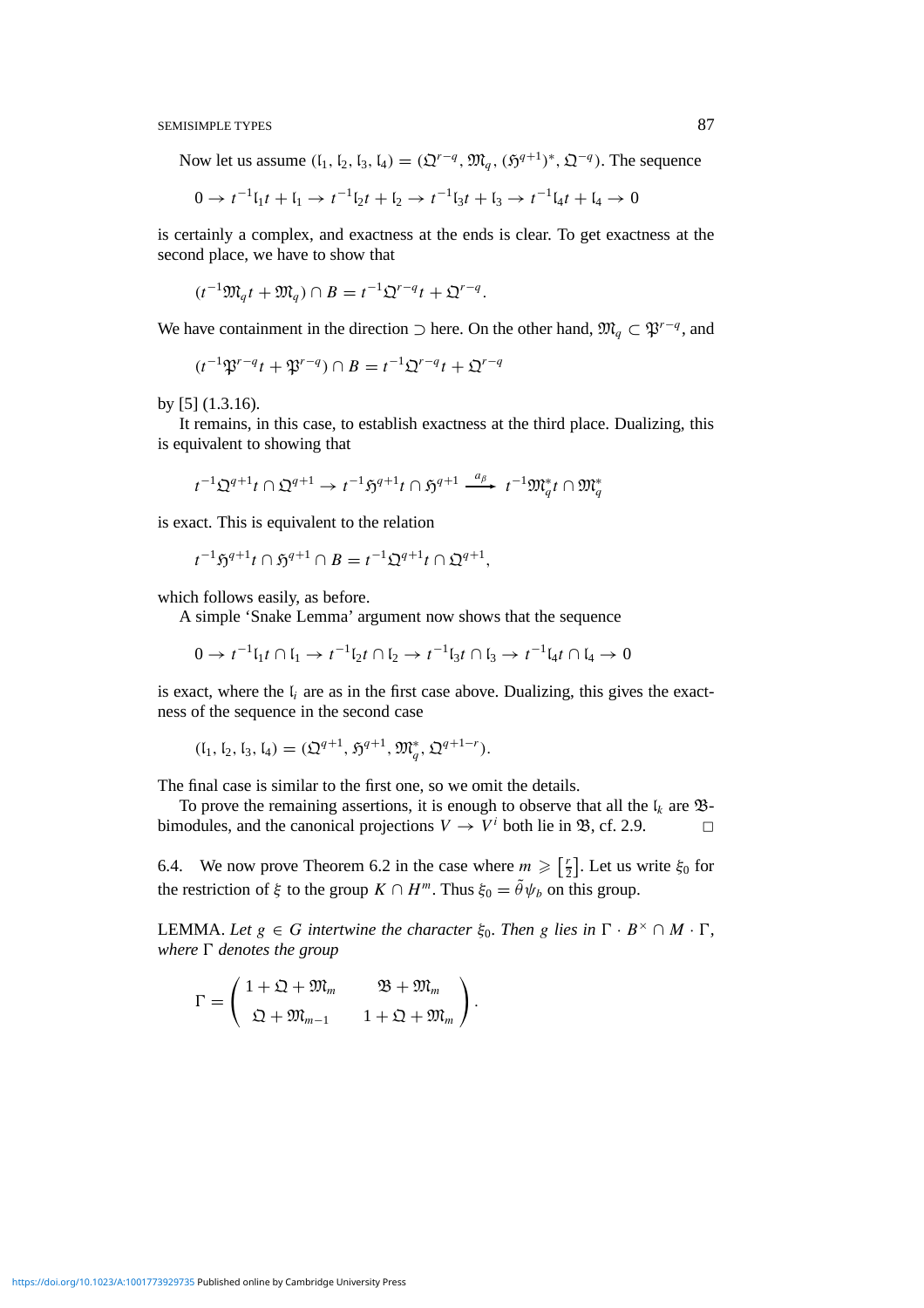*Proof.* It will be convenient to have the notation

$$
P_{\rm u} = M \cdot 1 + A^{12}
$$
,  $N_{\rm u} = 1 + A^{12}$ ,  
 $P_{\ell} = M \cdot 1 + A^{21}$ ,  $N_{\ell} = 1 + A^{21}$ ,

and also the abbreviation  $L = K \cap H^m$ . Our group  $\Gamma$  has Iwahori decomposition with respect to  $(P_u, M)$ , and the subgroup  $\Gamma_u = \Gamma \cap P_u$  normalizes the pair  $(L, \xi_0)$ .

Any  $g \in G$  which intertwines  $\xi_0$  on *L* must also intertwine the restriction of *ξ*<sub>0</sub> to the group *H*<sup>*m*+1</sup> = *H*<sup>*m*+1</sup> (*β,* λλ). This restriction lies in C(λ, *m, β)*, so *g* ∈  $(1+\mathfrak{M}_m)B^\times (1+\mathfrak{M}_m)$ . Absorbing factors into  $\Gamma_u$ , we may assume *g* has the form  $(1 + x)t(1 + y)$ , with  $t \in B^{\times}$  and  $x, y \in \mathfrak{M}_m \cap A^{21}$ . The elements  $1 + x, 1 + y$ normalize *L* and fix the character  $\psi_b$  on *L*. On the other hand, the commutator relation 6.3.2 gives us  $\vartheta^{1+x} | L = \vartheta \psi_{a_0(x)} | L$  and likewise with  $(1-y) = (1+y)^{-1}$  in place of  $1+x$ . By definition, our element *t* intertwines the characters  $\xi^{1+x}$ ,  $\xi^{1-y}$  of *L*, and so intertwines their restriction to  $B^{\times} \cap L$ . The factors  $\psi_{a_{\beta}(x)}, \psi_{a_{\beta}(-y)}$  restrict trivially here. Also by definition, there exists  $\tilde{\theta} \in C(\mathfrak{A}, m-1, \beta)$  such that  $\vartheta | L =$  $\tilde{\theta}$ |*L*. By the definition [5] (3.2.3) of simple character, the restriction  $\tilde{\theta}$ |*H*<sup>*m*</sup>  $\cap$  *B*<sup>×</sup> factors through the determinant map det<sub>*B*</sub>:  $B^{\times} \to E^{\times}$ , so the same applies to  $\vartheta$  on  $B^{\times} \cap L$ . In particular, it is intertwined by every element of  $B^{\times}$ . We deduce that *t* intertwines the character  $\psi_h | B^\times \cap L$ .

However, we can recognize the character  $\psi_b|B^\times \cap L$  in different terms. Let *s* be the tame corestriction on *A* used in the definition of  $\delta$ . There is then a character  $\psi_B$ of *B*, of the form  $\psi_E \circ \text{tr}_{B/E}$ , such that  $\psi_a | B = \psi_{B,s(a)}$  for any  $a \in A$ . In particular, we have  $\psi_b|B^\times \cap L = \psi_{B,\delta}|B^\times \cap L$ . Corollary (3.8) now shows that

$$
t \in \begin{pmatrix} 1 & 0 \\ \mathfrak{Q} & 1 \end{pmatrix} \cdot \begin{pmatrix} 1 & \mathfrak{B} \\ 0 & 1 \end{pmatrix} \cdot B^{\times} \cap M \cdot \begin{pmatrix} 1 & 0 \\ \mathfrak{Q} & 1 \end{pmatrix} \cdot \begin{pmatrix} 1 & \mathfrak{B} \\ 0 & 1 \end{pmatrix}.
$$

We can absorb the upper triangular factors into  $\Gamma$  and  $B^{\times} \cap M$ , and we may now take *g* =  $(1 + x)t(1 + y)$ , with *t* ∈ *B*<sup>×</sup> ∩ *M*, *x*, *y* ∈  $(Q + \mathfrak{M}_m) ∩ A^{21}$ . Our adjustments do not alter the hypothesis that *g* intertwines *ξ*0.

In particular, this element *g* intertwines the restriction of  $\xi$  to the group

$$
K'=1+\left(\begin{array}{cc}\mathfrak{H}^{m+1}&\mathfrak{H}^m\\ \mathfrak{H}^{m+1}&\mathfrak{H}^{m+1}\end{array}\right).
$$

The factor  $\psi_b$  is trivial on this group, so *g* intertwines  $\vartheta | K'$ . This last is the restriction of  $\tilde{\theta} \in \mathcal{C}(\mathfrak{A}, m-1, \beta)$  as above. We now apply 6.3.1 to  $\tilde{\theta}$  to show that, as characters of  $K^{8} \cap K'$ , we have  $\vartheta^{g} = \vartheta \psi_{g^{-1}\beta g - \beta}$ . We next use this relation to show that

$$
g = (1 + x')t(1 + y'), \quad x', y' \in (\mathfrak{Q} + \mathfrak{M}_{m-1}) \cap A^{21}.
$$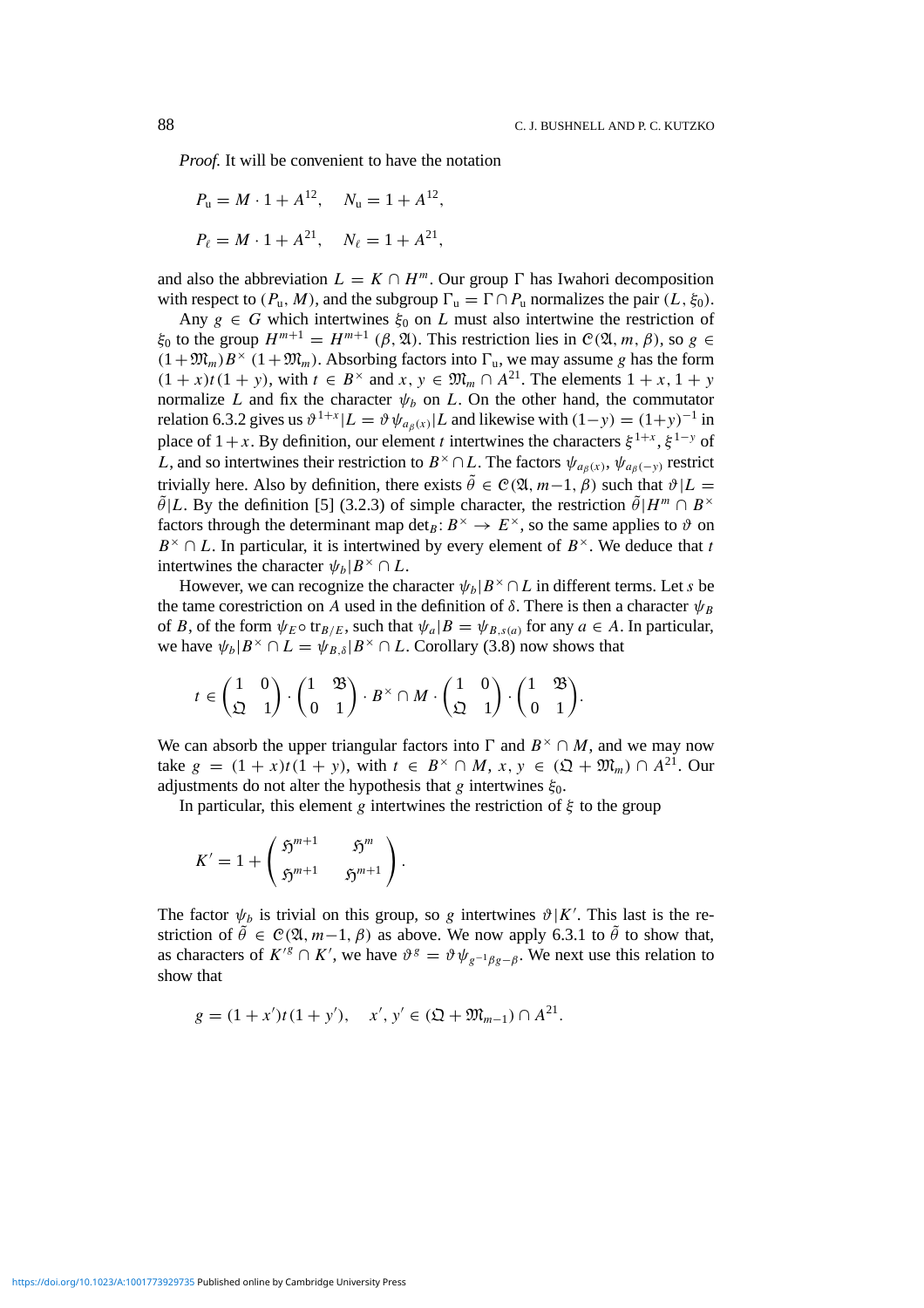To do this, let us write  $K' = 1 + \mathfrak{k}'$ . Since, by hypothesis, the element *g* intertwines  $\vartheta$  on *K'*, the relation above says that *g* intertwines the coset  $\beta + \mathfrak{k}^{**}$ , in the sense that  $g^{-1}(\beta + \mathfrak{k}^{\prime*})g \cap (\beta + \mathfrak{k}^{\prime*}) \neq \emptyset$ . We have, for example,

$$
(1 + y)(\beta + {\mathfrak{t}'}^*)(1 + y)^{-1} = \beta - a_{\beta}(y) + {\mathfrak{t}'}^*,
$$

so this formal intertwining condition amounts to

$$
t^{-1}a_{\beta}(x)t + a_{\beta}(y) \equiv 0 \pmod{t^{-1}\mathfrak{k}^{*}t + \mathfrak{k}^{*}}.
$$

The lattice  $\mathfrak{k}'$  decomposes as the direct sum of its intersections with the blocks  $A^{ij}$ , so the same applies to  $\mathfrak{k}^{\prime*}$ . Since  $t \in M$ , in particular, we have

$$
t^{-1}\mathfrak{k}^{i*}t + \mathfrak{k}^{i*} = \coprod (t^{-1}\mathfrak{k}^{i*}t + \mathfrak{k}^{i*}) \cap A^{ij} = \coprod (t^{-1}\mathfrak{k}^{i*}t \cap A^{ij}) + (\mathfrak{k}^{i*} \cap A^{ij}),
$$

just as in Lemma 6.3. We can therefore examine this congruence relation 'block by block'. Since  $x, y \in A^{21}$ , it is automatically satisfied in all blocks except  $A^{21}$ . It is therefore equivalent to

$$
t^{-1}a_{\beta}(x)t + a_{\beta}(y) \equiv 0 \pmod{t^{-1}\mathfrak{h}^*t + \mathfrak{h}^*} \cap A^{21},
$$

where we have abbreviated  $h = \mathfrak{H}^m$ . We can now use 6.3 Lemma 3 to produce elements  $x'$ ,  $y' \in \mathfrak{M}_{m-1} \cap A^{21}$  such that  $a_{\beta}(t^{-1}x't + y') = a_{\beta}(t^{-1}xt + y)$ . In other *words,*  $t^{-1}x't + y' - t^{-1}xt - y$  lies in the (2, 1) block of

 $(t^{-1}(\mathfrak{Q} + \mathfrak{M}_m)t + \mathfrak{Q} + \mathfrak{M}_m) \cap B = t^{-1}\mathfrak{Q}t + \mathfrak{Q}.$ 

In all, there exist elements  $x''$ ,  $y'' \in (\mathfrak{Q} + \mathfrak{M}_{m-1}) \cap A^{21}$  such that  $g = (1+x'')$  $t(1+y'')$ , as required. This completes the proof of the Lemma.

Let us now deduce 6.2 from the Lemma, in the present case  $m \geqslant \lceil \frac{r}{2} \rceil$  $\left[\frac{r}{2}\right]$ . Let  $g \in N_u$ intertwine  $\xi$ . We thus have  $g = \gamma t \gamma'$ , for some  $t \in B^{\times} \cap M$  and  $\gamma, \gamma' \in \Gamma$ . The group  $\Gamma$  has Iwahori decomposition  $\Gamma = \Gamma \cap N_u \cdot \Gamma \cap M \cdot \Gamma \cap N_\ell$ . We accordingly write  $\gamma = \gamma_u \gamma_M \gamma_v$ ,  $\gamma' = \gamma'_v \gamma'_M \gamma'_u$ , in the obvious notation. (We get this second decomposition by applying the Iwahori decomposition to  $\gamma'^{-1}$ .) We thus get  $\gamma_u^{-1}g$  $\gamma_{u}^{\prime -1} = \gamma_{\ell} t' \gamma_{\ell}'$ , for some  $t' \in M$ . The first of these elements lies in  $N_{u}$ , and the second in  $P_\ell$ . We deduce that  $\gamma_u^{-1} g \gamma_u'^{-1} = 1$ , whence  $g \in N_u \cap \Gamma = N_u \cap K$ , as required.

6.5. We now prove Theorem 6.2 in the remaining case, where  $1 \leq m \leq \lceil \frac{r}{2} \rceil$  $\frac{r}{2}$ . Here we have  $\mathfrak{M}_m = \mathfrak{j}$  and the group *K* is given by

*.*

$$
K = 1 + \begin{pmatrix} 5^m & 25 + j \\ 5^{m+1} & 5^m \end{pmatrix}
$$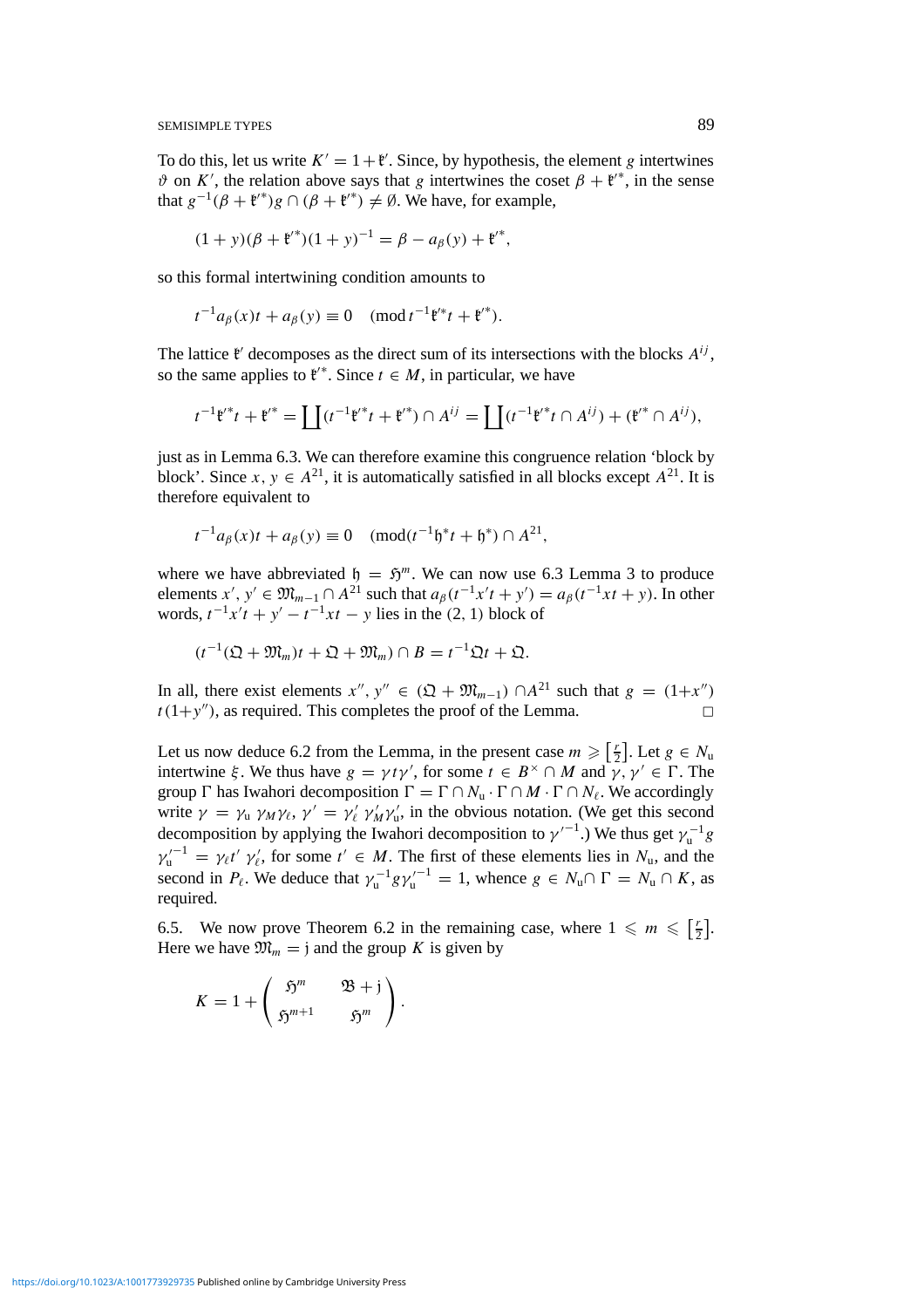We define the group *Γ* exactly as in 6.4.

Let  $g \in G$  intertwine  $\xi$ . The group  $\Gamma$ <sub>u</sub> normalizes  $\xi$ , so we may as well take  $g = (1 + x)t(1 + y)$ , with  $t \in B^{\times}$  and  $x, y \in j \cap A^{21}$ . Consider the restriction of  $\xi$ to the group

$$
K'=1+\left(\begin{array}{cc} \mathfrak{H}^m && \mathfrak{H}^1\\ \mathfrak{H}^{m+1} && \mathfrak{H}^m \end{array}\right).
$$

Here, the character  $\vartheta$  agrees with a character  $\Theta \in \mathcal{C}(\mathfrak{A}, 0, \beta)$ . The character  $\Theta$  is invariant under conjugation by  $1 + j$ . We deduce that *t* intertwines the character  $\psi_{B,\delta}$  on the group

$$
K' \cap B^{\times} = 1 + \begin{pmatrix} \mathfrak{Q}^m & \mathfrak{Q} \\ \mathfrak{Q}^{m+1} & \mathfrak{Q}^m \end{pmatrix}.
$$

Therefore, by (3.8), we have

$$
t \in \begin{pmatrix} 1+\mathfrak{Q} & \mathfrak{B} \\ \mathfrak{Q} & 1+\mathfrak{Q} \end{pmatrix} \cdot B^{\times} \cap M \cdot \begin{pmatrix} 1+\mathfrak{Q} & \mathfrak{B} \\ \mathfrak{Q} & 1+\mathfrak{Q} \end{pmatrix}.
$$

Therefore  $g \in \Gamma \cdot B^{\times} \cap M \cdot \Gamma$ , and the Theorem follows in this case, just as before. This completes the proof of 6.2.  $\Box$ 

6.6. We now give what will be the crucial consequence of Theorem 6.2. We remain in the same situation, but it will now be convenient to abbreviate  $G^i$  = Aut<sub>*F*</sub>( $V^i$ ), so that  $M = G^1 \times G^2$ . In particular, *K* is the group defined by 6.1.2.

NOTATION. For  $i = 1, 2$ , we suppose given

- (i) an open subgroup  $K_i$  of  $u(\Lambda^i)$  containing and normalizing the group  $H^m(\beta, \Lambda) \cap$  $G^i$ ;
- (ii) *an irreducible smooth representation*  $\rho_i$  *of*  $K_i$  *whose restriction to*  $K_i \cap K$  *is a multiple of*  $\xi | K_i \cap K$ *.*

Under these conditions, we have

## COROLLARY.

- (i) *The set*  $(K_1 \times K_2) \cdot K = \tilde{K}$  *is a group.*
- (ii) *There is a unique irreducible smooth representation*  $\varrho$  *of*  $\tilde{K}$  *which is trivial on K* ∩ *N*<sub>*u*</sub>, *K* ∩ *N*<sub>*l*</sub>, and whose restriction to  $K_1 \times K_2 = \tilde{K} \cap M$  is equivalent to  $\rho_1$  ⊗  $\rho_2$ .
- (iii) *The pair*  $(\tilde{K}, \rho)$  *is a G-cover of the pair*  $(\tilde{K} \cap M, \rho_1 \otimes \rho_2)$ *.*

*Proof.* The group  $K_1$  is contained in  $u(\Lambda^1)$  and normalizes  $H^m \cap G^1$ . It therefore normalizes  $\mathfrak{h}^{m+1} \cap G^1 = u_{m+1} (\Lambda) \cap H^m \cap G^1$ ; it also fixes the restriction of  $\xi$  to this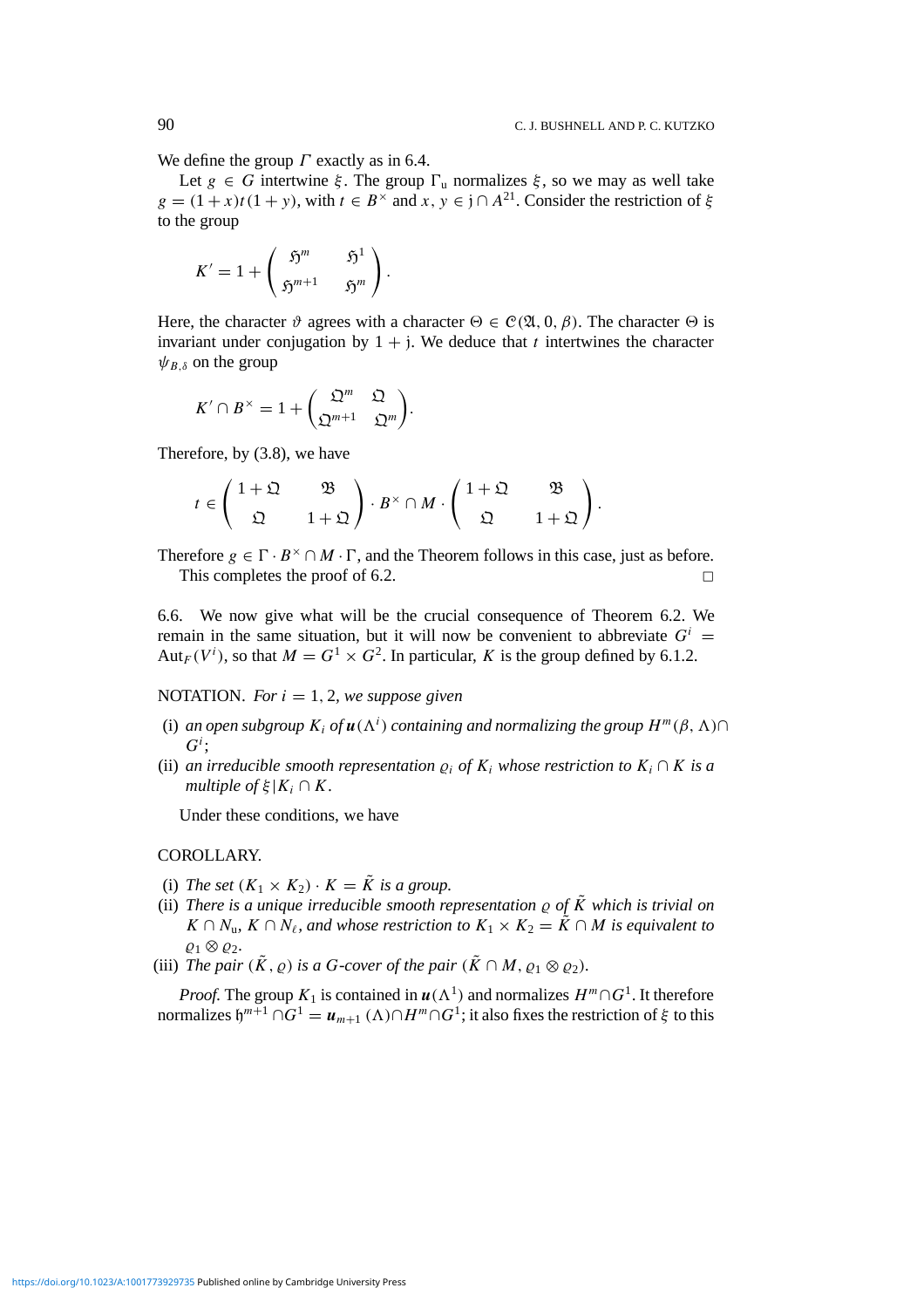group. The restriction of *ξ* to this group lies in  $C(Λ<sup>1</sup>, m<sub>1</sub>, β)$ . By 5.7, the normalizer of such a character is the intersection with  $G_1$  of the normalizer  $u(b)(1+\mathfrak{M}_m)$ of our original character  $\theta \in \mathcal{C}(\Lambda, m, \beta)$ . It follows that  $K_1$  normalizes both  $K \cap N_u$ and  $K \cap N_{\ell}$ . The argument for  $K_2$  is the same, and this proves (i). Assertion (ii) is now immediate.

Since  $P_{\mu}$ ,  $P_{\ell}$  are the only parabolic subgroups of *G* with Levi component *M*, the Iwahori decomposition properties required by (iii) are immediate. Let *ζ* denote the element

$$
\zeta = \begin{pmatrix} \pi_F & 0 \\ 0 & 1 \end{pmatrix} \in M.
$$

Here,  $\pi_F$  is some prime element of *F*. There is a unique function  $f \in \mathcal{H}(G, \varrho)$ supported on  $\tilde{K}\zeta\tilde{K}$  whose value at  $\zeta$  is the identity transformation **1** (of the space underlying the contragredient of  $\rho$ ). To complete the proof of (iii), it is enough to show that *f* is invertible in  $\mathcal{H}(G, \varrho)$  and that its inverse is supported on  $\tilde{K}\zeta^{-1}\tilde{K}$ . To do this, we let  $f' \in \mathcal{H}(G, \varrho)$  have support  $\tilde{K}\zeta^{-1} \tilde{K}$  with  $\tilde{f}'(\zeta^{-1}) = 1 = f(\zeta)$ . The convolution  $f' \star f$  has support contained in

$$
\tilde{K}\zeta^{-1}\tilde{K}\zeta\tilde{K}=\tilde{K}\cdot\zeta^{-1}\tilde{K}\cap N_{\mathrm{u}}\zeta\cdot\tilde{K}.
$$

However, by 6.2, the intertwining of  $\xi$ , and hence of  $\varrho$ , in  $N_u$  is precisely  $K \cap N_u$ *K* ∩ *N*<sub>u</sub> (cf. the proof of 3.9). We deduce that the support of  $f'$  ★  $f$  is contained in  $\tilde{K}$ . An easy direct computation shows that  $f' \star f(1_G) = c\mathbf{1}$ , for some positive constant *c*.

We deduce that f is left-invertible in  $H(G, \rho)$ ; it follows easily (cf. the proof of [9] (7.14)) that *f* is in fact invertible, and its inverse is therefore  $c^{-1}f'$ .  $\Box$ 

#### **7. The Homogeneous Case**

In this section, we prove the Main Theorem 1.5 in a special case; this will serve as the first step in the general inductive argument of Section 8.

We use the notation introduced in Section 1. In particular, *L* is the *G*-stabilizer of a decomposition  $V = \coprod_{1 \le i \le r} V^i$  of *V* as a direct sum of nonzero subspaces  $V^i$ , and we set  $G^i = \text{Aut}_F(V^i)$ . Thus we can write  $\sigma = \bigotimes_{1 \leq i \leq r} \pi_i$ , for an irreducible supercuspidal representation  $\pi_i$  of  $G^i$ .

The representation  $\pi_i$  determines an endo-class  $\Theta_i = \Theta_{\pi_i}$  of simple characters as in 4.5. For the remainder of this section, we assume that  $\Theta_1 = \Theta_2 = \cdots =$  $\Theta_r = \Theta$ .

7.1. We return to the  $\mathfrak{s}_L$ -type  $(K_L, \tau_L) = (\prod J_j, \bigotimes \lambda_j)$  of 1.3, and give a more detailed description of the maximal simple types  $(J_i, \lambda_i)$ . (We are just summarizing the definition [5] (5.5.10).) Our hypothesis on the  $\Theta_i$  says that we may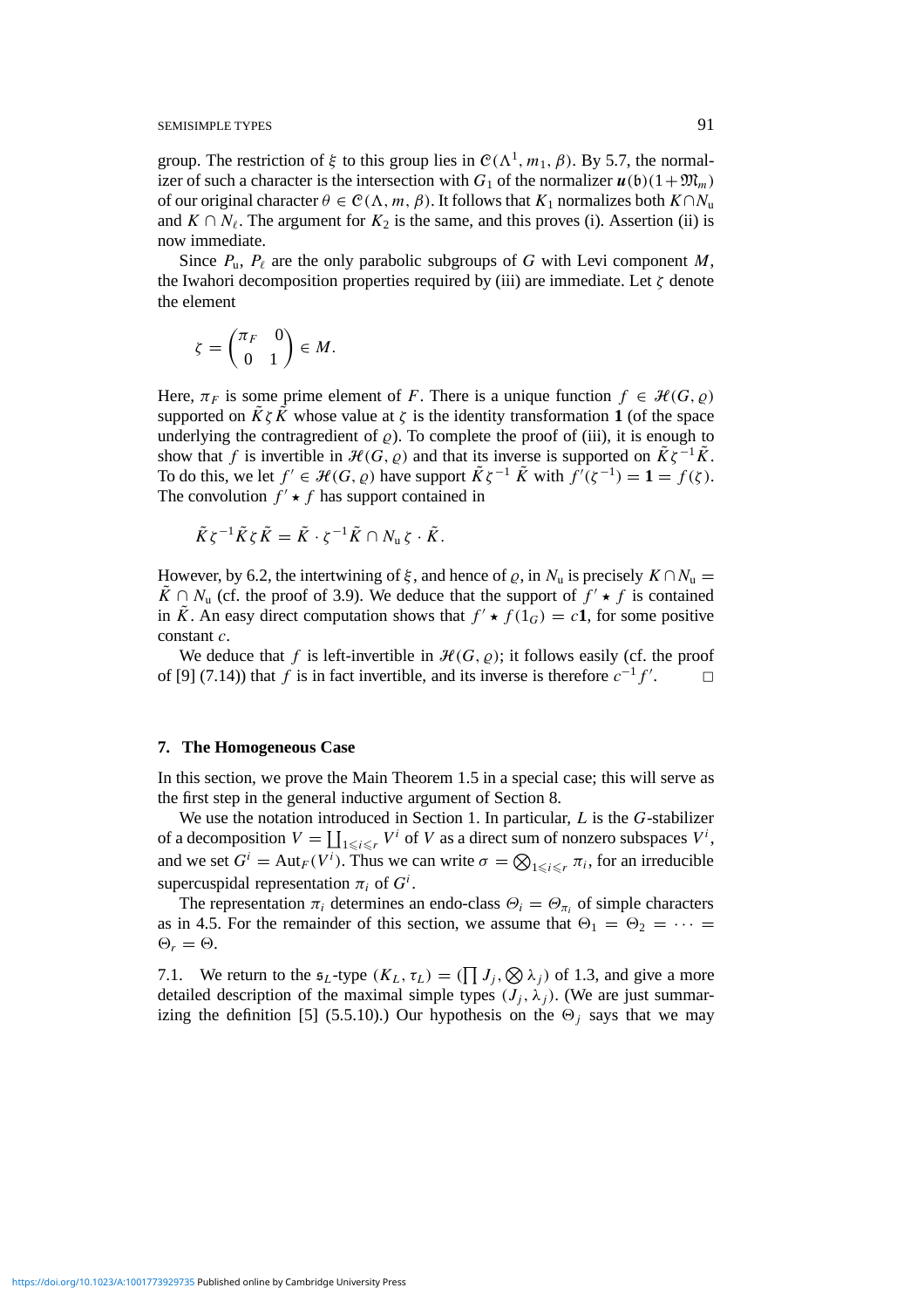take the maximal simple type  $(J_i, \lambda_i)$  in  $G^j$  in the following form. There is an element  $\beta$  and, for each *j*, a simple stratum  $[\mathfrak{A}_i, n_i, 0, \beta]$  in End $_F(V^j)$  such that  $J_j = J(\beta, \mathfrak{A}_j)$ ; moreover, the restriction of  $\lambda_j$  to  $H^1(\beta, \mathfrak{A}_j)$  is a multiple of some  $\theta_j \in \mathcal{C}(\mathfrak{A}_j, 0, \beta)$ , and the  $\theta_j$  are all realizations of the same ps-character  $(\Theta, 0, \beta)$ (of endo-class  $\Theta$ ).

Let us abbreviate  $E = F[\beta]$ . The  $\mathfrak{o}_E$ -order  $\mathfrak{B}_i = \mathfrak{A}_i \cap \text{End}_E(V^j)$  is maximal, since  $(J_i, \lambda_j)$  is a maximal simple type. We have  $J(\beta, \mathfrak{A}_j)/J^1(\beta, \mathfrak{A}_j) =$  $U(\mathfrak{B}_i)/U^1(\mathfrak{B}_i) \cong GL_{f_i}(k_E)$ , for some integer  $f_i$ . In particular, the orders  $\mathfrak{A}_i$  all have the same  $\mathfrak{o}_F$ -period, namely  $e(E|F)$ .

The representation  $\lambda_i$  is given as follows. First, there is a unique irreducible representation *η<sub>j</sub>* of  $J^1$ ( $β$ ,  $\mathfrak{A}_j$ ) whose restriction to  $H^1(β, \mathfrak{A}_j)$  is a multiple of  $θ_j$ . The representation  $\eta_i$  extends to a representation  $\kappa_i$  of  $J_i$  which is intertwined by every element of *G<sup>j</sup>* which intertwines  $\eta_i$ , i.e.,  $I_{G}(\kappa_i) = J_i$ . Aut<sub>*E*</sub>( $V^j$ ) $\cdot J_i$ . (In the language of [5] Section 5.2,  $\kappa$  is a ' $\beta$ -extension of  $\eta_i$ '.) We then have  $\lambda_i = \kappa_i \otimes \rho_i$ , where  $\rho_i$  is the inflation of an irreducible cuspidal representation of  $GL_f(k_E)$ .

7.2. It is now our task to assemble the  $(J_i, \lambda_i)$  of 7.1 into the desired s-type. First we need some more notation. Let *P*<sup>u</sup> be the parabolic subgroup of *G* stabilizing the flag  $\{0\} \subset V^1 \subset V^1 \oplus V^2 \subset \ldots$  Thus  $P_u$  has Levi component *L*; we write  $N_u$  for its unipotent radical and  $P_\ell = LN_\ell$  for its opposite relative to *L*.

We write  $\mathcal{L}^j = \{L^j_k : k \in \mathbb{Z}\}\$  for the lattice chain attached to  $\mathfrak{A}_j$ ; we assemble these into a lattice chain  $\mathcal{L} = \{L_k : k \in \mathbb{Z}\}\$ in *V*, of  $\mathfrak{o}_F$ -period  $re(E|F)$ , according to the rule:

$$
L_0 = L_0^1 \oplus L_0^2 \oplus \cdots \oplus L_0^r,
$$
  
\n
$$
L_1 = L_0^1 \oplus L_0^2 \oplus \cdots \oplus L_0^{r-1} \oplus L_1^r,
$$
  
\n
$$
L_2 = L_0^1 \oplus L_0^2 \oplus \cdots \oplus L_0^{r-2} \oplus L_1^{r-1} \oplus L_1^r,
$$

and so on. This defines a hereditary  $\mathfrak{o}_F$ -order  $\mathfrak{A}$  in End<sub>F</sub>(V); we put  $\mathfrak{B} = \mathfrak{A} \cap B$ . We now follow the procedures of  $[5]$   $(7.1)$ ,  $(7.2)$ . The set

$$
K = H^1(\beta, \mathfrak{A}) \cap N_{\ell} \cdot J(\beta, \mathfrak{A}) \cap P_{\mathfrak{u}}
$$

is then a group containing  $H^1(\beta, \mathfrak{A})$ . It admits an irreducible representation  $\kappa$  with the following properties:

7.2.1.

- (i) *the restriction of*  $\kappa$  *to*  $H^1(\beta, \mathfrak{A})$  *is a multiple of*  $\theta = \Theta(\mathfrak{A})$ ;
- (ii) *κ is trivial on*  $K \cap N_{\ell}$ ,  $K \cap N_{\mathfrak{u}}$ ;
- (iii)  $K \cap L = K_L$  and  $\kappa | K_L$  is of the form  $\kappa'_1 \otimes \cdots \otimes \kappa'_r$ , for some  $\beta$ -extension  $\kappa'_j$  $of \eta_i$ .

We can choose the decomposition  $\lambda_j = \kappa_j \otimes \rho_j$  above so that  $\kappa_j = \kappa'_j$  for all *j*; we assume this has been done.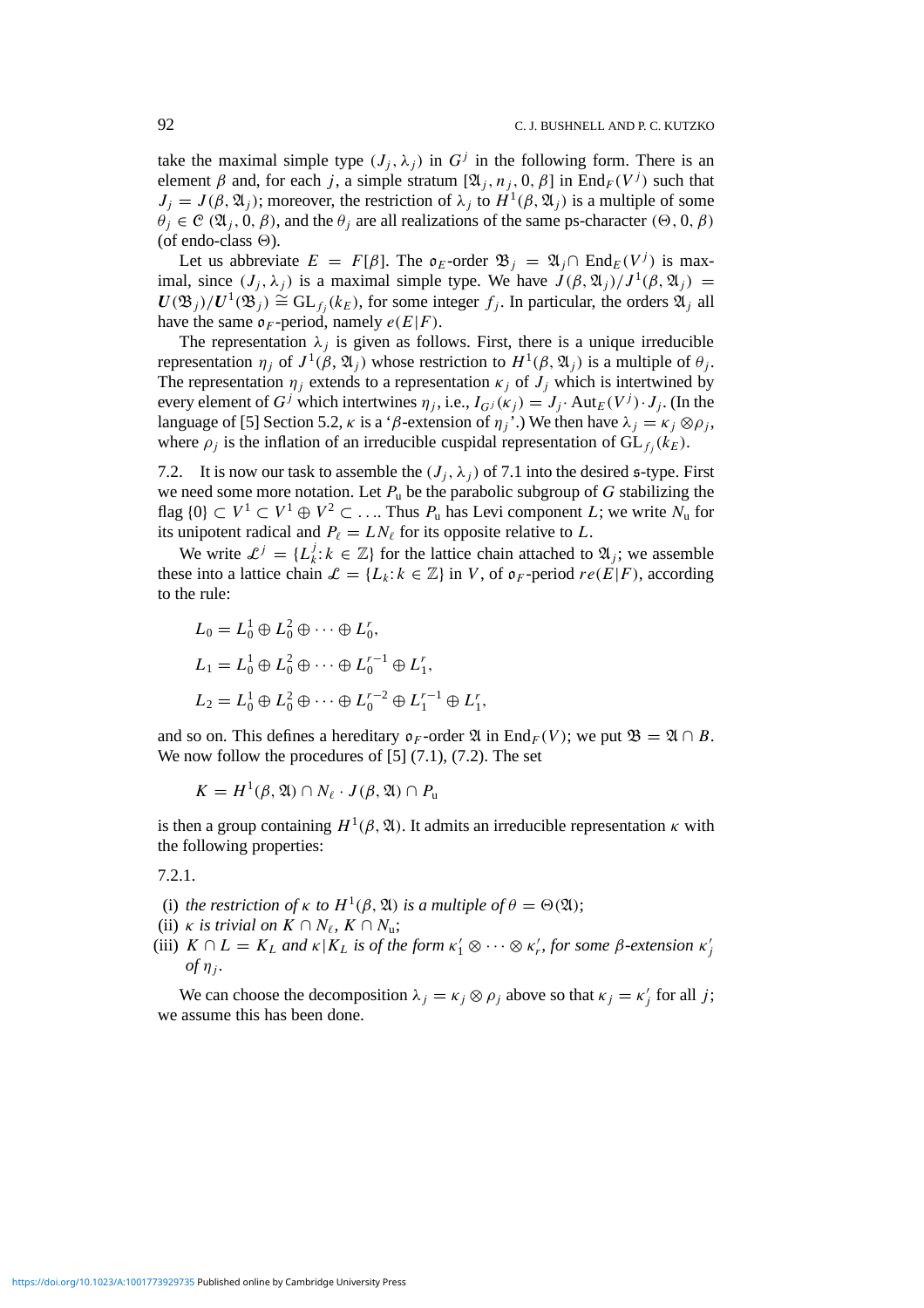The quotient  $K/K \cap J^1(\beta, \mathfrak{A})$  is canonically isomorphic to the product of the  $J_j / J^1(\beta, \mathfrak{A}_j) \cong GL_{f_j}(k_E)$ ; we can therefore inflate  $\rho_1 \otimes \cdots \otimes \rho_r$  to a representation *ρ* of *K* and form  $τ = κ \otimes ρ$ .

**THEOREM.** *The pair*  $(K, \tau)$  *is a G-cover of*  $(K_L, \tau_L)$ *, and hence an s-type in G*. *It is, moreover, a G-cover of the pair*  $(K_M, \tau_M)$  *of* 1.5.

*Proof.* The second assertion of the theorem implies the first, by [9] (8.5).

In the case where the  $\pi_i$  are all inertially equivalent, i.e., the case  $M = G$  of 1.4, the construction above yields the pair  $(K, \tau)$  of 1.4. In the general case, we have  $K \cap M = K_M$  and  $\tau | K_M = \tau_M$ . The Iwahori decomposition properties of  $(K, \tau)$ relative to  $M$  are easy to establish; to prove the theorem, it is enough therefore, by [9] (7.2), to show that the *G*-intertwining of the representation  $\tau$  is contained in *KMK*.

To do this, we can use the technique of [5] (5.3) to show that  $I_G(\tau) = K I_H(\rho)K$ , where  $H = \text{Aut}_E(V)$  and we view  $\rho$  as an irreducible representation of  $U(\mathfrak{B}) =$  $K \cap H$ . A pleasant exercise along the lines of [5] (5.5.5) (or an appeal to the very general result [11] 7.12) shows that  $I_H(\rho) \subset U(\mathfrak{B}) \cdot M \cap H \cdot U(\mathfrak{B})$ , and the proof is complete.  $\Box$ 

#### **8. The General Construction**

8.1. We retain the notation of Section 1 as used in Section 7. In particular, *M* is the *G*-stabilizer of the decomposition  $V = \coprod_{1 \leq i \leq t} W^i$ . To each  $W^i$ , we can associate an endo-class of simple characters, namely  $\Theta_i$  for any *j* such that  $V^j \subset$  $W<sup>i</sup>$ . Let  $\Theta(1)$ ,  $\Theta(2)$ , ...,  $\Theta(q)$  be the distinct endo-classes arising here. For each *k*, let  $\bar{W}^k$  be the sum of those  $W^j$  whose associated endo-class  $\Theta_{\pi_j}$  is  $\Theta(k)$ . Write  $\bar{G}^j = \text{Aut}_{F} \bar{W}^j$ ,  $\bar{M} = \prod_j \bar{G}^j$ . We choose a ps-character  $(\Theta_i, 0, \beta_i)$  of endo-class  $\Theta(i)$ .

Theorem 7.2 gives us an  $\overline{M}$ -cover  $(K_{\overline{M}}, \tau_{\overline{M}})$  of  $(K_L, \tau_L)$  with the following properties:

8.1.1.

(i)  $K_{\bar{M}} = \prod_i K_i$ , for subgroups  $K_i$  of  $\bar{G}^i$  of the following form: there is a simple  $\int \mathbb{R}^n f(x_i, n_i, 0, \beta_i)$  *in*  $\text{End}_F(\overline{W}^i)$  *such that* 

 $H^1(\beta_i, \mathfrak{A}_i) \subset K_i \subset J(\beta_i, \mathfrak{A}_i).$ 

- (ii) We have  $\tau_{\bar{M}} = \bigotimes_i \tau_i$ , for an irreducible representation  $\tau_i$  of  $K_i$  whose restric*tion to*  $H^1(\beta_i, \mathfrak{A}_i)$  *is a multiple of*  $\Theta_i(\mathfrak{A}_i)$ *.*
- (iii)  $(K_{\bar{M}}, \tau_{\bar{M}})$  *is an M*-cover of  $(K_M, \tau_M)$ *.*

8.2. We now construct a *G*-cover  $(K, \tau)$  of  $(K_{\overline{M}}, \tau_{\overline{M}})$ . This will provide the cover of  $(K_M, \tau_M)$  announced in 1.5. We will work inductively on the integer *q* of 8.1,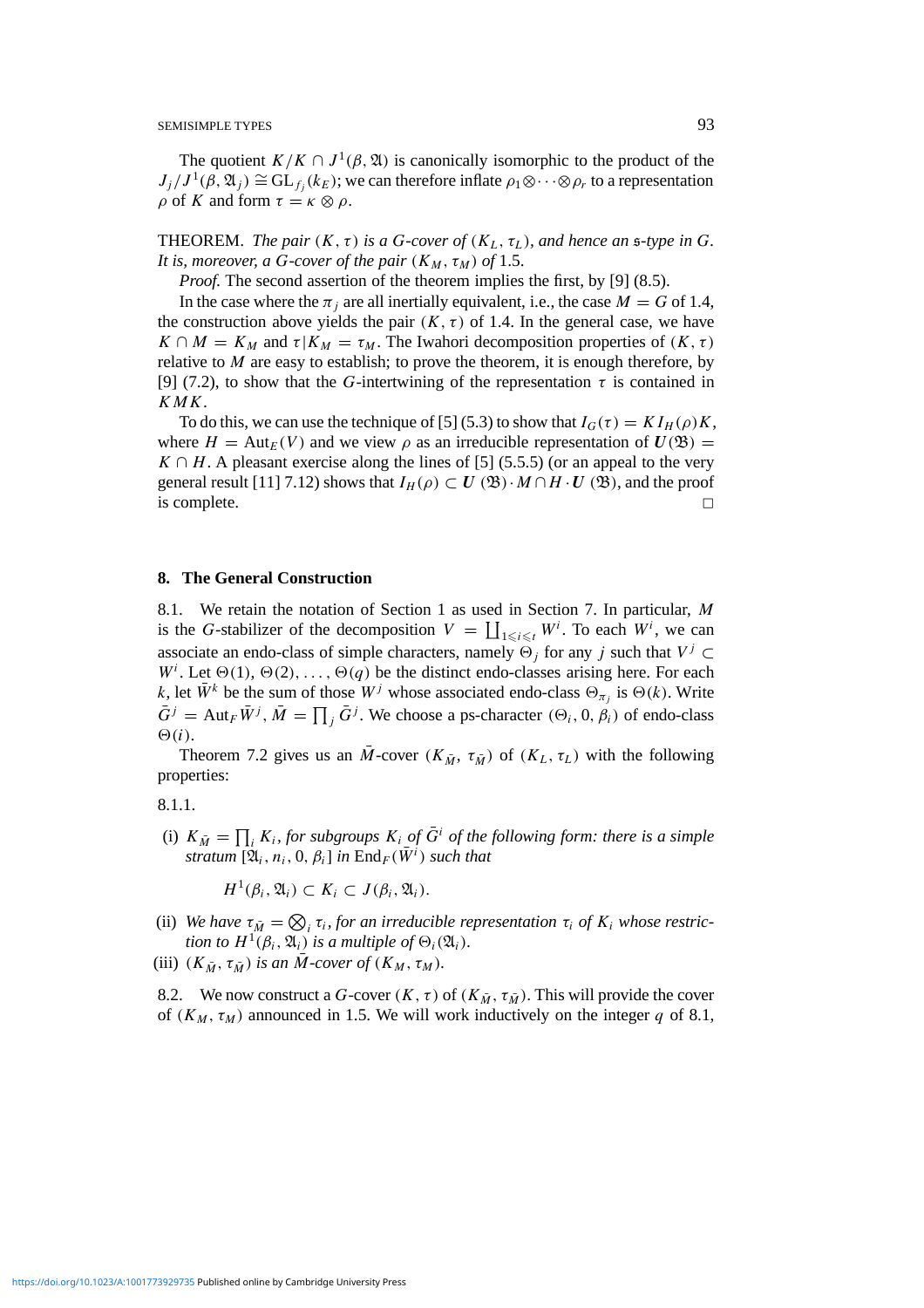noting that, in the case  $q = 1$ , we have  $\overline{M} = G$ , a case which has been dealt with in Section 7.

In order to state our inductive hypothesis, we need to introduce a new concept, that of a *common approximation* to a collection of simple characters. We use the same data as in 8.1: we are given *F*-vector spaces  $\bar{W}^1, \ldots, \bar{W}^q$  and, for each *j*, a simple stratum  $[\mathfrak{A}_j, n_j, 0, \beta_j]$  in End<sub>F</sub>( $\overline{W}^j$ ), with  $\mathfrak{A}_j$  corresponding to a strict lattice sequence  $\Lambda^{j}$  of period *e<sub>j</sub>*. We are also given a simple character  $\theta^{j} = \Theta_{j}$  $(\mathfrak{A}_j)$  ∈  $\mathcal{C}(\mathfrak{A}_j, 0, \beta_j)$ ,  $1 \leq j \leq q$ . We form the lattice sequence  $\Lambda = \Lambda^1 \oplus \Lambda^2 \oplus \Lambda^2$  $\cdots \oplus \Lambda^q$  in  $V = \coprod \overline{W}^j$  (see 2.8), and write

$$
e = \text{lcm}(e_j), \qquad n = \max(n_j e/e_j).
$$

Suppose we are given an integer *m* with  $0 < m < n$ . The character  $\theta^{j} | H^{1}(\beta_{j}) \cap$  $u_{m+1}(\Lambda)$  determines an endo-class  $\Theta^m(i)$ . Let us consider the case where these  $\Theta^m(j)$  are all the same. We can then find a simple stratum  $[\Lambda, n, 0, \gamma]$  and a simple character  $\theta \in \mathcal{C}(\Lambda, 0, \gamma)$  with the following properties. First, all of the  $\overline{W}$ <sup>*j*</sup> are *F*[ $\gamma$ ]-subspaces of *V*. We decompose the group  $H^1(\gamma, \Lambda)$  and the character  $\vartheta$  in the manner of Proposition 5.2, relative to the Levi subgroup  $\overline{M}$ . We then demand the properties:

$$
H^{m+1}(\gamma, \Lambda) \cap \bar{G}^j = H^{(m+1)e_j/e}(\beta_j, \Lambda^j),
$$
  

$$
\vartheta | H^{(m+1)e_j/e}(\beta_j, \Lambda^j) = \theta^j | H^{(m+1)e_j/e}(\beta_j, \Lambda^j),
$$

for all *j*. Under these circumstances, we say that  $([\Lambda, n, 0, \gamma], \vartheta, m)$  is a *common approximation to the system*  $(\theta^j)$  *of level m.* 

We note that the character  $\vartheta$  is trivial on  $H^{m+1}$   $(\gamma, \Lambda) \cap \overline{N}$ , where  $\overline{N}$  is the unipotent radical of any parabolic subgroup with Levi component  $\overline{M}$ .

We remark that the system  $(\theta^j)$  admits a common approximation of level zero if and only if the  $\theta$ <sup>*j*</sup> are equal (or, rather, endo-equivalent). In our present situation 8.1, this amounts to  $q = 1$ .

In general, suppose we have common approximations  $([\Lambda, n, 0, \gamma_i], \vartheta_i, m)$ ,  $i =$ 1, 2, with  $m < n$ . We then have  $H^{m+1}(\gamma_1, \Lambda) = H^{m+1}(\gamma_2, \Lambda)$ , and the characters  $\vartheta_i$  coincide on this group.

We now give the most precise statement of our main result.

MAIN THEOREM (final version). *There exists a G-cover*  $(K, \tau)$  *of*  $(K_{\bar{M}}, \tau_{\bar{M}})$  *with the following properties:*

- (i)  $u_{n+1}(\Lambda) \subset K \subset u(\Lambda)$ *.*
- (ii) *Suppose that*  $(\theta^1, \theta^2, \ldots, \theta^q)$  *admits a common approximation*  $([\Lambda, n, 0, \gamma],$  $\vartheta, m$ ,  $m < n$ . Then *K* contains and normalizes the group  $H^{m+1}(\gamma, \Lambda)$ .  $H^m(\gamma, \Lambda) \cap \overline{M}$ . *The restriction of*  $\tau$  *to*  $H^{m+1}(\gamma, \Lambda)$  *is a multiple of*  $\vartheta$ *and its restriction to*  $H^m(\gamma, \Lambda) \cap \overline{M}$  *is a multiple of*  $\theta^1 \otimes \cdots \otimes \theta^q$ .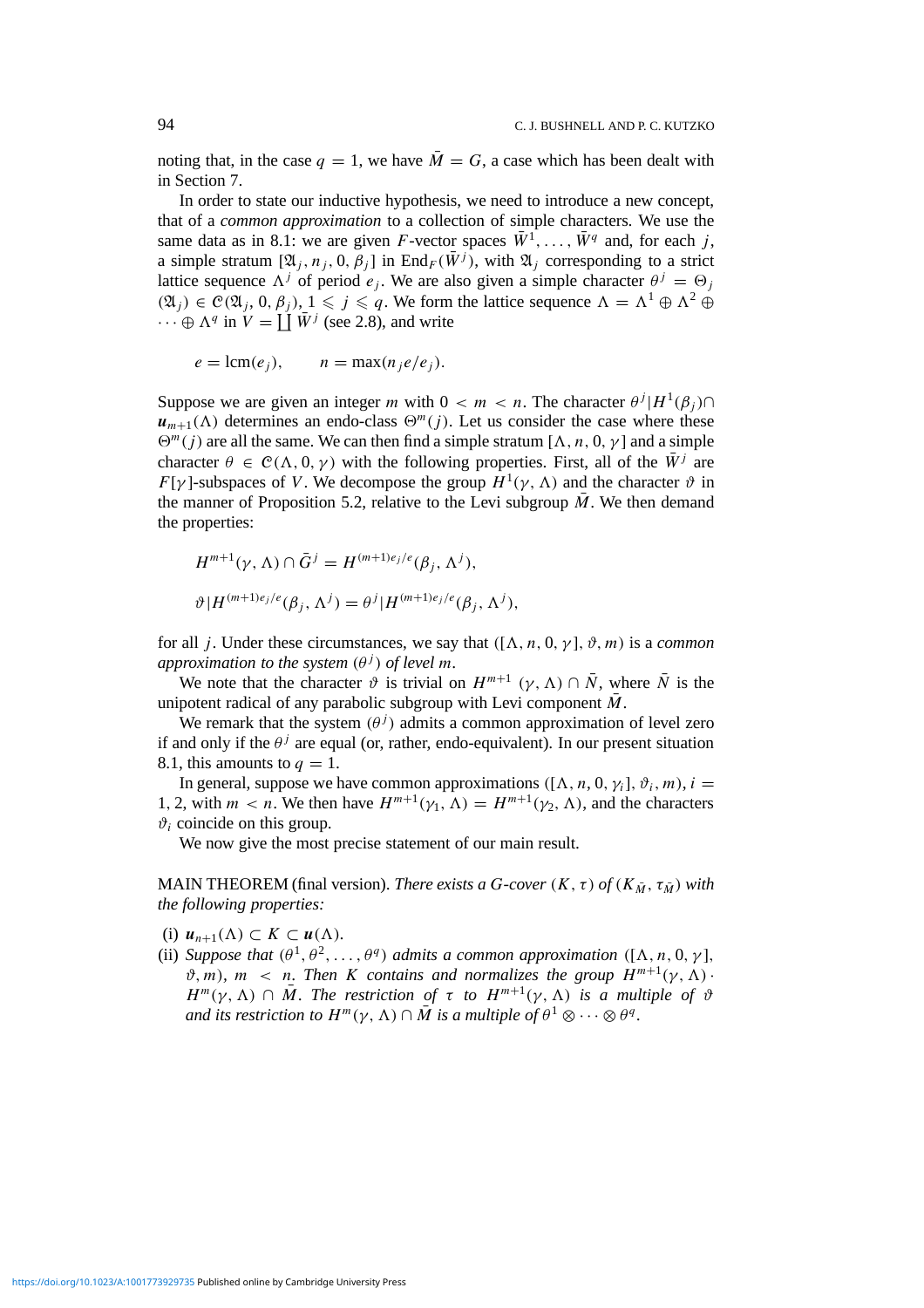*In particular,*  $(K, \tau)$  *is an s-type, and also a cover of the pair*  $(K_M, \tau_M)$ *of* 1.5.

*If P is any parabolic subgroup of G with Levi component M, the associated algebra homomorphism*  $j_P$ :  $\mathcal{H}(M, \tau_M) \to \mathcal{H}(G, \tau)$  *is an isomorphism which preserves support of functions:*  $\text{supp}(j_P(f)) = K \text{supp}(f)K$ ,  $f \in \mathcal{H}(M, \tau_M)$ *. In particular, the G-interwining of the representation*  $\tau$  *is given by*  $I_G(\tau)$  =  $K \cdot I_M(\tau_M) \cdot K$ .

We give the proof in the next paragraph. Note, however, that the final assertion follows from the earlier ones and [9] 8.5, 12.1. Also, in the case  $q = 1$ , the cover constructed in 7.2 satisfies these extra conditions. In other words, the first case  $q = 1$  of the induction has been done.

8.3. We now assume that  $q > 1$ . As we have already observed, the system  $(\theta^j)$ does not admit a common approximation to level 0. We deal first with the case where  $(\theta^j)$  does not admit a common approximation to level *n*−1. We need to describe this situation in more detail:

**LEMMA.** *Let*  $(\theta^1, \theta^2, \ldots, \theta^q)$  *be as above. For each j, let*  $[\mathfrak{A}_i, n_i, n_j - 1, \alpha_i]$ *be a simple stratum equivalent to*  $[\mathfrak{A}_i, n_i, n_j - 1, \beta_i]$ *, let*  $\varphi_i(X) \in k_F[X]$  *be its characteristic polynomial, and let*  $f_i(X)$  *be the unique irreducible factor of*  $\varphi_i(X)$ *. The following conditions are equivalent:*

(i)  $(\theta^j)$  *admits a common approximation of level*  $n-1$ ;

(ii)  $n_1/e_1 = n_2/e_2 = \cdots = n_q/e_q$  and  $f_1(X) = f_2(X) = \cdots = f_q(X)$ .

*Proof.* This simply says that the endo-equivalence class of the simple character  $\psi_{\alpha} \in \mathcal{C}(\mathfrak{A}_i, n_i - 1, \beta_i)$  is determined by the 'normalized level'  $n_j/e_j$  and the polynomial  $f_i(X)$ : see [5] (2.6.1).

Under our present hypothesis, we can renumber the  $\theta$ <sup>*j*</sup> to achieve the following situation:

8.3.1. *There is an index*  $j_0$ ,  $1 \leq j_0 < q$ , such that either:

- (i)  $n_1/e_1 = n_2/e_2 = \cdots = n_{j_0}/e_{j_0} > n_{j_0+1}/e_{j_0+1} \ge \cdots \ge n_q/e_q$ , or else
- (ii) *all*  $n_j/e_j$  *are equal,*  $f_1(X) = \cdots = f_{j_0}(X)$ *, while*  $f_k(X) \neq f_1(X)$  *for any*  $k > j_0$ .

We now let  $Y_1 = \overline{W}^1 \oplus \cdots \oplus \overline{W}^{j_0}$ ,  $Y_2 = \overline{W}^{j_0+1} \oplus \cdots \oplus \overline{W}^q$ ; we set  $G_i' =$ Aut<sub>*F*</sub>(*Y<sub>i</sub>*). Let us set  $L_i = K_{\bar{M}} \cap G'_i$ , so that  $K_{\bar{M}} = L_1 \times L_2$ ; the representation  $\tau_{\bar{M}}$  likewise decomposes as  $\varrho_1 \otimes \varrho_2$ , for an irreducible representation  $\varrho_i$  of  $L_i$ . By inductive hypothesis, there exists a  $G_i'$ -cover  $(K_i', \varrho_i')$  of  $(L_i, \varrho_i)$  satisfying the requirements of the theorem.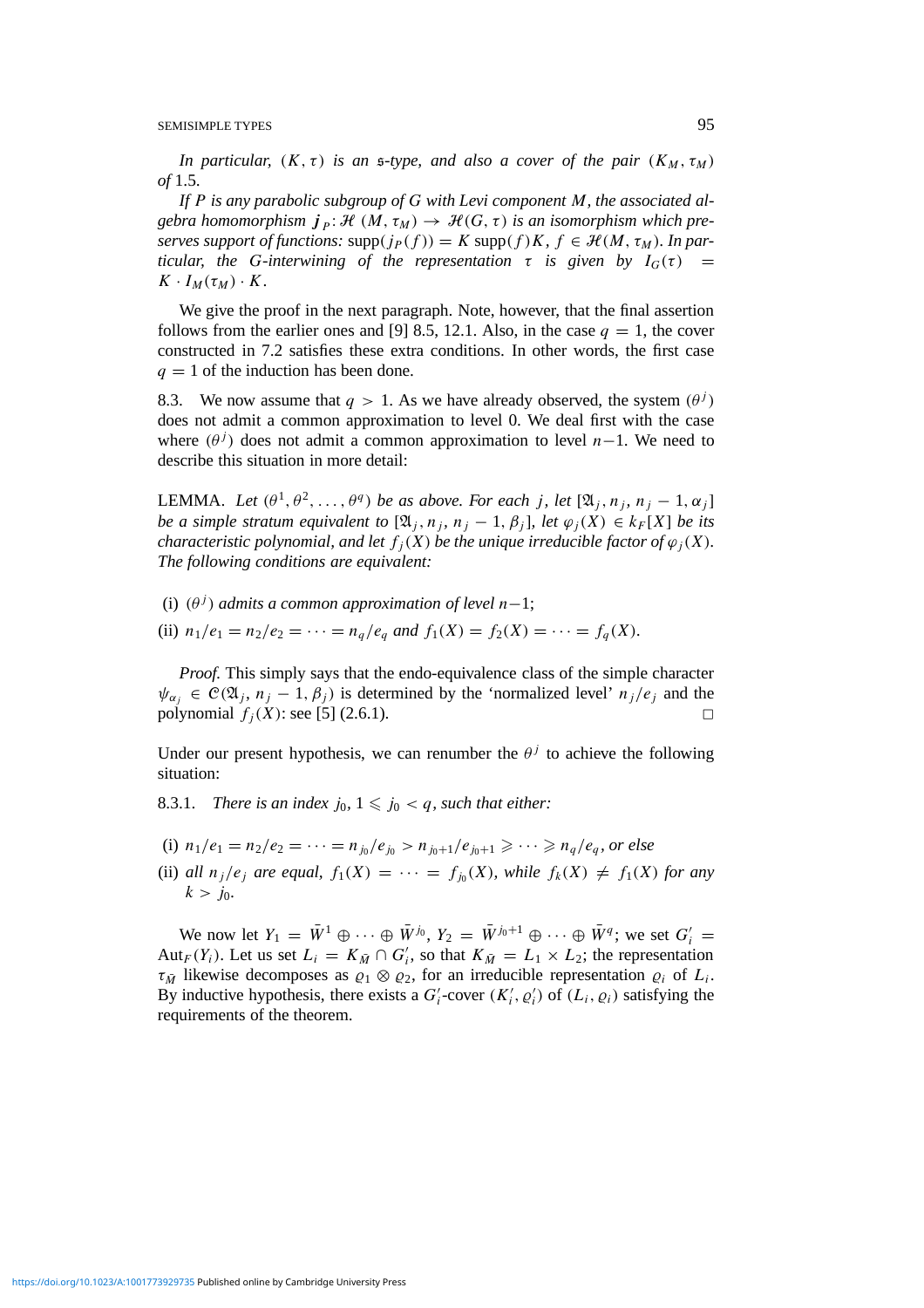Let us make these conditions explicit. First, let  $\Lambda'_1 = \Lambda^1 \oplus \cdots \oplus \Lambda^{j_0}$ , let  $e'_1$  be the period of  $\Lambda'_1$ , and define an integer  $n'_1$  by  $n'_1/e'_1 = n_1/e_1$ . We have (by inductive hypothesis)

$$
\boldsymbol{u}_{n'_1+1}(\Lambda'_1)\cdot\boldsymbol{u}_n(\Lambda)\cap\bar{M}\cap G'_1\subset K'_1\subset\boldsymbol{u}(\Lambda'_1),
$$

and the restriction of  $\varrho'_1$  to the first group here is a multiple of  $\psi_{b_1}$ , for a  $\Lambda'_1$ invertible element *b*<sub>1</sub> of level *n*<sup>1</sup><sub>1</sub>. The characteristic polynomial  $\varphi_1(X)$  of the stratum  $[\Lambda'_1, n'_1, n'_1-1, b_1]$  is a product of powers of the  $f_j(X)$  for  $j \leq j_0$ . In the other component, we form the direct sum  $\Lambda'_2$  of the  $\Lambda^j$  for  $j > j_0$  and denote the period of  $\Lambda'_2$ by  $e'_2$ . We define the integer  $n'_2$  by  $n'_2/e'_2 = \max_{j > j_0} n_j/e_j$ . We have  $n'_2/e'_2 \le n'_1/e'_1$ . If this inequality is strict,  $u_{n'_2+1}(\Lambda_2)$  contains  $u_n(\Lambda) \cap G'_2$ ; we have  $K_2^{\prime} \subset u(\Lambda_2^{\prime})$ and  $\varrho'_2$  is trivial on  $u_n(\Lambda) \cap \tilde{G'_2}$ . If, on the other hand, we have equality, the situation is analogous to that in the first component, but the characteristic polynomial  $\varphi_2(X)$ is relatively prime to  $\varphi_1(X)$ . We let  $P_u$ ,  $P_\ell$  be the parabolic subgroups of *G* with Levi component  $G'_1 \times G'_2$ . We denote their unipotent radicals by  $N_u$ ,  $N_\ell$ . We define the group  $K$  by

$$
K = u_{n+1}(\Lambda) \cap N_{\ell} \cdot K_1' \times K_2' \cdot u(\Lambda) \cap N_{\mathfrak{u}},
$$

and we extend  $\varrho'_1 \otimes \varrho'_2$  to a representation  $\tau$  of *K* which is trivial on the unipotent factors. This has the required covering properties by Corollary 3.9. The group *K* certainly lies between  $u(\Lambda)$  and  $u_{n+1}(\Lambda)$ , so it satisfies the first part of the inductive hypothesis. The second part is empty here, so we have produced the required cover  $(K, \tau)$  in this case.

8.4. We now prove the Main Theorem in the case where the system  $(\theta^j)$  does admit a common approximation  $([\Lambda, n, 0, \gamma], \vartheta)$  to level *m*, with  $0 < m < n$ . We choose this approximation so as to minimize *m*. As in 8.3, there are two cases. First, we know that some  $me_j/e$  is an integer: otherwise, we would have  $H^m(\gamma, \Lambda) =$  $H^{m+1}$  ( $\gamma$ ,  $\Lambda$ ) and this would contradict the minimality of *m*.

Suppose, for a fixed *j*, that  $me<sub>i</sub>/e$  is an integer,  $m<sub>i</sub>$  say. We then have

$$
H^m(\gamma, \Lambda) \cap \overline{G}^j = H^{m_j}(\gamma, \mathfrak{A}_j) = H^{m_j}(\beta_j, \mathfrak{A}_j),
$$
  

$$
H^{m+1}(\gamma, \Lambda) \cap \overline{G}^j = H^{m_j+1}(\gamma, \mathfrak{A}_j).
$$

Comparing the characters  $\theta$ <sup>*j*</sup>,  $\vartheta$  on the first of these groups, we get an element  $c_j$ such that  $\theta^j = \vartheta \psi_{c_j}$ . Write  $B_\gamma = \text{End}_F[\gamma](V)$  and fix a tame corestriction  $s_\gamma$  on *A* relative to  $F[\gamma]/F$ . The stratum  $[\mathfrak{A}_i \cap B_{\gamma}, m_i, m_j-1, s_{\gamma}(c_i)]$  is then either null or simple (4.7). Its characteristic polynomial (relative to  $F[\gamma]$ ) is a power of an irreducible polynomial  $f_i(X) \in k_{F[\gamma]}[X]$  (and, possibly,  $f_i(X) = X$ ). In the null case, we can adjust  $\vartheta$  by conjugation to get  $\vartheta = \theta^j$  on  $H^{m_j}$ . In the cases where  $me_i/e \notin \mathbb{Z}$ , we set  $f_i(X) = X$ ,  $c_i = 0$ . With this convention, we see that not all